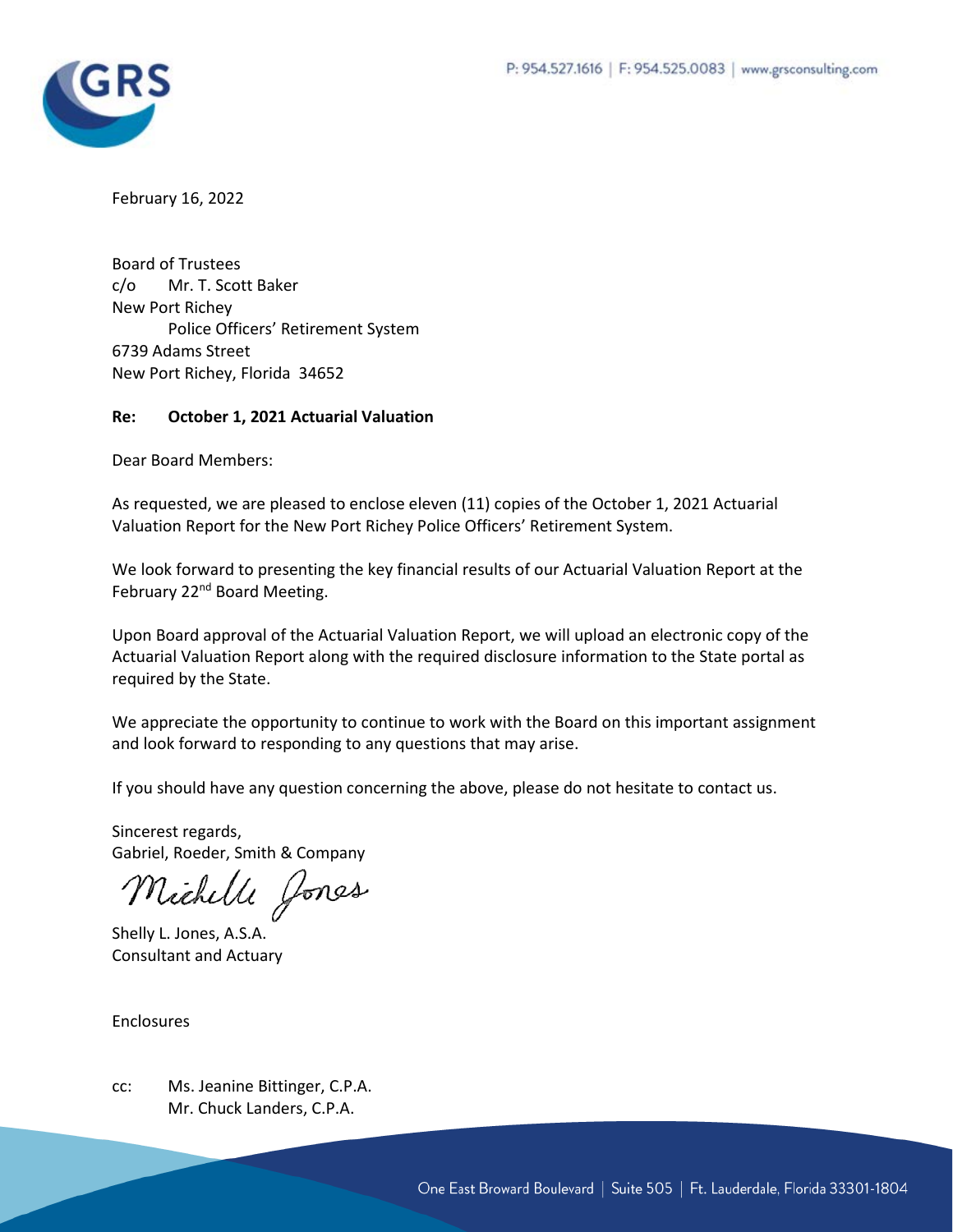# NEW PORT RICHEY POLICE OFFICERS' RETIREMENT SYSTEM ACTUARIAL VALUATION AS OF OCTOBER 1, 2021

This Valuation Determines the Annual Contribution for the System Year October 1, 2022 through September 30, 2023 to be Paid in Fiscal Year October 1, 2022 through September 30, 2023

February 16, 2022



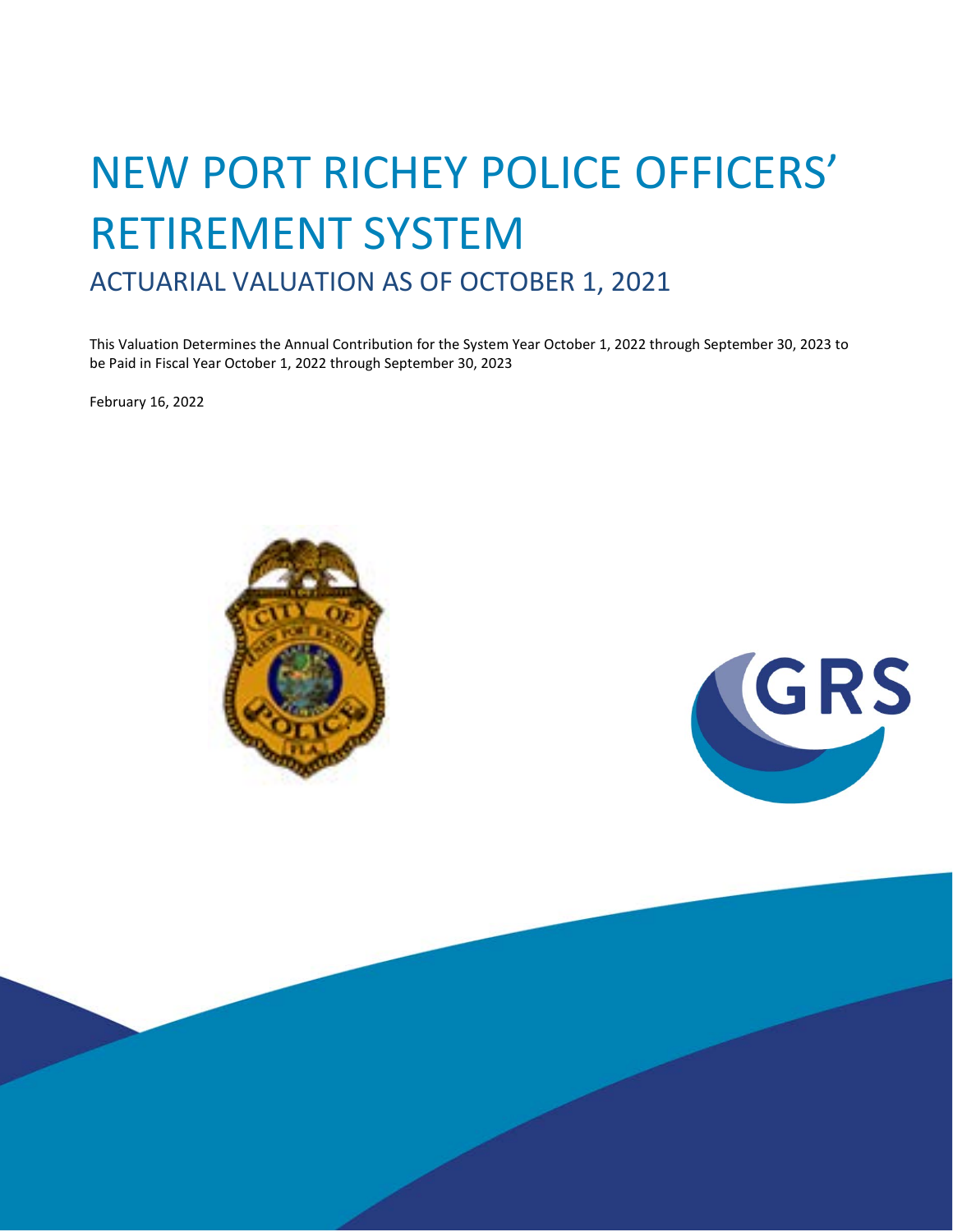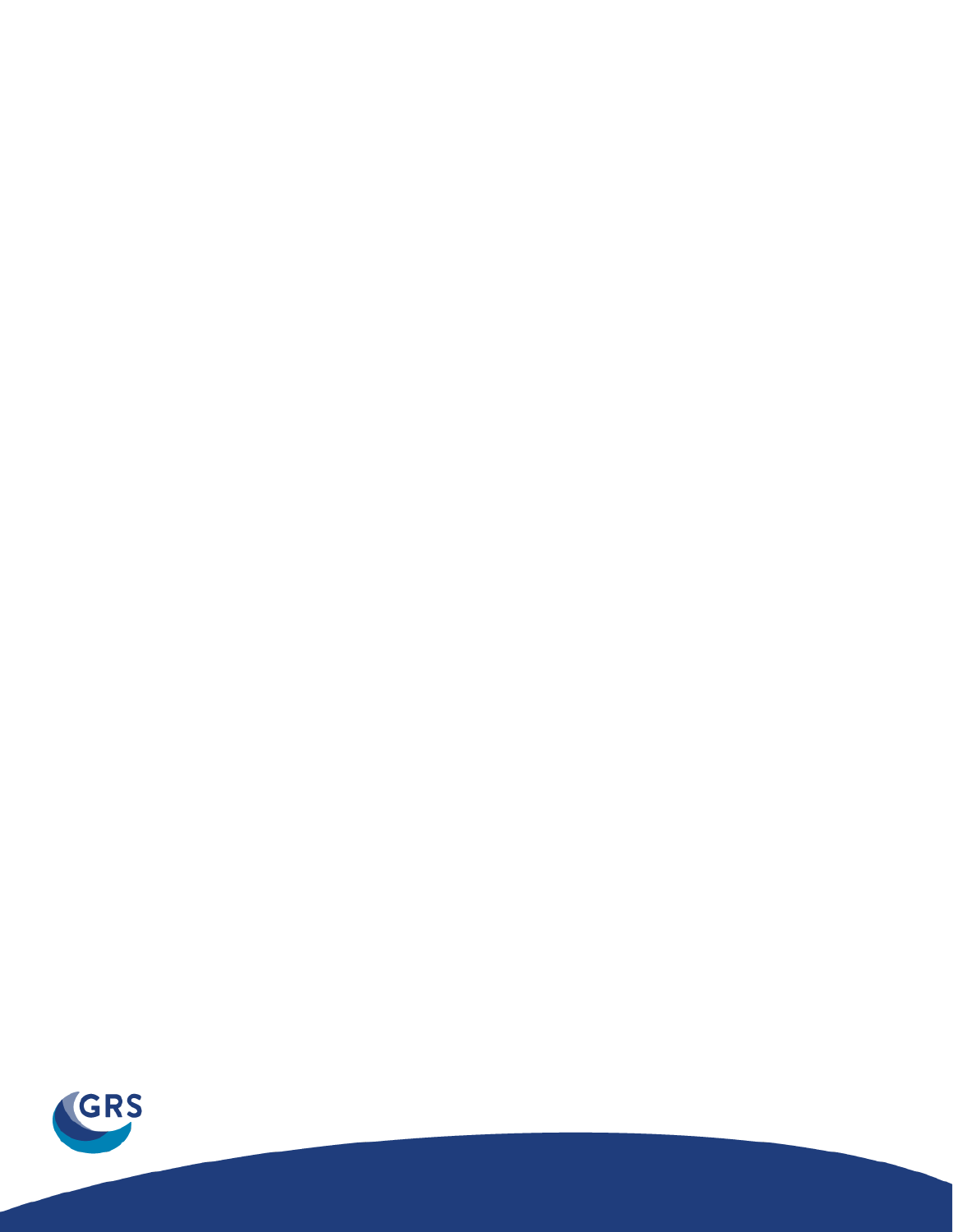## **New Port Richey Police Officers' Retirement System**

## **TABLE OF CONTENTS**

|            |                                                                                  | <b>Page</b> |
|------------|----------------------------------------------------------------------------------|-------------|
| Commentary |                                                                                  | 1           |
| I.         |                                                                                  |             |
| Ш.         |                                                                                  |             |
| III.       |                                                                                  |             |
| IV.        |                                                                                  |             |
| V.         |                                                                                  |             |
| VI.        |                                                                                  |             |
| VII.       |                                                                                  |             |
| VIII.      |                                                                                  |             |
| IX.        |                                                                                  |             |
| Х.         |                                                                                  |             |
| XI.        |                                                                                  |             |
| XII.       | Distribution of System Participants by Attained Age Groups and Service Groups 34 |             |
| XIII.      | Statistics for Participants Entitled to Deferred Benefits and Participants       |             |
| XIV.       |                                                                                  |             |
| XV.        |                                                                                  |             |
| XVI.       |                                                                                  |             |
| XVII.      |                                                                                  |             |
| XVIII.     |                                                                                  |             |
| XIX.       |                                                                                  |             |
| XX.        |                                                                                  |             |

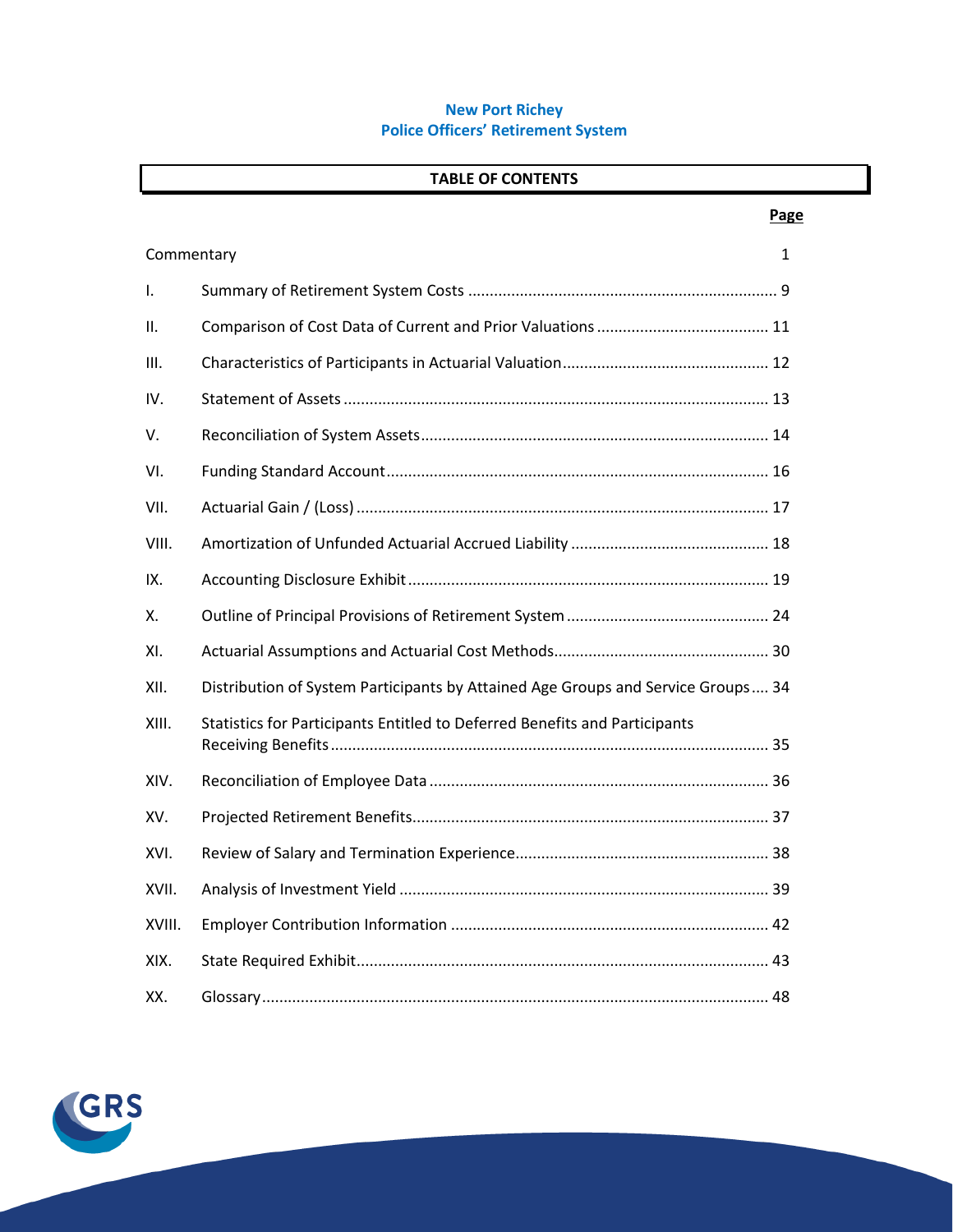

February 16, 2022

Board of Trustees City of New Port Richey Police Officers' Retirement System 6739 Adams Street New Port Richey, Florida 34652

Dear Board Members:

#### **Re: October 1, 2021 Projection Actuarial Valuation Report**

We are pleased to present our October 1, 2021 Projection Actuarial Valuation report for the City of New Port Richey Police Officers' Retirement System (System). The purpose of our report is to indicate appropriate contribution levels, comment on the actuarial stability of the System and to satisfy State reporting requirements. Gabriel, Roeder, Smith & Company (GRS), as System actuary, is authorized by the Board of Trustees to prepare an annual actuarial valuation under Section 17.53(d) of the System Ordinance.

This report consists of this commentary, detailed Tables I through XVIII, the State Required Exhibit on Table XIX and the glossary on Table XX. The Tables contain basic System cost figures plus significant details on the benefits, liabilities and experience of the System. We suggest you thoroughly review our report at your convenience and contact us with any questions that may arise.

#### **Retirement System Costs**

Our Actuarial Valuation develops the required minimum Retirement System payment under the Florida Protection of Public Employee Retirement Benefits Act and for Police Officers Retirement Chapter 185 for fiscal year ending September 30, 2023. The minimum payment consists of payment of annual normal costs and amortization of the components of the unfunded actuarial accrued liability over various periods as prescribed by law.

The minimum payment for System Year ending September 30, 2023 is **26.5% of covered payroll (\$768,228)**. The figure in parentheses is the System cost expressed as a dollar amount based upon projected covered annual payroll for fiscal year ending September 30, 2023 (\$2,898,657).

This total cost is to be met by Member, City and State contributions. We anticipate Member contributions will be **6.5% of covered payroll** for fiscal year ending September 30, 2023 **(\$188,413)** and the available State contribution will be **\$217,595 (7.5% of projected payroll)** for fiscal year ending September 30, 2023. The required City contribution is **12.5% of projected covered payroll** for fiscal year ending September 30, 2023 **(\$362,220).**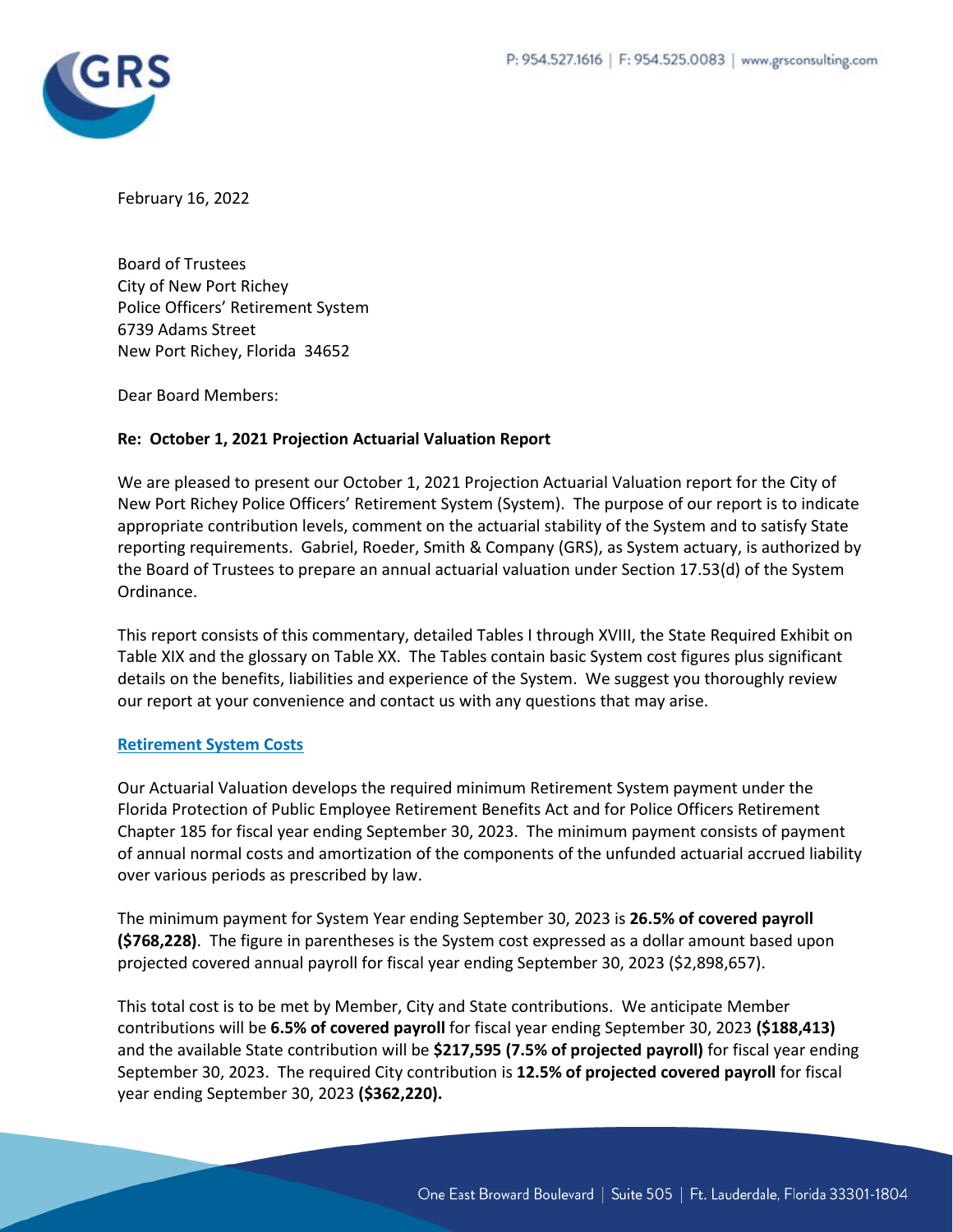Board of Trustees February 16, 2022 Page Two

The City contribution includes an interest adjustment and must be increased if actual FYE 2023 State contributions are less than \$217,595. The City has a credit balance as of the valuation date in the amount of \$257,695. The credit balance is available to offset the minimum required City contribution.

## **Changes in Actuarial Assumptions, Methods and System Benefits**

System provisions valued remain unchanged from the Actuarial Valuation as of October 1, 2020. System provisions are summarized on Table X.

The actuarial assumptions and methods are unchanged from the Actuarial Valuation as of October 1, 2020. The actuarial assumptions and methods are outlined on Table XI.

Since actual State monies received during fiscal year ended September 30, 2021 (\$217,595) were less than \$285,159, we understand the supplemental benefit to be paid in calendar year 2022 will continue to be paid at a reduced amount of \$400 for Members hired prior to October 20, 1994 and \$200 for Members hired on or after October 20, 1994.

## **Comparison of October 1, 2020 and October 1, 2021 Valuation Results**

Table II of our report provides information of a comparative nature. The left columns of the Table indicate the costs as calculated for the Actuarial Valuation as of October 1, 2020. The right columns indicate the costs as calculated for October 1, 2021.

Comparing the left and right columns of Table II shows the effect of System experience during the year. The number of active participants remained the same while covered payroll increased by approximately 6%. The total normal cost decreased as a percentage of covered payroll but increased as a dollar amount. The net City minimum funding payment remained level as a percentage of covered payroll but increased as a dollar amount. The unfunded accrued actuarial liability decreased both as a percentage of covered payroll and as a dollar amount.

The System continues to have assets in excess of present value of vested accrued benefits, resulting in a Vested Benefit Security Ratio (VBSR) of 130.1% which is an increase from 113.1% as of the Actuarial Valuation as of October 1, 2020. The VBSR is measured on a market value of assets basis.

## **Actuarial Gains (Losses)**

Table VII indicates the System experienced an actuarial gain of \$1,397,738. This suggests actual overall experience was more favorable than expected.

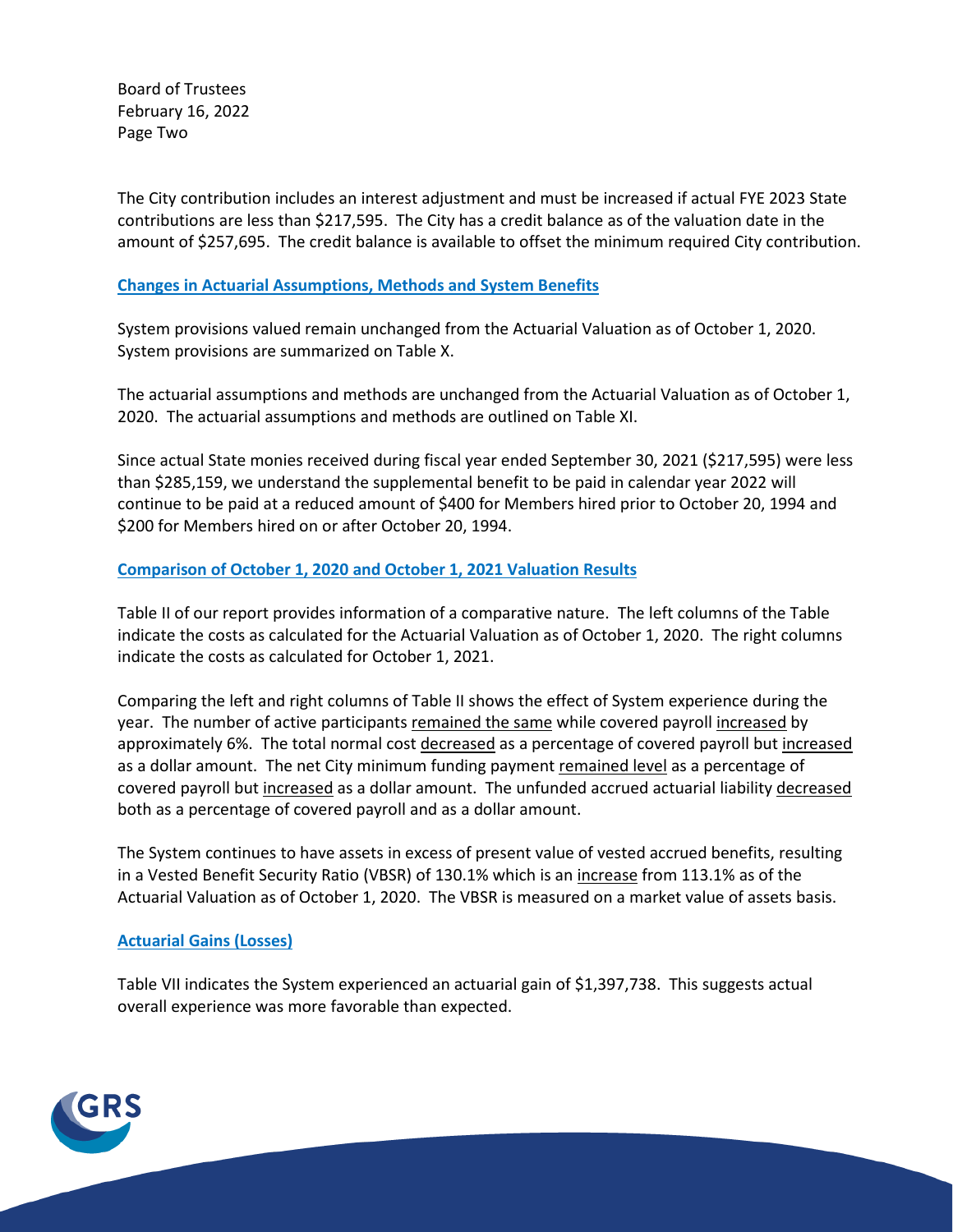Board of Trustees February 16, 2022 Page Three

Our Actuarial Valuation report tracks the actual experience in three areas that are very significant in determining whether a gain or loss occurs. Table XVI presents salary experience and tracks employee turnover. Table XVII provides information on investment return.

Table XVI provides ten years of history concerning increases in pay enjoyed by System participants. Average increases have been as follows:

| Period Ended       | Average      |
|--------------------|--------------|
| September 30, 2021 | Pay Increase |
| 1 Year             | 6.9%         |
| 3 Years            | 9.4%         |
| 5 Years            | 7.0%         |
| 10 Years           | 5.7%         |

The salary increase assumption was 4.6% per annum. Salary increase experience was generally an offsetting source of actuarial loss during the most recent System Year. Three, five and ten-year assumed average annual salary increases are 5.1%, 5.5% and 6.0%, respectively.

Table XVI also provides statistics for employees terminating service prior to entitlement for immediate System benefits in comparison to the number expected to terminate. Last year we expected approximately four participants would terminate. In fact, four participants terminated. This suggests employee turnover was neither a major source of actuarial gain or actuarial loss for the System Year.

Table XVII provides investment experience for the System in comparison to our assumption. During System Year 2020-2021, the System experienced a smoothed actuarial value return of approximately 11.00%. This return is more than the 7.25% assumed rate of return. Smoothed actuarial value investment return was a major source of actuarial gain this year. Average smoothed actuarial value rates of return over the last three, five and ten years have been 9.00%, 9.19% and 9.3%, respectively. The average market value rate of return over the current and last three, five and ten years have been 20.44%, 10.18%, 11.41% and 11.3%, respectively.

## **Member Census and Financial Data**

The Member census data as of October 1, 2021 and the System financial data used for this actuarial valuation were submitted to us by the Board. This information contains name, gender, Social Security number, date of birth, date of hire, actual salary paid and employee contributions deducted for the previous year. Dates of termination and retirement are provided where applicable. Information on inactive participants including retirees, beneficiaries and vested terminees was updated by the Board.

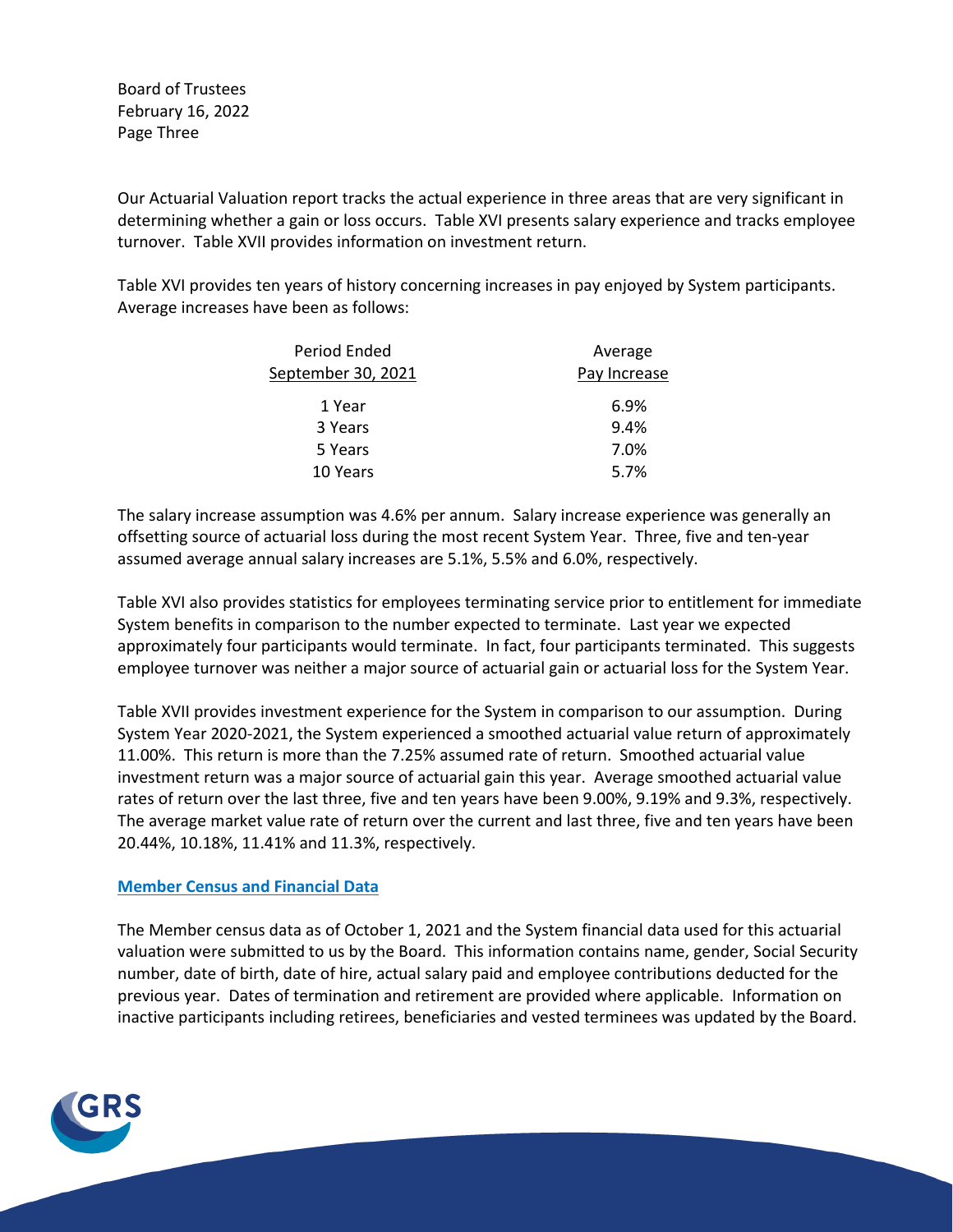Board of Trustees February 16, 2022 Page Four

We were supplied with information on the assets of the System as of September 30, 2021 by the System auditors. We do not audit the Member census data and asset information that is provided to us; however, we perform certain reasonableness checks. The System is responsible for the accuracy of the data.

## **Risks Associated with the Measuring the Accrued Liability and Actuarially Determined Contribution**

The determination of the accrued liability and the actuarially determined contribution requires the use of assumptions regarding future economic and demographic experience. Risk measures, as illustrated in this report, are intended to aid in the understanding of the effects of future experience differing from the assumptions used in the course of the actuarial valuation. Risk measures may also help with illustrating the potential volatility in the accrued liability and the actuarially determined contribution that result from the differences between actual experience and the actuarial assumptions.

Future actuarial measurements may differ significantly from the current measurements presented in this report due to such factors as the following: System experience differing from that anticipated by the economic or demographic assumptions; changes in economic or demographic assumptions due to changing conditions; increases or decreases expected as part of the natural operation of the methodology used for these measurements (such as the end of an amortization period, or additional cost or contribution requirements based on the System's funded status); and changes in System provisions or applicable law. The scope of an actuarial valuation does not include an analysis of the potential range of such future measurements.

Examples of risk that may reasonably be anticipated to significantly affect the system's future financial condition include:

- 1. Investment risk actual investment returns may differ from expected returns;
- 2. Asset / Liability mismatch changes in asset values may not match changes in liabilities, thereby altering the gap between the accrued liability and assets and consequently altering the funded status and the actuarially determined contribution requirements;
- 3. Contribution risk actual contributions may differ from expected future contributions. For example, actual contributions may not be made in accordance with the System's funding policy or material changes may occur in the anticipated number of covered employees, covered payroll or other relevant contribution base;
- 4. Salary and Payroll risk actual salaries and total payroll may differ from expected, resulting in actual future accrued liability and the actuarially determined contributions differing from expected;
- 5. Longevity risk members may live longer or shorter than expected and receive pensions for a period of time other than assumed;

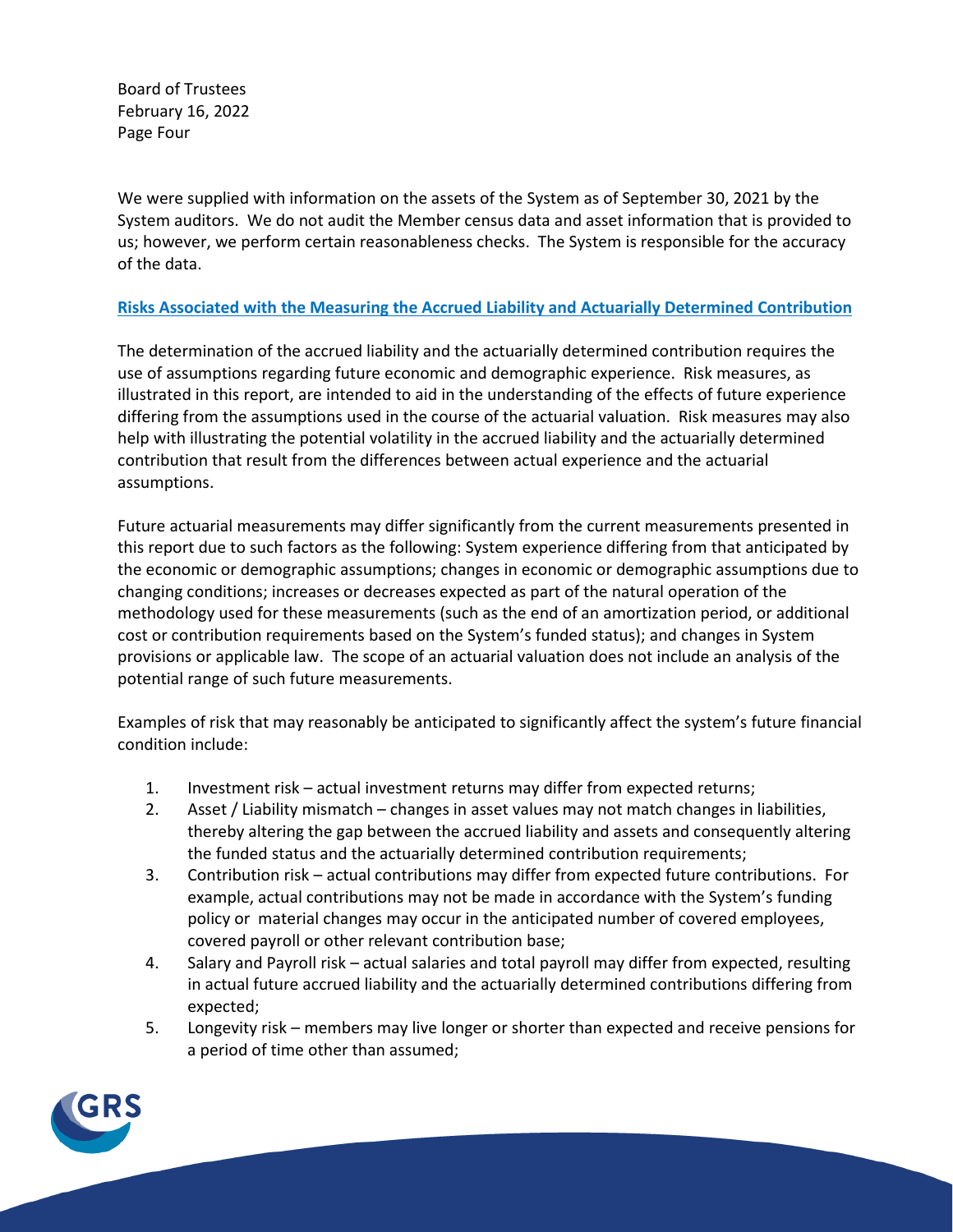Board of Trustees February 16, 2022 Page Five

> 6. Other demographic risks – members may terminate, retire or become disabled at times or with benefits other than assumed resulting in actual future accrued liability and the actuarially determined contributions differing from expected.

The effects of certain trends in experience can generally be anticipated. For example if the investment return since the most recent actuarial valuation is less (or more) than the assumed rate, the actuarially determined contribution can be expected to increase (or decrease). Likewise if longevity is improving (or worsening), increases (or decreases) in the actuarially determined contribution can be anticipated.

The computed the actuarially determined contribution rate shown on page one may be considered as a minimum contribution rate that complies with the Board's funding policy. The timely receipt of the actuarially determined contributions is critical to support the financial health of the System. Users of this report should be aware that contributions made at the actuarially determined rate do not necessarily guarantee benefit security.

## **System Maturity Measures**

Risks facing a pension system evolve over time. A young system with virtually no investments and paying few benefits may experience little investment risk. An older system with a large number of members in pay status and a significant trust may be much more exposed to investment risk. Generally accepted system maturity measures include the following:

|                                                      | 2020    | 2021    |  |
|------------------------------------------------------|---------|---------|--|
| Ratio of the market value of assets to total payroll | 11.29   | 12.46   |  |
| Ratio of actuarial accrued liability to payroll      | 10.42   | 10.09   |  |
| Ratio of actives to retirees and beneficiaries       | 0.91    | 0.89    |  |
| Ratio of net cash flow to market value of assets     | $-3.7%$ | $-3.7%$ |  |
| Duration of the actuarial accrued liability          | 11.57   | 11.63   |  |

## **Ratio of Market Value of Assets to Payroll**

The relationship between assets and payroll is a useful indicator of the potential volatility of the actuarially determined contributions. For example, if the market value of assets is 2.0 times the payroll, a return on assets 5% different than assumed would equal 10% of payroll. A higher (lower) or increasing (decreasing) level of this maturity measure generally indicates a higher (lower) or

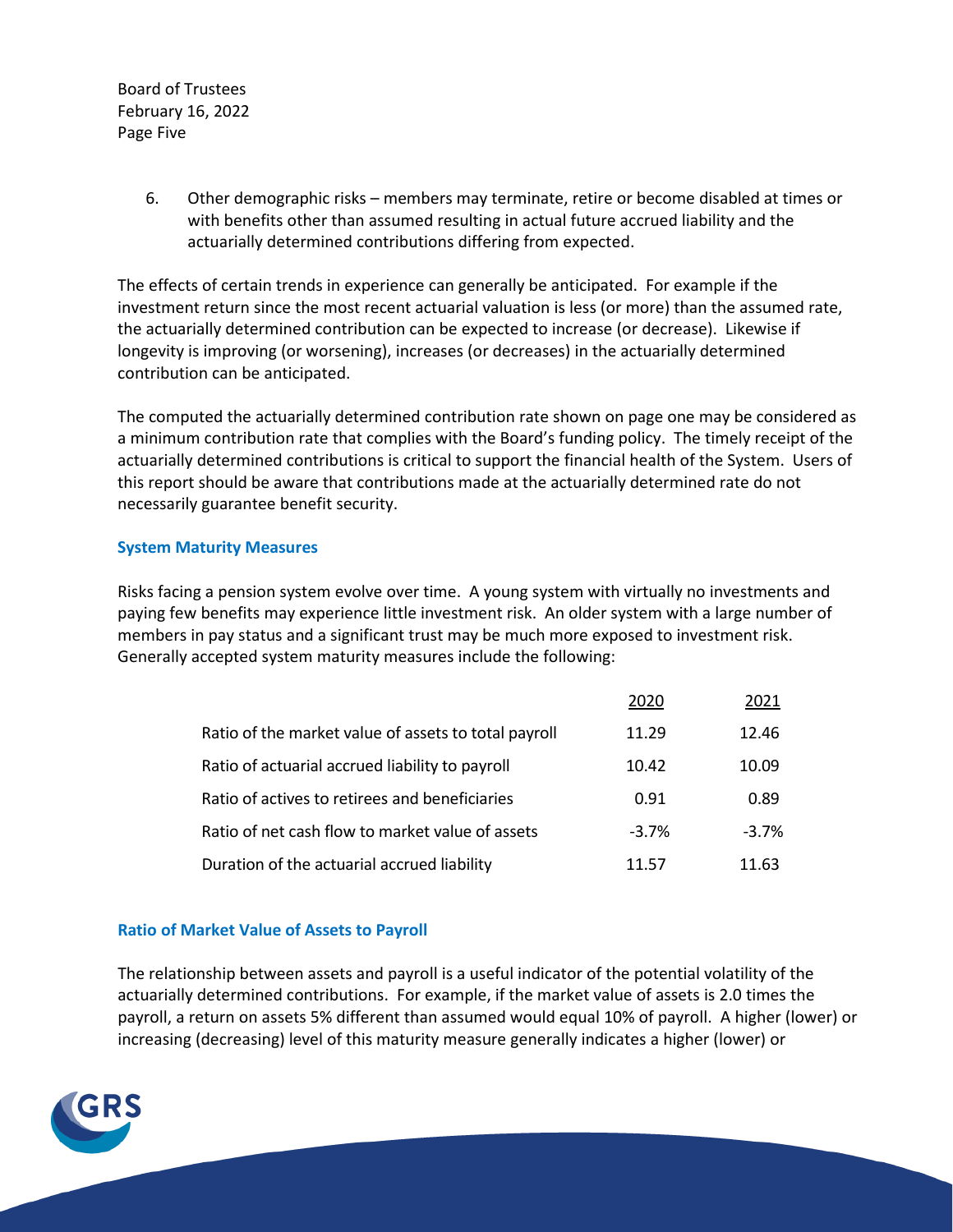Board of Trustees February 16, 2022 Page Six

increasing (decreasing) volatility in the actuarially determined contributions as a percentage of payroll.

#### **Ratio of Actuarial Accrued Liability to Payroll**

The relationship between actuarial accrued liability and payroll is a useful indicator of the potential volatility of the actuarially determined contributions for a fully funded system. A funding policy that targets a funded ratio of 100% is expected to result in the ratio of assets to payroll and the ratio of liability to payroll converging over time.

The ratio of liability to payroll may also be used as a measure of sensitivity of the liability itself. For example, if the actuarial accrued liability is 2.5 times payroll, a change in liability 2% other than assumed would equal 5% of payroll. A higher (lower) or increasing (decreasing) level of this maturity measure generally indicates a higher (lower) or increasing (decreasing) volatility in liability (and also the actuarially determined contributions) as a percentage of payroll.

#### **Ratio of Actives to Retirees and Beneficiaries**

A young system with many active members and few retirees will have a high ratio of active to retirees. A mature open system may have close to the same number of actives to retirees resulting in a ratio near 1.0. A super-mature or closed system may have significantly more retirees than actives resulting in a ratio below 1.0.

#### **Ratio of Net Cash Flow to Market Value of Assets**

A positive net cash flow means contributions exceed benefits and expenses. A negative cash flow means existing funds are being used to make payments. A certain amount of negative net cash flow is generally expected to occur when benefits are prefunded through a qualified trust. Large negative net cash flows as a percent of assets may indicate a super-mature system or a need for additional contributions.

#### **Duration of Actuarial Accrued Liability**

The duration of the actuarial accrued liability may be used to approximate the sensitivity to a 1% change in the assumed rate of return. For example, a duration of 10 indicates the liability would increase approximately 10% if the assumed rate of return were lowered 1%.

#### **Additional Risk Assessment**

Additional risk assessment is outside the scope of the annual actuarial valuation. Additional assessment may include scenario tests, sensitivity tests, stochastic modeling, stress tests and a

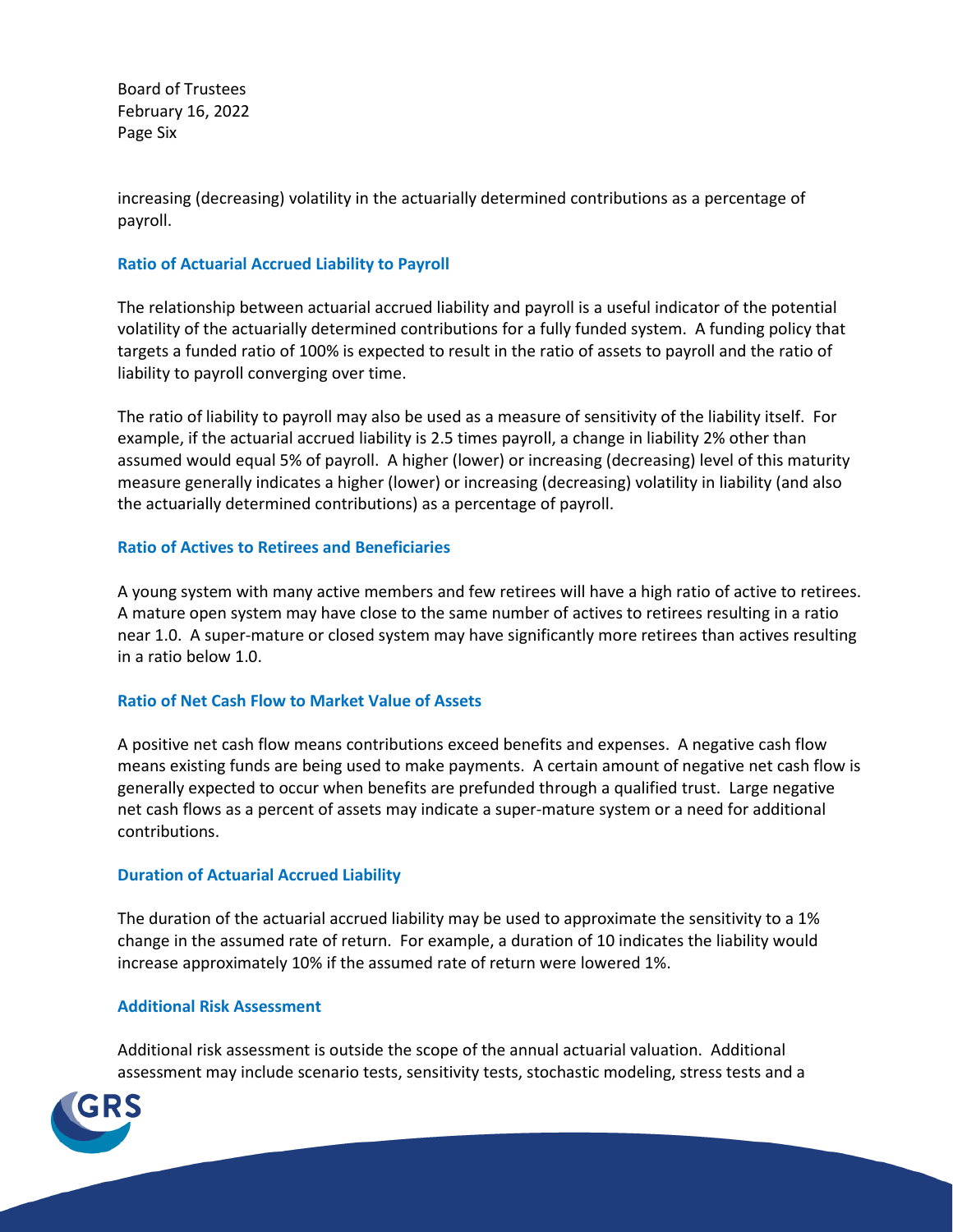Board of Trustees February 16, 2022 Page Seven

comparison of the present value of accrued benefits at low-risk discount rates with the actuarial accrued liability.

## **Summary**

In our opinion the benefits provided for under the current System will be sufficiently funded through the payment of the amount as indicated in this and future Actuarial Valuation reports. We will continue to update you on the future payment requirements for the System through our actuarial reports. These reports will also continue to monitor emerging experience of the System.

The actuarial assumptions used in this Actuarial Valuation are as adopted by the Board of Trustees. Demographic and economic actuarial assumptions are based upon the results of an actuarial Experience Study for the five-year period October 1, 2013 − September 30, 2018. The mortality assumptions are prescribed by statute. Each assumption represents an estimate of future System experience.

If all actuarial assumptions are met and if all future minimum required contributions are paid, System assets will be sufficient to pay all System benefits, future contributions are expected to remain relatively stable as a percent of payroll and the funded status is expected to improve. System minimum required contributions are determined in compliance with the requirements of the Florida Protection of Public Employee Retirement Benefits Act and Police Officers Retirement Chapter 185 with normal cost determined as a level percent of covered payroll and a level dollar amortization payment using a maximum amortization period of 30 years.

The Unfunded Actuarial Accrued Liability (UAAL) may not be appropriate for assessing the sufficiency of System assets to meet the estimated cost of settling benefit obligations but may be appropriate for assessing the need for or the amount of future contributions. The UAAL would be different if it reflected the market value of assets rather than the actuarial value of assets.

The GASB Net Pension Liability and System Fiduciary Net Position as a Percentage of Total Pension Liability may not be appropriate for assessing the sufficiency of System assets to meet the estimated cost of settling benefit obligations but may be appropriate for assessing the need for or the amount of future contributions.

This report should not be relied on for any purpose other than the purpose described in the primary communication. Determinations of the financial results associated with the benefits described in this report in a manner other than the intended purpose may produce significantly different results.

This report was prepared using our proprietary valuation model and related software which in our professional judgment has the capability to provide results that are consistent with the purposes of the

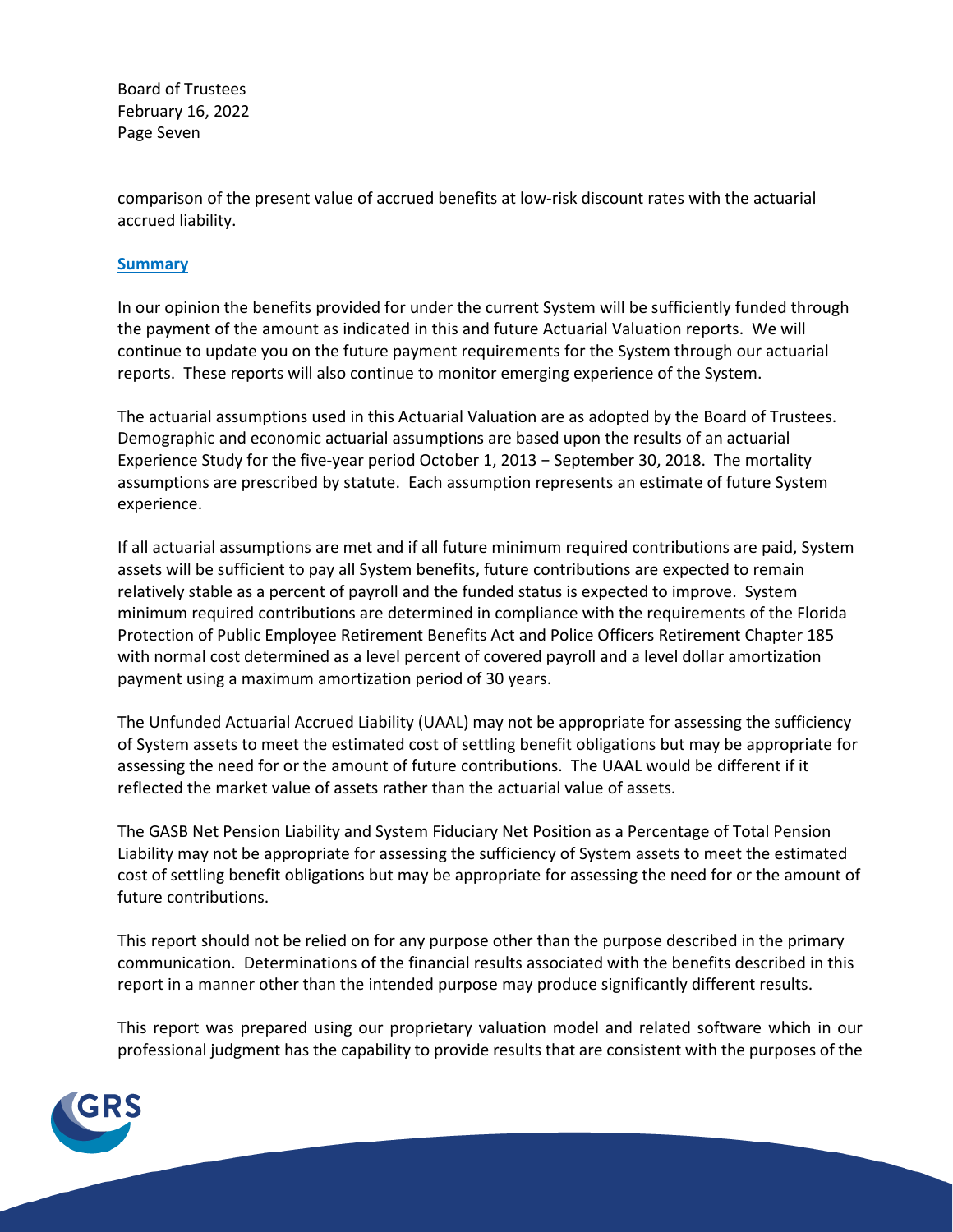Board of Trustees February 16, 2022 Page Eight

valuation and has no material limitations or known weaknesses. We performed tests to ensure that the model reasonably represents that which is intended to be modeled.

This report has been prepared by actuaries who have substantial experience valuing public employee retirement systems. To the best of our knowledge the information contained in this report is accurate and fairly presents the actuarial position of the System as of the valuation date. All calculations have been made in conformity with generally accepted actuarial principles and practices, with the Actuarial Standards of Practice issued by the Actuarial Standards Board and with applicable statutes.

This report may be provided to parties other than the Board only in its entirety and only with the permission of an approved representative of the Board.

The signing actuaries are independent of the System sponsor.

The undersigned are Members of the American Academy of Actuaries and meet the qualification standards of the American Academy of Actuaries to render the actuarial opinions contained in this report. We are available to respond to any questions with regards to matters covered in this report.

Very truly yours,

Gabriel, Roeder, Smith & Company<br>Michelle Jones

Shelly L. Jones, A.S.A., E.A., M.A.A.A. Consultant and Actuary

Jennifee Borregard

Jennifer M. Borregard, E.A., M.A.A.A. Consultant and Actuary

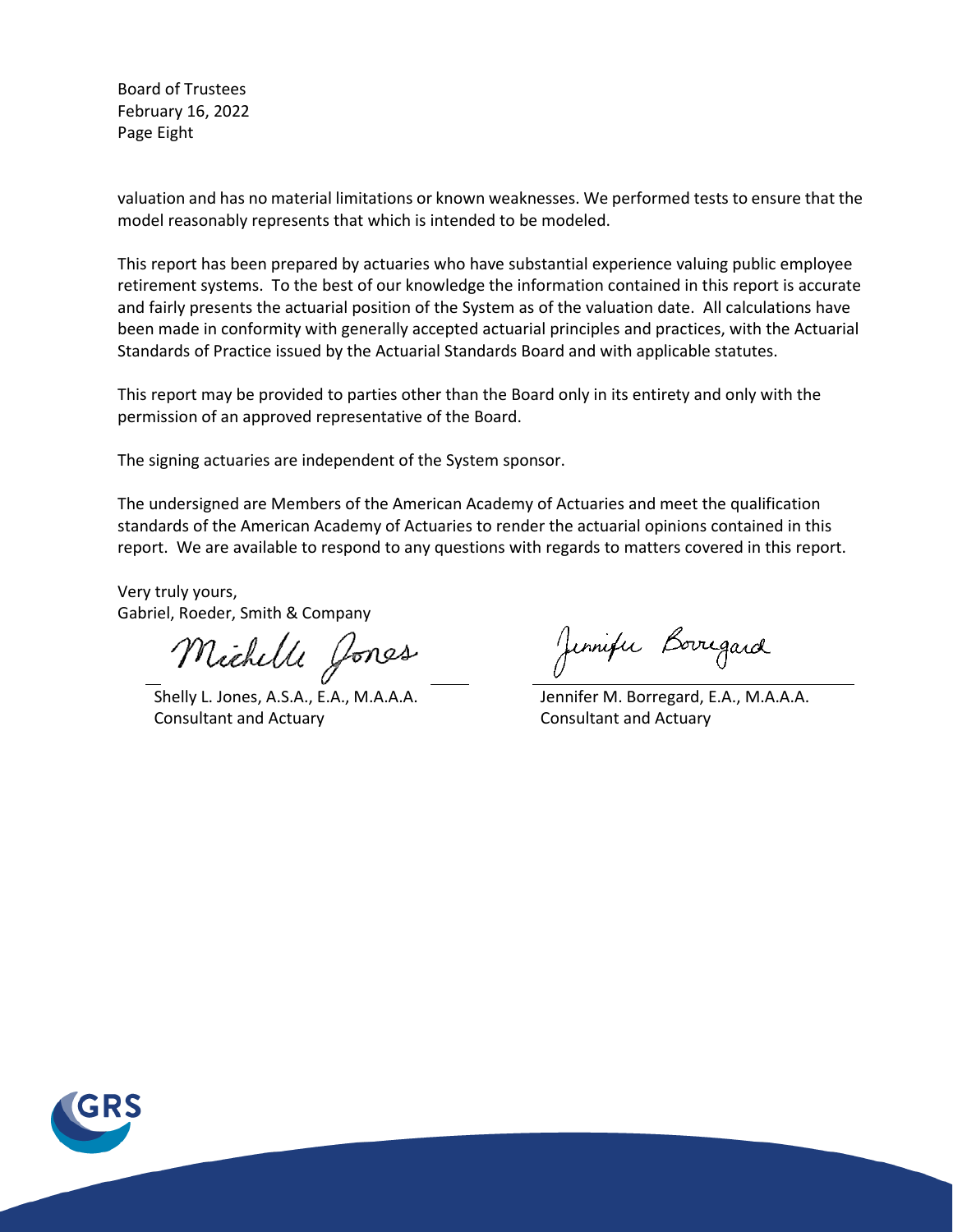# **Summary of Retirement System Costs as of October 1, 2021**

|    |                                                   | Cost<br><b>Data</b> | % of<br><b>Payroll</b> |
|----|---------------------------------------------------|---------------------|------------------------|
| Α. | Participant Data Summary (Table III)              |                     |                        |
|    | 1. Active employees                               | 41                  | N/A                    |
|    | 2. Terminated vested                              | 5                   | N/A                    |
|    | 3. Receiving benefits                             | 45                  | N/A                    |
|    | 4. DROP participants                              | $\mathbf{1}$        | N/A                    |
|    | 5. Annual payroll of active employees             | \$<br>2,898,657     | 100.0%                 |
| В. | <b>Total Normal Cost</b>                          |                     |                        |
|    | 1. Age retirement benefits                        | \$<br>519,231       | 17.9%                  |
|    | 2. Termination benefits                           | 90,718              | 3.1%                   |
|    | 3. Death benefits                                 | 16,291              | 0.6%                   |
|    | 4. Disability benefits                            | 69,984              | 2.4%                   |
|    | 5. Estimated expenses                             | 72,004              | 2.5%                   |
|    | 6. Total annual normal cost                       | \$<br>768,228       | 26.5%                  |
| C. | <b>Total Actuarial Accrued Liability</b>          |                     |                        |
|    | 1. Age retirement benefits active employees       | \$<br>7,847,068     | 270.7%                 |
|    | 2. Termination benefits active employees          | 88,157              | 3.0%                   |
|    | 3. Death benefits active employees                | 21,474              | 0.7%                   |
|    | 4. Disability benefits active employees           | 157,293             | 5.4%                   |
|    | 5. Retired or terminated vested participants      |                     |                        |
|    | receiving benefits                                | 16,379,348          | 565.1%                 |
|    | 6. DROP participants                              | 1,100,613           | 38.0%                  |
|    | 7. Terminated vested participants entitled to     |                     |                        |
|    | future benefits                                   | 1,518,760           | 52.4%                  |
|    | 8. Deceased participants whose beneficiaries      |                     |                        |
|    | are receiving benefits                            | 1,218,580           | 42.0%                  |
|    | 9. Disabled participants receiving benefits       | 888,901             | 30.7%                  |
|    | 10. Miscellaneous liability (refunds in process)  | 30,437              | 1.1%                   |
|    | 11. Total actuarial accrued liability             | \$<br>29,250,631    | 1009.1%                |
| D. | Assets (Table V)                                  |                     |                        |
|    | 1. Net smoothed actuarial value                   | \$<br>32,972,695    | 1137.5%                |
|    | 2. Net market value                               | \$<br>36,117,353    | 1246.0%                |
| Ε. | Unfunded Actuarial Accrued Liability (C.11.-D.1.) | \$<br>(3,722,064)   | (128.4%)               |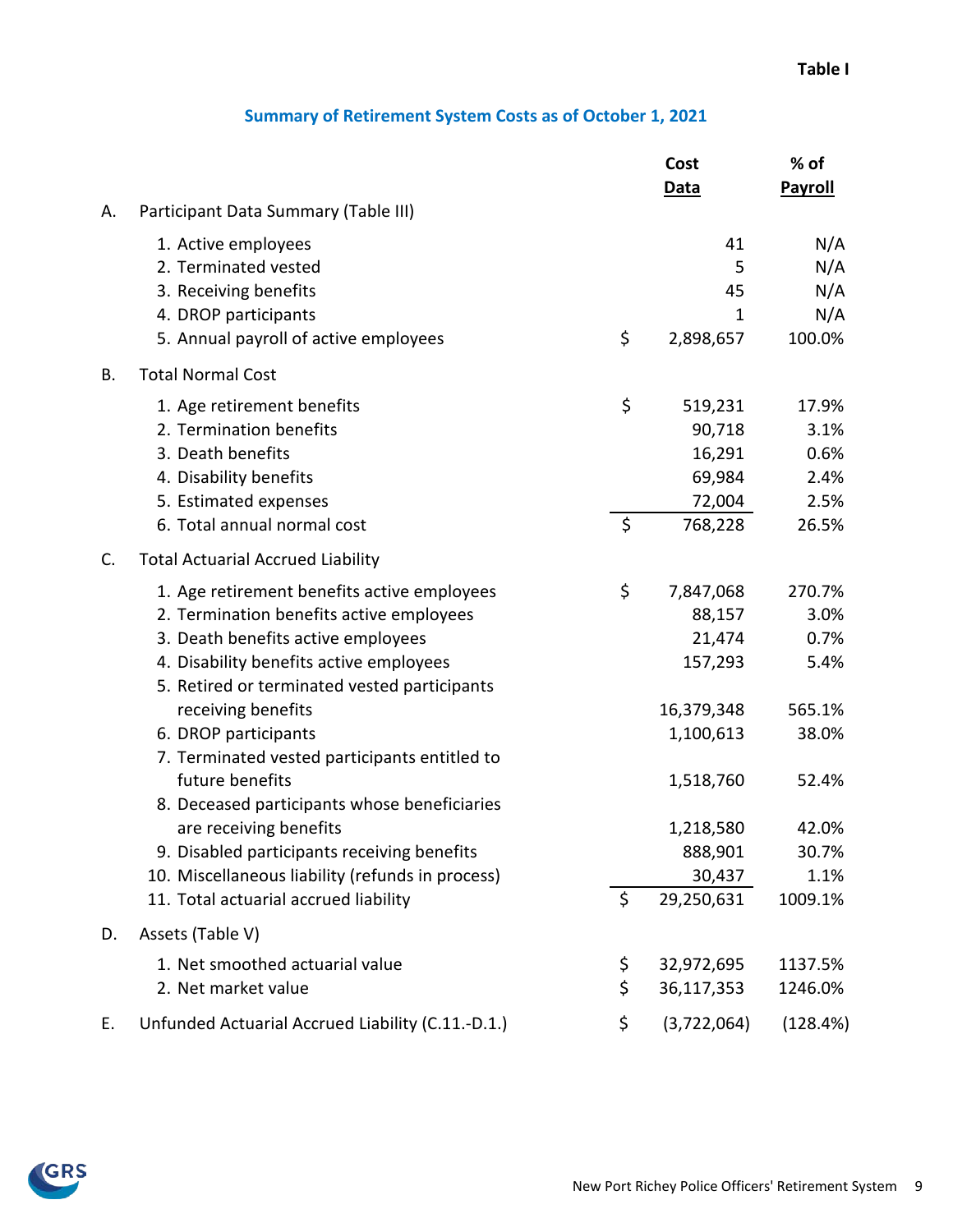## **Summary of Retirement System Costs as of October 1, 2021**

|    |                                                              |          | Cost<br>Data | % of<br>Payroll |
|----|--------------------------------------------------------------|----------|--------------|-----------------|
|    | F. Minimum Required Contribution                             |          |              |                 |
|    | 1. Total normal cost                                         | \$       | 768,228      | 26.5%           |
|    | 2. Amortization of unfunded liability                        |          | (287, 966)   | (9.9%           |
|    | 3. Interest adjustment                                       |          | 20,606       | 0.7%            |
|    | 4. Total required contribution                               | \$       | 500,868      | 17.3%           |
|    | G. Minimum Required Contribution (F.S., 112.66 (13))         |          |              |                 |
|    | (Greater of F.1. and F.4.)                                   | \$       | 768,228      | 26.5%           |
|    | H. Expected payroll of active employees for 2022 - 2023 year |          |              |                 |
|    | $(52,898,657 \times 1.000)$                                  | \$       | 2,898,657    | 100.0%          |
| I. | <b>Expected Contribution Sources</b>                         |          |              |                 |
|    | 1. City                                                      | \$       | 362,220      | 12.5%           |
|    | 2. State                                                     | \$<br>\$ | 217,595      | 7.5%            |
|    | 3. Member                                                    |          | 188,413      | 6.5%            |
| J. | Actuarial Gain / (Loss)                                      | \$       | 1,397,738    | 48.2%           |
|    | K. Actuarial Present Value of Vested Accrued Benefits        |          |              |                 |
|    | 1. Retired, terminated vested, beneficiaries and             |          |              |                 |
|    | disabled receiving benefits                                  | \$       | 18,486,829   | 637.8%          |
|    | 2. DROP participants                                         |          | 1,100,613    | 38.0%           |
|    | 3. Terminated vested participants entitled to future         |          |              |                 |
|    | benefits and miscellaneous                                   |          | 1,549,197    | 53.4%           |
|    | 4. Active participants entitled to future benefits           |          | 6,630,849    | 228.8%          |
|    | 5. Total actuarial present value of vested                   |          |              |                 |
|    | accrued benefits                                             | \$       | 27,767,488   | 957.9%          |
|    | L. Unfunded Actuarial Present Value of Vested                |          |              |                 |
|    | Accrued Benefits (K.5. - D.2., not less than zero)           | \$       | 0            | 0.0%            |
|    | M. Vested Benefit Security Ratio (D.2. ÷ K.5.)               |          | 130.1%       | N/A             |

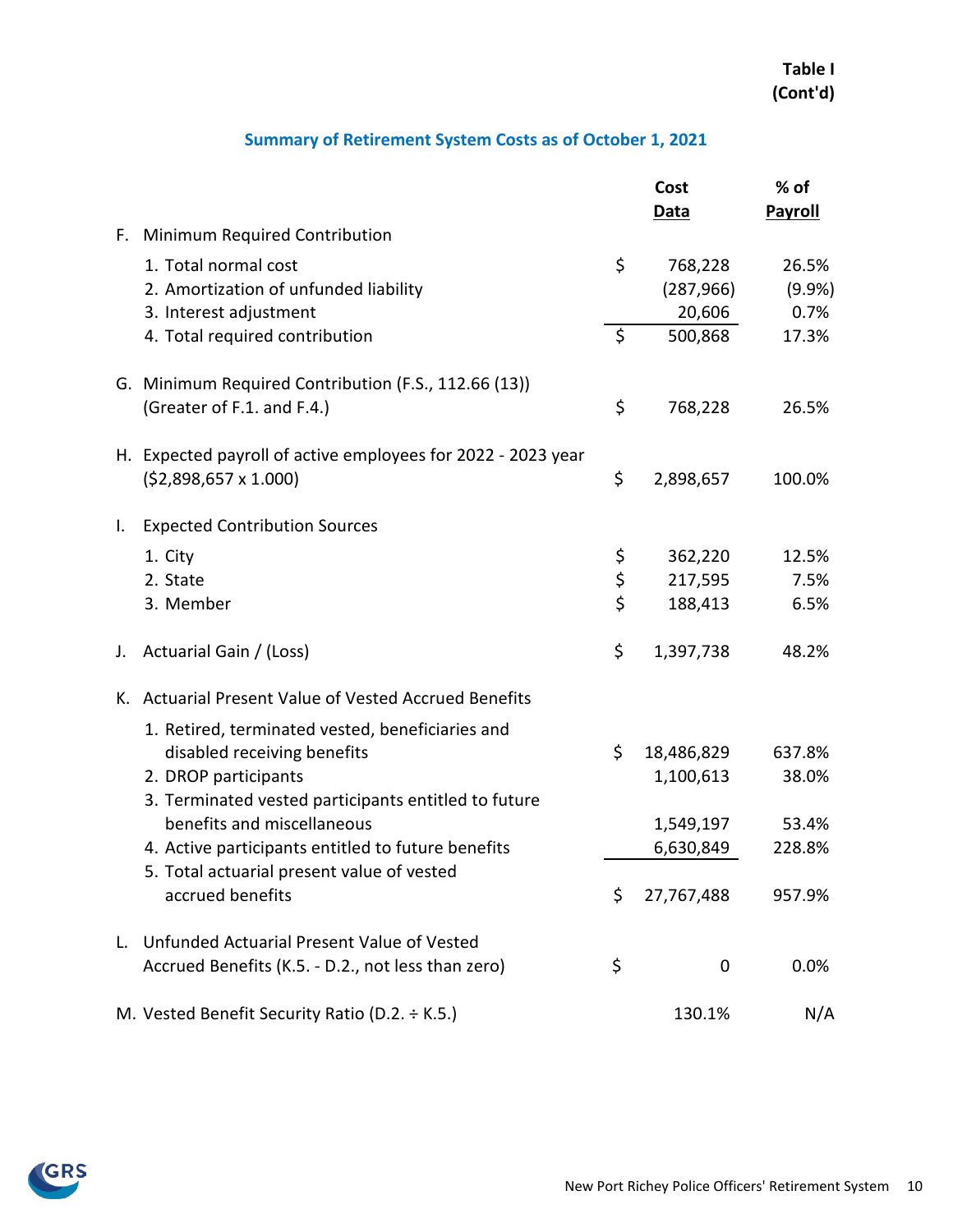## **Comparison of Cost Data of October 1, 2020 and October 1, 2021 Valuations**

|    |                                          |     | October 1, 2020     |              |     | October 1, 2021 |              |  |
|----|------------------------------------------|-----|---------------------|--------------|-----|-----------------|--------------|--|
|    |                                          |     | % of Annual<br>Cost |              |     | Cost            | % of Annual  |  |
|    |                                          |     | Data                | Compensation |     | Data            | Compensation |  |
| Α. | Participants                             |     |                     |              |     |                 |              |  |
|    | 1. Active employees                      |     | 41                  | N/A          |     | 41              | N/A          |  |
|    | 2. Terminated vested                     |     |                     | N/A          |     | 5               | N/A          |  |
|    | 3. Receiving benefits                    |     | 43                  | N/A          |     | 45              | N/A          |  |
|    | 4. DROP participants                     |     | 2                   | N/A          |     |                 | N/A          |  |
|    | 5. Annual payroll of active employees    | \$  | 2,744,378           | 100.0%       | \$  | 2,898,657       | 100.0%       |  |
| В. | <b>Total Normal Cost</b>                 | \$  | 751,685             | 27.4%        | \$  | 768,228         | 26.5%        |  |
| C. | <b>Total Actuarial Accrued Liability</b> | \$. | 28,597,927          | 1042.1%      | \$  | 29,250,631      | 1009.1%      |  |
| D. | Smoothed Actuarial Value of Assets       | \$  | 30,764,864          | 1121.0%      | \$. | 32,972,695      | 1137.5%      |  |
| Ε. | Unfunded Actuarial Accrued Liability     | \$  | (2, 166, 937)       | $(79.0\%)$   | \$  | (3,722,064)     | (128.4%)     |  |
| F. | Net City Minimum Funding Payment         | \$  | 343,479             | 12.5%        | \$  | 362,220         | 12.5%        |  |
| G. | Actuarial Gain / (Loss)                  | \$  | 247,473             | 9.0%         | \$  | 1,397,738       | 48.2%        |  |
|    | H. Vested Benefit Security Ratio         |     | 113.1%              | N/A          |     | 130.1%          | N/A          |  |

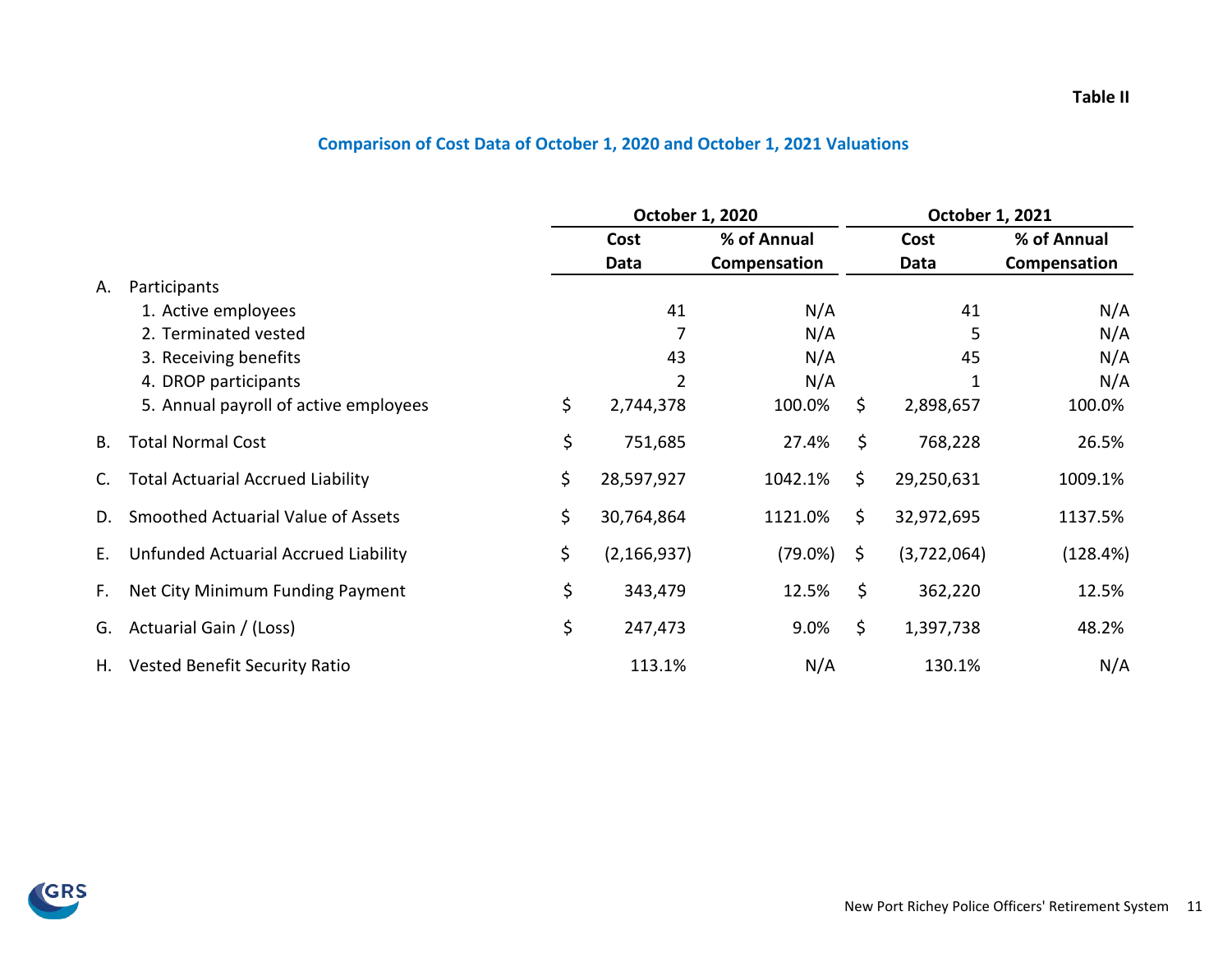## **Actuarial Valuation as of October 1, 2021 Characteristics of Participants in**

| А. | <b>Active Plan Participants Summary</b>                             |                 |
|----|---------------------------------------------------------------------|-----------------|
|    | 1. Active participants fully vested                                 | 24              |
|    | 2. Active participants partially vested                             | 0               |
|    | 3. Active participants non-vested                                   | 17              |
|    | 4. Total active participants                                        | 41              |
|    | 5. Annual rate of pay of active participants                        | \$<br>2,898,657 |
| В. | Retired and Terminated Vested Participant Summary                   |                 |
|    | 1. Retired or terminated vested participants receiving benefits     | 36              |
|    | 2. DROP participants                                                | 1               |
|    | 3. Terminated vested participants entitled to future benefits       | 5               |
|    | 4. Deceased participants whose beneficiaries are receiving benefits | 6               |
|    | 5. Disabled participants receiving benefits                         | 3               |
| C. | <b>Annual Retirement Benefits</b>                                   |                 |
|    | 1. Retired or terminated vested receiving benefits                  | \$<br>1,409,610 |
|    | 2. DROP participants                                                | \$<br>65,733    |
|    | 3. Terminated vested entitled to future benefits                    | \$<br>193,005   |
|    | 4. Beneficiaries of deceased participants                           | \$<br>132,816   |
|    | 5. Disabled participants                                            | \$<br>74,613    |

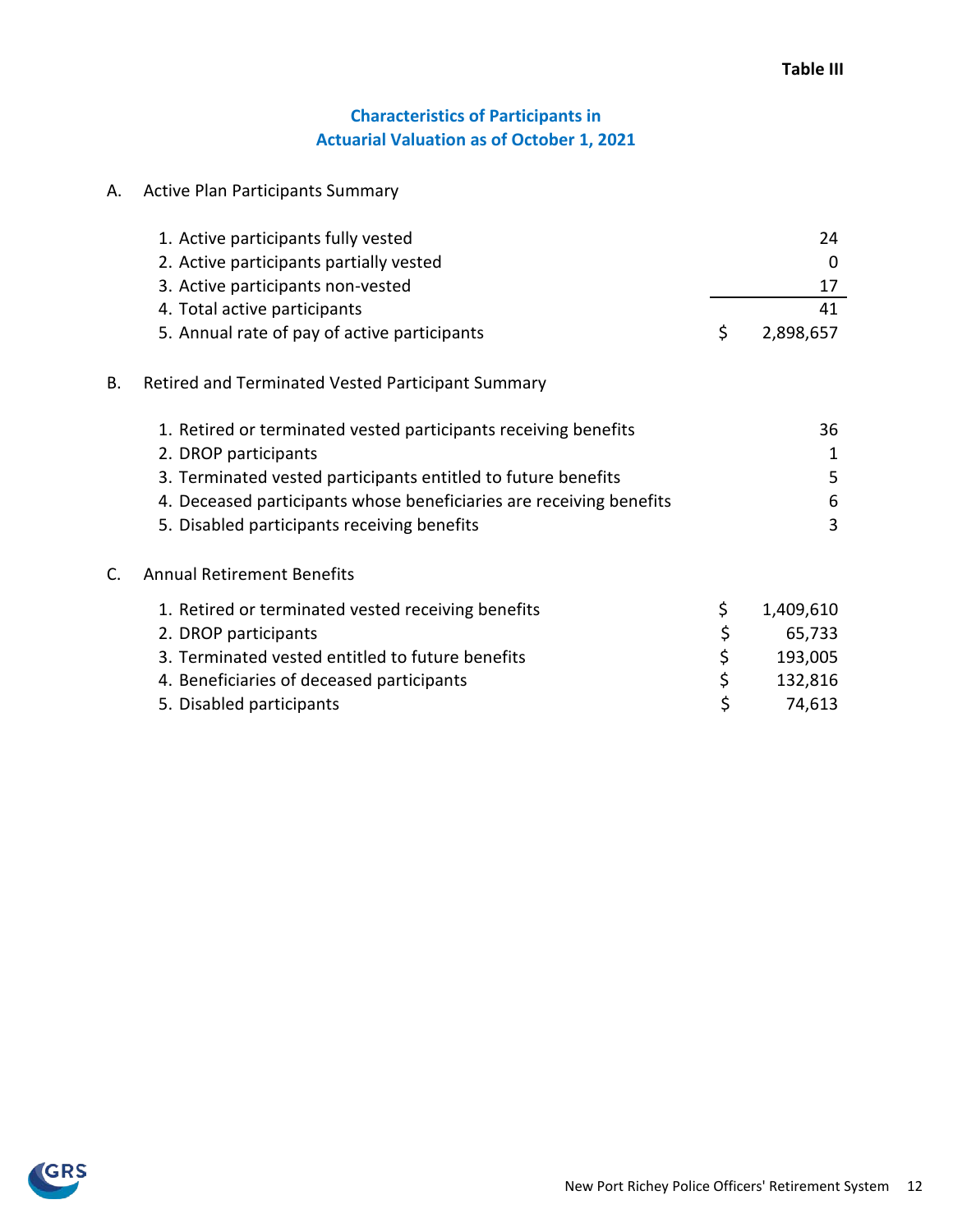## **Statement of Assets as of October 1, 2021**

|    | <b>Assets</b>                                       |         | <b>Market Value</b> |
|----|-----------------------------------------------------|---------|---------------------|
| А. | Cash                                                | \$      | 84,310              |
| В. | Investments at market value                         |         |                     |
|    | U.S. Government securities                          | \$      | 3,838,236           |
|    | U.S. Government agencies                            |         | 3,202,418           |
|    | Domestic corporate bonds                            |         | 1,665,060           |
|    | Domestic common stocks                              |         | 11,337,430          |
|    | Domestic equities                                   |         | 11,166,722          |
|    | Temporary investment funds                          |         | 833,500             |
|    | <b>Real Estate</b>                                  |         | 4,123,542           |
|    | <b>Total investments</b>                            | $\zeta$ | 36,166,908          |
| C. | Receivables                                         |         |                     |
|    | <b>Employer contribution</b>                        | \$      | 0                   |
|    | Employee contribution                               |         | $\mathbf 0$         |
|    | State contribution                                  |         | $\mathbf 0$         |
|    | <b>Accrued interest</b>                             |         | 23,308              |
|    | <b>Accrued dividends</b>                            |         | 1,028               |
|    | Other                                               |         | 0                   |
|    | <b>Total receivables</b>                            | \$      | 24,336              |
| D. | <b>Prepaid expenses</b>                             | \$      | 135,907             |
| Ε. | Equipment at cost, net of accumulated depreciation  | \$      | 0                   |
| F. | Liabilities                                         |         |                     |
|    | Accounts payable                                    | \$      | 36,413              |
|    | <b>Total liabilities</b>                            | \$      | 36,413              |
| G. | Total System assets $(A. + B. + C. + D. + E. - F.)$ | \$      | 36,375,048          |
| Н. | Credit balance                                      |         | 257,695             |
| I. | Net System assets (G. - H.)                         | \$      | 36,117,353          |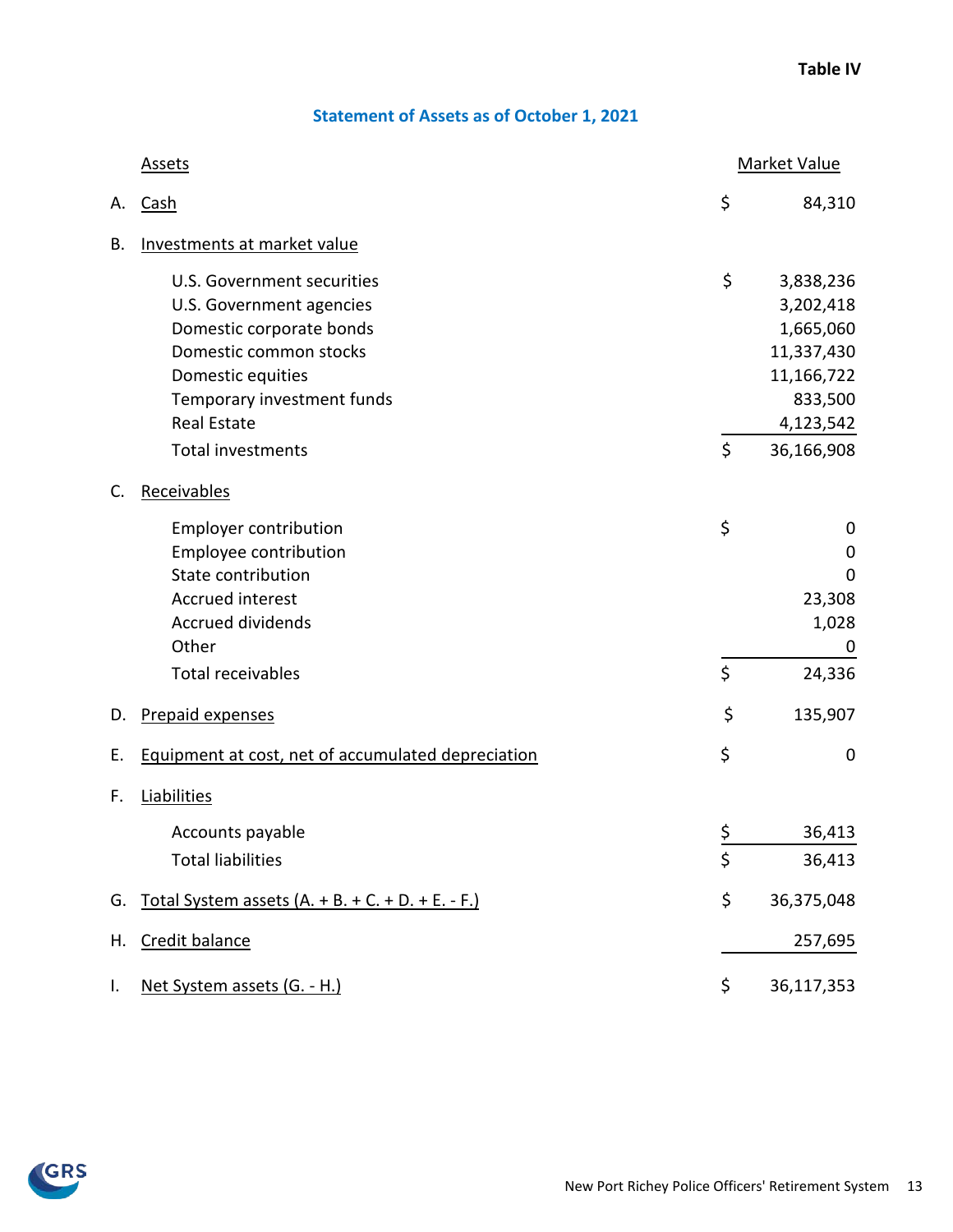## **Reconciliation of System Assets**

| А. | Market value of assets as of October 1, 2020                     | \$            | 31,250,120     |
|----|------------------------------------------------------------------|---------------|----------------|
| В. | Receipts during period                                           |               |                |
|    | 1. Contributions                                                 |               |                |
|    | a. Member                                                        | \$            | 188,809        |
|    | b. City                                                          |               | 377,681        |
|    | c. State                                                         |               | 217,595        |
|    | d. Total                                                         | \$            | 784,085        |
|    | 2. Investment income                                             |               |                |
|    | a. Realized gains / (losses)                                     | \$            | 3,663,001      |
|    | b. Unrealized gains / (losses)                                   |               | 2,141,782      |
|    | c. Interest                                                      |               | 160,921        |
|    | d. Dividends                                                     |               | 430,041        |
|    | e. Commission recapture                                          |               | 209            |
|    | f. Investment expense                                            |               | (126, 878)     |
|    | g. Total                                                         | $\frac{5}{5}$ | 6,269,076      |
|    | 3. Net receipts during period                                    |               | 7,053,161      |
| C. | Disbursements during period                                      |               |                |
|    | 1. Pension benefit payments                                      | \$            | 1,563,199      |
|    | 2. DROP distributions                                            |               | 264,796        |
|    | 3. Contribution refunds                                          |               | 34,510         |
|    | 4. Administrative expenses                                       |               | 65,728         |
|    | 5. Total disbursements during period                             | \$            | 1,928,233      |
| D. | Market value of assets as of September 30, 2021                  | \$            | 36,375,048     |
| Е. | Credit balance                                                   | \$            | 257,695        |
| F. | Net market value of assets as of September 30, 2021 (D. - E.)    | \$            | 36,117,353     |
|    | G. Excess State funds                                            |               |                |
|    | 1. Balance as of October 1, 2020                                 | \$            | 0              |
|    | 2. Increase for current year                                     |               | 0              |
|    | 3. Purchase of additional benefits                               |               | 0              |
|    | 4. Funds released to reduce unfunded actuarial accrued liability |               | 0              |
|    | 5. Balance as of September 30, 2021                              | $\zeta$       | $\overline{0}$ |
|    | H. Reconciliation of DROP account balances                       |               |                |
|    | 1. DROP account balances as of October 1, 2020                   | \$            | 343,099        |
|    | 2. Benefit payments into DROP accounts during year               |               | 99,774         |
|    | 3. Investment credits during year                                |               | 38,344         |
|    | 4. Distributions from DROP accounts during year                  |               | (264, 796)     |
|    | 5. DROP account balances as of September 30, 2021                | \$            | 216,421        |

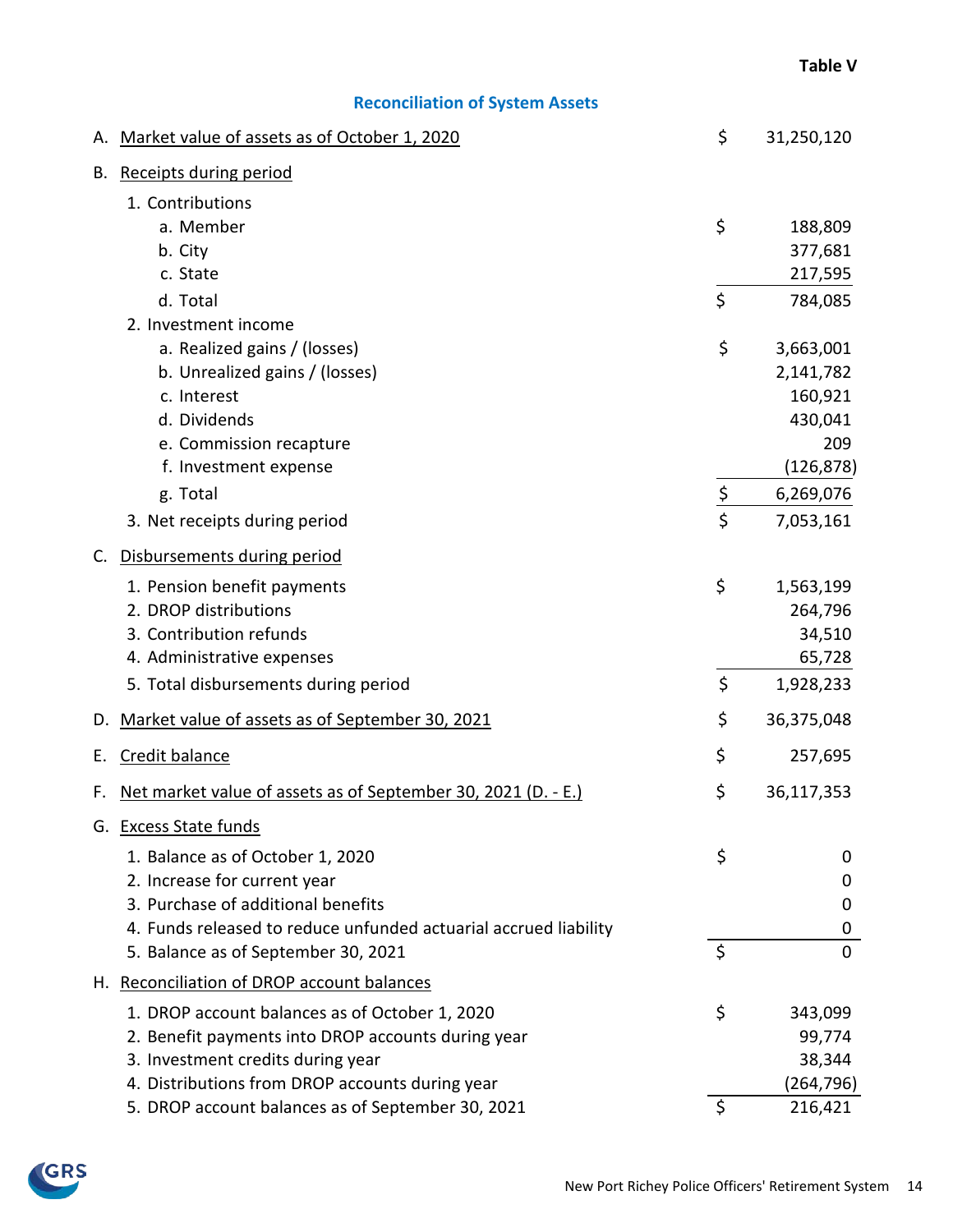#### **Development of Smoothed Actuarial Value of Assets as of September 30, 2021**

| A. Preliminary smoothed actuarial value from prior year         | S | 2020<br>29,806,627 | \$<br>2021<br>31,025,830 | 2022<br>33,230,390 | 2023      | 2024    | 2025    |
|-----------------------------------------------------------------|---|--------------------|--------------------------|--------------------|-----------|---------|---------|
| B. Market value end of year                                     |   | 31,250,120         | 36,375,048               |                    |           |         |         |
| C. Market value beginning of year                               |   | 29,862,303         | 31,250,120               | 36,375,048         |           |         |         |
| D. Non-investment net cash flow                                 |   | (1,096,615)        | (1, 144, 148)            |                    |           |         |         |
| E. Investment return                                            |   |                    |                          |                    |           |         |         |
| 1. Total market value return: B. - C. - D.                      |   | 2,484,432          | 6,269,076                |                    |           |         |         |
| 2. Amount for immediate recognition (7.25%)                     |   | 2,125,265          | 2,224,158                |                    |           |         |         |
| 3. Amount for phased-in recognition: E.1. - E.2.                |   | 359,167            | 4,044,918                |                    |           |         |         |
| F. Phased-in recognition of investment return                   |   |                    |                          |                    |           |         |         |
| 1. Current year: 20% of E.3.                                    |   | 71,833             | 808,984                  |                    |           |         |         |
| 2. First prior year                                             |   | (318,039)          | 71,833                   | 808,984            |           |         |         |
| 3. Second prior year                                            |   | 329,304            | (318,039)                | 71,833             | 808,984   |         |         |
| 4. Third prior year                                             |   | 232,470            | 329,304                  | (318,039)          | 71,833    | 808,984 |         |
| 5. Fourth prior year                                            |   | (125, 015)         | 232,468                  | 329,302            | (318,040) | 71,835  | 808,982 |
| 6. Total phased-in recognition of investment return             |   | 190,553            | 1,124,550                | 892,080            | 562,777   | 880,819 | 808,982 |
| G. Smoothed actuarial value end of year                         |   |                    |                          |                    |           |         |         |
| 1. Preliminary smoothed actuarial value end of year             |   |                    |                          |                    |           |         |         |
| $A_1 + D_1 + E_2 + F_16$                                        |   | 31,025,830         | 33,230,390               |                    |           |         |         |
| 2. Upper corridor limit: 120% of B.                             |   | 37,500,144         | 43,650,058               |                    |           |         |         |
| 3. Lower corridor limit: 80% of B.                              |   | 25,000,096         | 29,100,038               |                    |           |         |         |
| 4. Smoothed actuarial value end of year:                        |   |                    |                          |                    |           |         |         |
| G.1., not more than G.2., nor less than G.3.                    |   | 31,025,830         | 33,230,390               |                    |           |         |         |
| H. Difference between market value and smoothed actuarial value |   | 224,290            | 3,144,658                |                    |           |         |         |
| Smoothed actuarial value rate of return                         |   | 7.92%              | 11.00%                   |                    |           |         |         |
| J. Market value rate of return                                  |   | 8.48%              | 20.44%                   |                    |           |         |         |
| K. Credit Balance                                               |   | 260,966            | 257,695                  |                    |           |         |         |
| L. Net smoothed actuarial value end of year: G.4. - K.          |   | 30,764,864         | 32,972,695               |                    |           |         |         |

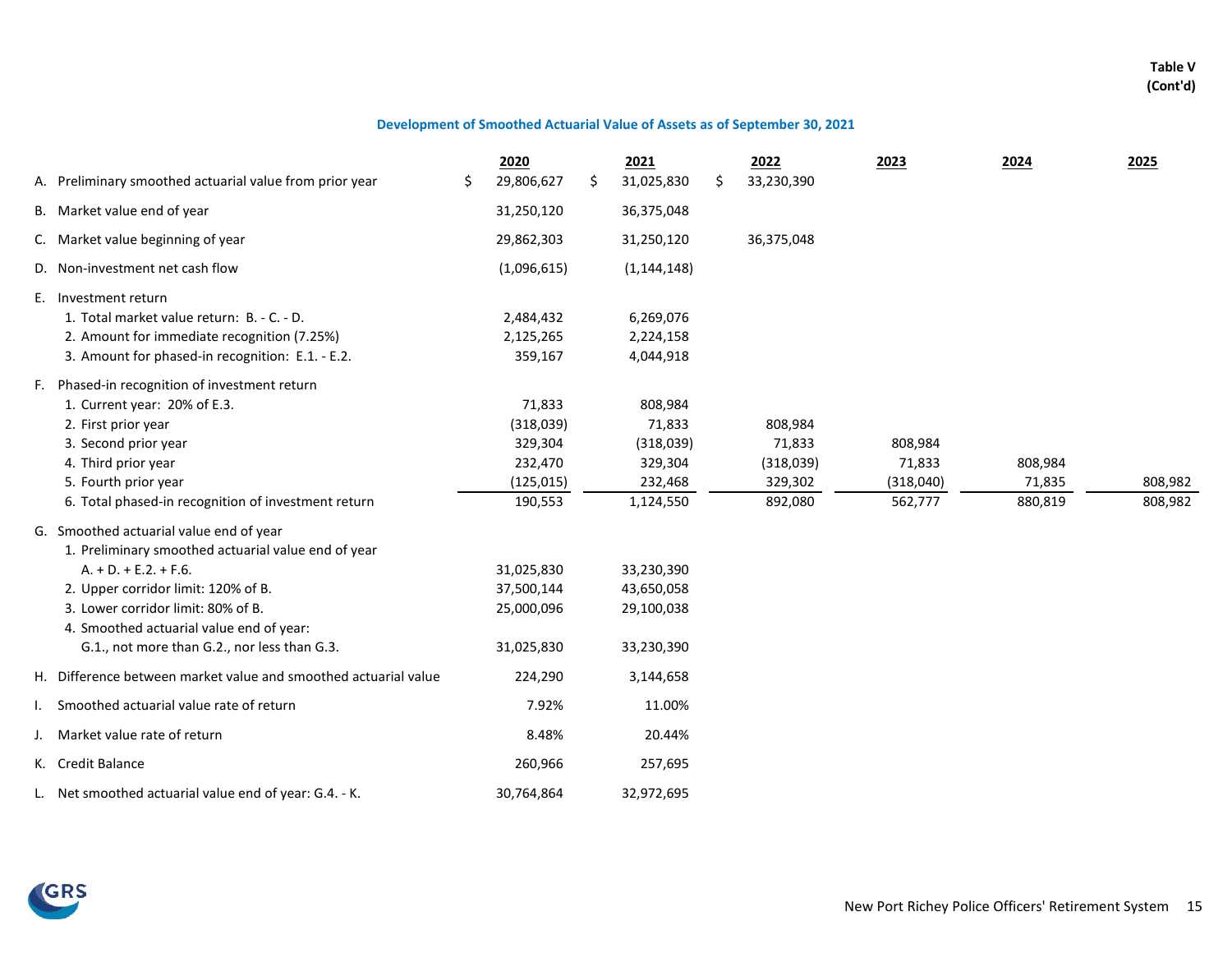## **Plan Year Ended September 30, 2021 Funding Standard Account for**

| А. | Charges to the Funding Standard Account        |               |
|----|------------------------------------------------|---------------|
|    | 1. Prior year funding deficiency               | \$<br>0       |
|    | 2. Net charges for the year                    | 598,547       |
|    | 3. Total employer charges                      | \$<br>598,547 |
| В. | <b>Credits to the Funding Standard Account</b> |               |
|    | 1. Prior year credit balance                   | \$<br>260,966 |
|    | 2. State contribution                          | 217,595       |
|    | 3. City contributions                          | 377,681       |
|    | 4. Total credits                               | \$<br>856,242 |
| C. | Credit Balance / (Funding Deficiency)          |               |
|    | $(B.4. - A.3.)$                                | \$<br>257,695 |

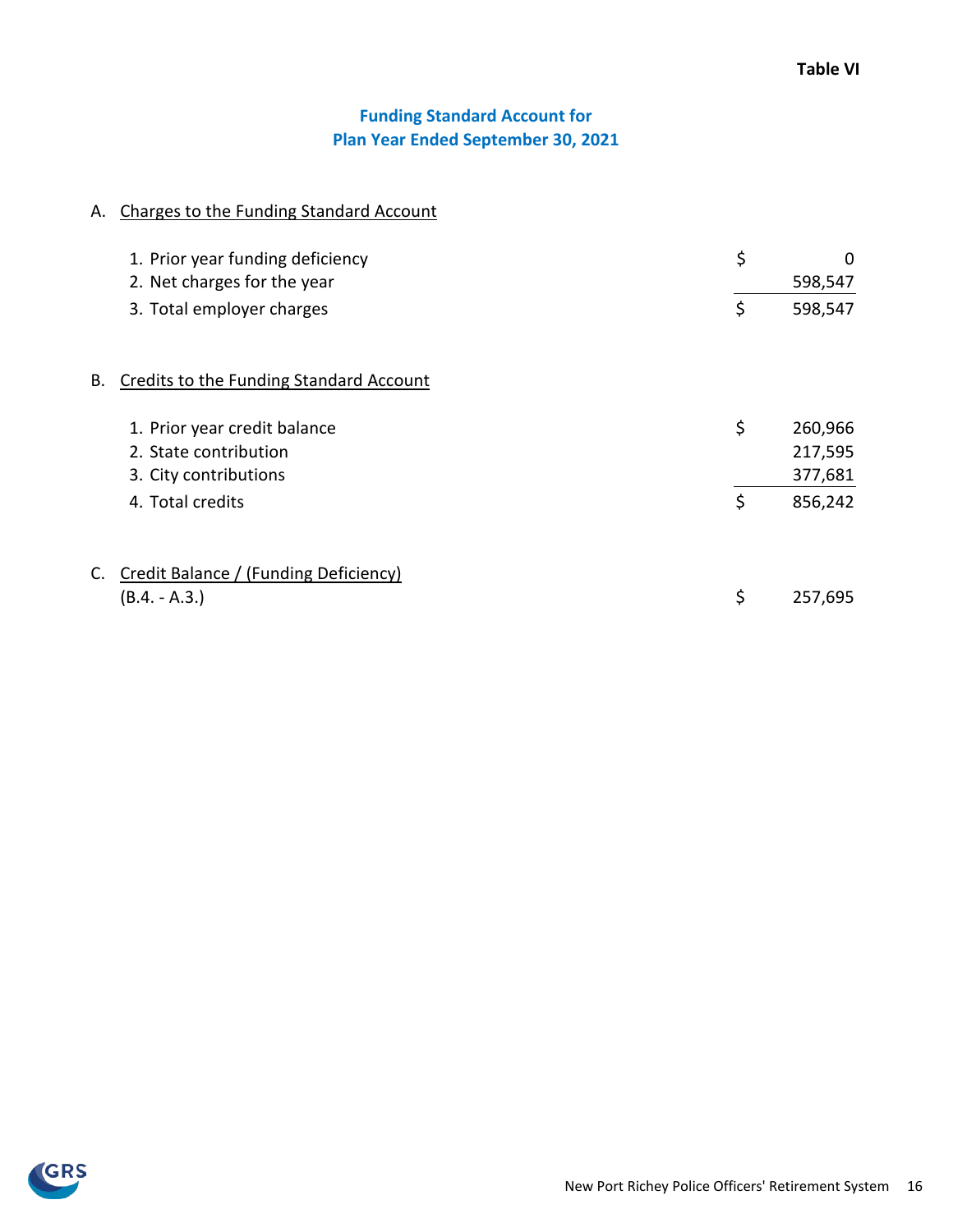## **System Year Ended September 30, 2021 Actuarial Gain / (Loss) for**

## A. Derivation of Actuarial Gain / (Loss)

GRS

| 1. City / State normal cost previous actuarial valuation                 | \$      | 573,300       |
|--------------------------------------------------------------------------|---------|---------------|
| 2. Net unfunded actuarial accrued liability previous actuarial valuation |         | (2, 166, 937) |
| 3. Net contributions previous year                                       |         |               |
| (a) City                                                                 | \$      | 380,952       |
| (b) State                                                                |         | 217,595       |
| (c) Total                                                                | $\zeta$ | 598,547       |
| 4. Interest on:                                                          |         |               |
| (a) City / State normal cost                                             | \$      | 41,564        |
| (b) Net unfunded actuarial accrued liability                             |         | (157, 103)    |
| (c) Net contributions                                                    |         | 16,603        |
| (d) Net total: $(a) + (b) - (c)$                                         | \$      | (132, 142)    |
| 5. Expected net unfunded actuarial accrued liability current year:       |         |               |
| $(1. + 2. - 3. + 4.)$                                                    | \$      | (2,324,326)   |
| 6. Actual net unfunded actuarial accrued liability current year          |         | (3,722,064)   |
| 7. Actuarial gain / (loss): (5. - 6.)                                    | \$      | 1,397,738     |
|                                                                          |         |               |
| B. Approximate Portion of Gain / (Loss) due to Smoothed Investments      |         |               |
|                                                                          |         |               |
| 1. Net smoothed actuarial value of assets previous year                  | \$      | 30,764,864    |
| 2. Net contributions during period                                       |         | 787,356       |
| 3. Benefits and administrative expenses during period                    |         | 1,928,233     |
| 4. Expected net appreciation for period                                  |         | 2,184,002     |
| 5. Expected smoothed actuarial value of assets current year:             |         |               |
| $(1. + 2. - 3. + 4.)$                                                    | \$      | 31,807,989    |
| 6. Net smoothed actual actuarial value of assets current year            |         | 32,972,695    |
| 7. Approximate gain / (loss) due to smoothed investments: (6. - 5.)      | \$      | 1,164,706     |
| C. Approximate Portion of Gain / (Loss)                                  |         |               |
| due to Liabilities: A. - B.                                              | \$      | 233,032       |
|                                                                          |         |               |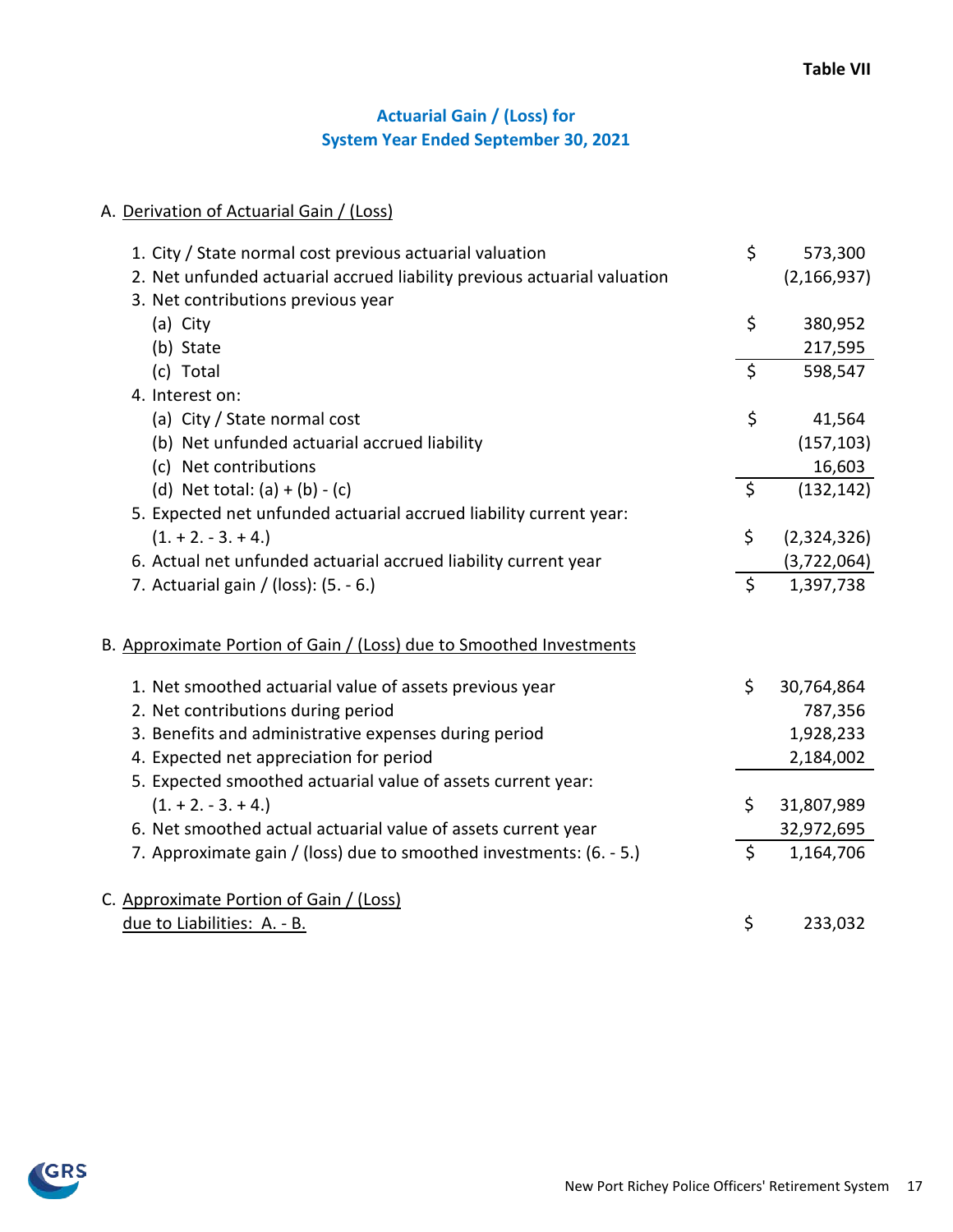|                 |    | Unfunded    |    | Amortization |  |  |  |  |
|-----------------|----|-------------|----|--------------|--|--|--|--|
| Date            |    | Liability   |    | Payment      |  |  |  |  |
| October 1, 2021 | \$ | (3,722,064) |    | (287, 966)   |  |  |  |  |
| October 1, 2022 | \$ | (3,683,070) | \$ | (287, 966)   |  |  |  |  |
| October 1, 2023 | \$ | (3,641,249) | \$ | (287, 966)   |  |  |  |  |
| October 1, 2024 | \$ | (3,596,396) | \$ | (287, 966)   |  |  |  |  |
| October 1, 2025 | \$ | (3,548,291) | \$ | (287, 966)   |  |  |  |  |
| $\cdots$        |    |             |    |              |  |  |  |  |
| $\cdots$        |    |             |    |              |  |  |  |  |
| October 1, 2051 |    |             | \$ |              |  |  |  |  |

## **Amortization of Unfunded Actuarial Accrued Liability**

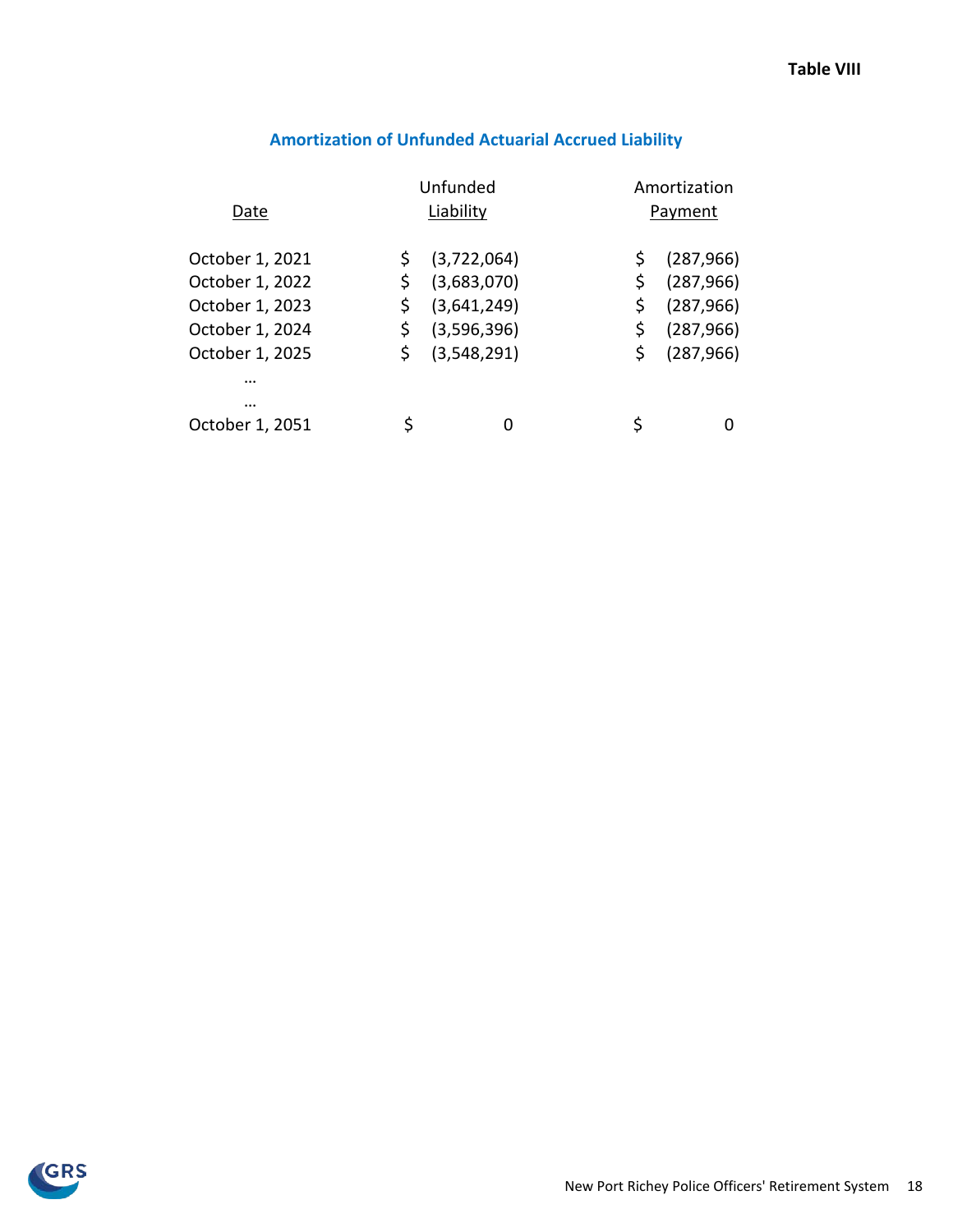| I. Number of System Members                                               | 10/01/2020       |         | 10/01/2021  |
|---------------------------------------------------------------------------|------------------|---------|-------------|
| a. Retirees and beneficiaries receiving benefits                          | 45               |         | 46          |
| b. Terminated plan members entitled to deferred benefits                  | 7                |         | 5           |
| c. Active System members                                                  | 41               |         | 41          |
| d. Total System members                                                   | 93               |         | 92          |
| II. Financial Accounting Standards Board Allocation as of October 1, 2021 |                  |         |             |
| A. Statement of Accumulated System Benefits                               |                  |         |             |
| 1. Actuarial present value of accumulated vested System                   |                  |         |             |
| benefits                                                                  |                  |         |             |
| a. Participants currently receiving benefits                              |                  |         |             |
| including DROPs                                                           | \$<br>19,306,465 | \$      | 19,587,442  |
| b. Other participants                                                     | 8,085,898        |         | 8,180,046   |
| c. Total                                                                  | \$<br>27,392,363 | $\zeta$ | 27,767,488  |
| 2. Actuarial present value of accumulated non-vested                      |                  |         |             |
| System benefits                                                           | 810,827          |         | 876,042     |
| 3. Total actuarial present value of accumulated                           |                  |         |             |
| System benefits                                                           | \$<br>28,203,190 | \$      | 28,643,530  |
| <b>Statement of Change in Accumulated System Benefits</b><br>В.           |                  |         |             |
| 1. Actuarial present value of accumulated System                          |                  |         |             |
| benefits as of October 1, 2020                                            |                  | \$      | 28,203,190  |
| 2. Increase (decrease) during year attributable to:                       |                  |         |             |
| a. System amendment                                                       |                  | \$      | 0           |
| b. Change in actuarial assumptions                                        |                  |         | 0           |
| c. Benefits paid                                                          |                  |         | (1,862,505) |
| d. Other, including benefits accumulated, increase                        |                  |         |             |
| for interest due to decrease in the discount period                       |                  |         | 2,302,845   |
| e. Net increase                                                           |                  | \$      | 440,340     |
| 3. Actuarial present value of accumulated System benefits                 |                  |         |             |
| as of October 1, 2021                                                     |                  | \$      | 28,643,530  |
| C. Significant Matters Affecting Calculations                             |                  |         |             |
| 1. Assumed rate of return used in determining actuarial                   |                  |         |             |
| present values                                                            |                  |         | 7.25%       |
| 2. Change in System provisions                                            |                  |         | None        |
| 3. Change in actuarial assumptions                                        |                  |         | None        |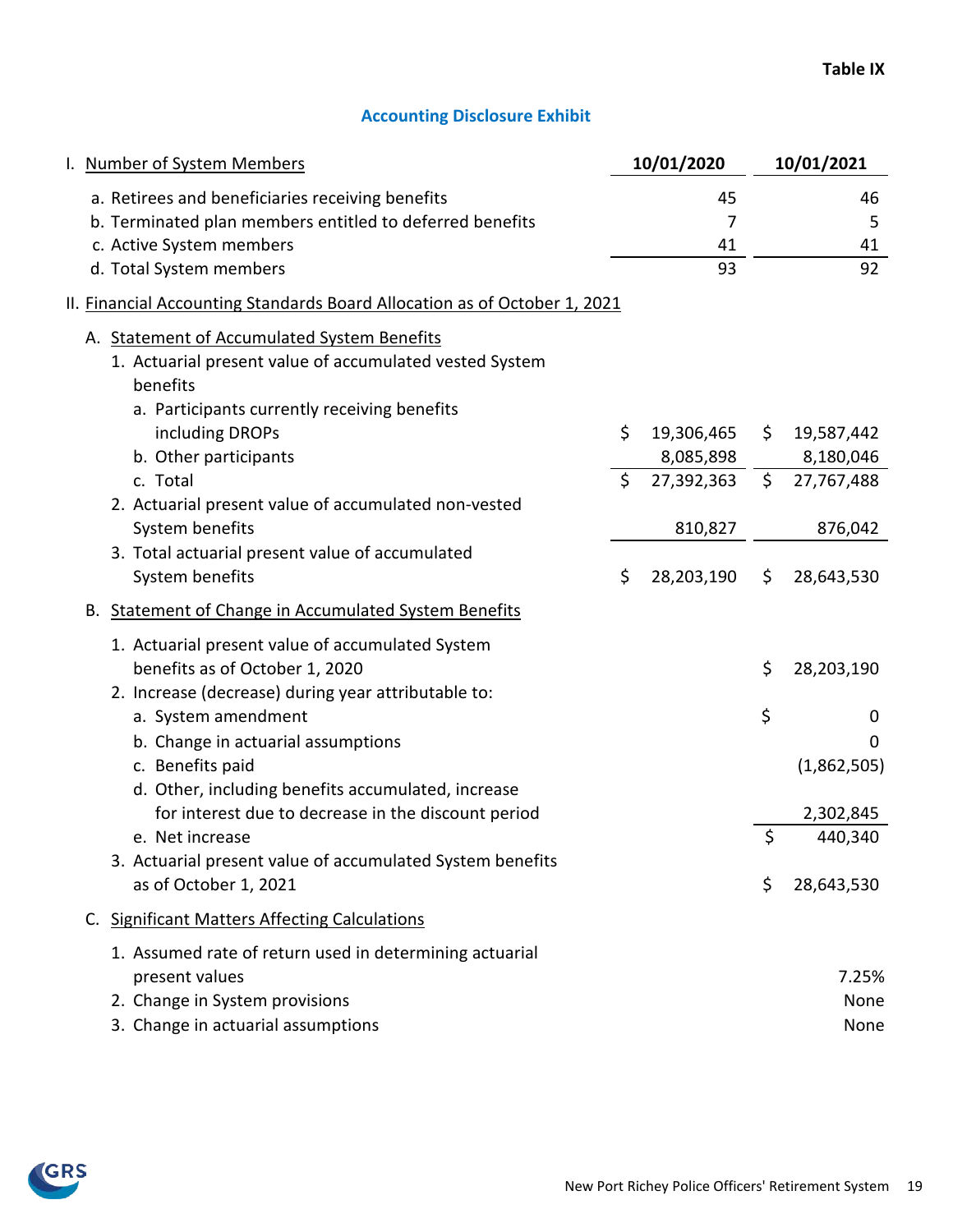**Table IX (Cont'd)**

#### **Accounting Disclosure Exhibit**

#### III. Net Pension Liability and Related Ratios (GASB No. 67)

|                                                                    |                 |     |               |    |             |    |             |    |               |     |              |     |              |     |              |    | Projected    |
|--------------------------------------------------------------------|-----------------|-----|---------------|----|-------------|----|-------------|----|---------------|-----|--------------|-----|--------------|-----|--------------|----|--------------|
| Measurement date                                                   | 9/30/2014 *     |     | 9/30/2015 *   |    | 9/30/2016   |    | 9/30/2017   |    | 9/30/2018     |     | 9/30/2019    |     | 9/30/2020    |     | 9/30/2021    |    | 9/30/2022 ** |
| A. Total Pension Liability (TPL)                                   |                 |     |               |    |             |    |             |    |               |     |              |     |              |     |              |    |              |
| Service Cost                                                       | 728,582         | -\$ | 685,630       | Ŝ. | 760,315     | -S | 770,072     | -Ŝ | 676,144 \$    |     | 710,034 \$   |     | $605,593$ \$ |     | 675,563 \$   |    | 696,224      |
| Interest                                                           | 1,799,225       |     | 1,895,631     |    | 1,939,254   |    | 1,970,862   |    | 1,916,514     |     | 1,997,614    |     | 2,000,243    |     | 2,054,813    |    | 2,100,919    |
| <b>Benefit Changes</b>                                             | $\Omega$        |     | 0             |    | $\Omega$    |    | $\Omega$    |    | (2,507,861)   |     | 615,658      |     | 134,434      |     | $\Omega$     |    | $\Omega$     |
| Difference Between Actual and Expected Experience                  | (780, 543)      |     | (18, 648)     |    | (704, 111)  |    | (610, 687)  |    | 654,544       |     | (722, 312)   |     | (101, 689)   |     | (69, 441)    |    | (234, 618)   |
| <b>Assumption Changes</b>                                          | $\Omega$        |     | <sup>0</sup>  |    | $\Omega$    |    | 686,077     |    | $\Omega$      |     | 0            |     | 874,824      |     | (11, 954)    |    |              |
| Benefit Payments, including Refunds of Member Contributions        | (1, 205, 714)   |     | (1, 337, 591) |    | (1,456,540) |    | (1,727,246) |    | (1, 466, 384) |     | (1,481,477)  |     | (1,845,797)  |     | (1,862,505)  |    | (1,937,334)  |
| Net Change in Total Pension Liability                              | 541,550         | - Ś | 1,225,022     | Ŝ. | 538,918     |    | 1,089,078   | S. | (727, 043)    |     | 1,119,517    |     | 1,667,608    |     | 786,476      | -S | 625,191      |
| Total Pension Liability (TPL) - (beginning of year)                | 23,244,123      |     | 23,785,673    |    | 25,010,695  |    | 25,549,613  |    | 26,638,691    |     | 25,911,648   |     | 27,031,165   |     | 28,698,773   |    | 29,485,249   |
| Total Pension Liability (TPL) - (end of year)                      | 23,785,673      | Ŝ.  | 25,010,695    | Ŝ. | 25,549,613  | Ŝ. | 26,638,691  | Ŝ. | 25,911,648    | Ś.  | 27,031,165   |     | 28,698,773   |     | 29,485,249   | \$ | 30,110,440   |
|                                                                    |                 |     |               |    |             |    |             |    |               |     |              |     |              |     |              |    |              |
| B. System Fiduciary Net Position                                   |                 |     |               |    |             |    |             |    |               |     |              |     |              |     |              |    |              |
| Contributions - Employer and State                                 | 943,208         | Ŝ.  | 1,118,829     | S, | 1,182,194   | Ŝ  | 1,262,959   | S. | 1,046,237     | -\$ | 594,598      | - Ś | 654,162 \$   |     | 595,276 \$   |    | 592,153      |
| <b>Contributions - Member</b>                                      | 90,712          |     | 97,124        |    | 105,320     |    | 111,261     |    | 111,835       |     | 167,338      |     | 173,300      |     | 188,809      |    | 188,413      |
| Net Investment Income                                              | 2,603,632       |     | 1,036,070     |    | 1,211,993   |    | 3,011,138   |    | 3,696,996     |     | 700,585      |     | 2,484,432    |     | 6,269,076    |    | 2,592,648    |
| Benefit Payments, including Refunds of Member Contributions        | (1, 205, 714)   |     | (1, 337, 591) |    | (1,456,540) |    | (1,727,246) |    | (1,466,384)   |     | (1,481,477)  |     | (1,845,797)  |     | (1,862,505)  |    | (1,937,334)  |
| <b>Administrative Expenses</b>                                     | (51,602)        |     | (58, 144)     |    | (53, 575)   |    | (65, 265)   |    | (90, 802)     |     | (73, 964)    |     | (78, 280)    |     | (65, 728)    |    | (72,004)     |
| Other                                                              | n               |     |               |    |             |    |             |    | $\Omega$      |     |              |     |              |     | U            |    |              |
| Net Change in System Fiduciary Net Position                        | 2,380,236       | - Ś | 856,288       |    | 989,392     |    | 2,592,847   |    | 3,297,882     | Ŝ.  | (92, 920)    |     | 1,387,817    |     | 5,124,928    |    | 1,363,876    |
| System Fiduciary Net Position - (beginning of year)                | 19,838,578      |     | 22,218,814    |    | 23,075,102  |    | 24,064,494  |    | 26,657,341    |     | 29,955,223   |     | 29,862,303   |     | 31,250,120   |    | 36,375,048   |
| System Fiduciary Net Position - (end of year)                      | 22,218,814      | Ŝ.  | 23,075,102    |    | 24,064,494  | Ŝ. | 26,657,341  |    | 29,955,223    | Ś   | 29,862,303   |     | 31,250,120   |     | 36,375,048   | S. | 37,738,924   |
| C. Net Pension Liability (NPL) - (end of year): (A) - (B)          | L,566,859       | S   | 1,935,593     |    | 1,485,119   | \$ | (18, 650)   |    | (4,043,575)   | S   | (2,831,138)  | - S | (2,551,347)  |     | (6,889,799)  | -S | (7,628,484)  |
| D. System Fiduciary Net Position as a Percentage of TPL: (B) / (A) | 93.41 %         |     | 92.26 %       |    | 94.19 %     |    | 100.07 %    |    | 115.61 %      |     | 110.47 %     |     | 108.89 %     |     | 123.37 %     |    | 125.34 %     |
| E. Covered Employee Payroll ***                                    | \$<br>1,912,968 | Ŝ.  | 2,158,300     | -Ŝ | 2,335,381   | Ŝ. | 2,472,455   | -Ŝ | 2,484,983     | Ŝ.  | 2,574,417    | - Ś | 2,666,145    | - S | 2,904,741 \$ |    | 2,898,657    |
| F. NPL as a Percentage of Covered Employee Payroll: (C) / (E)      | 81.91 %         |     | 89.68 %       |    | 63.59 %     |    | $(0.75)$ %  |    | $(162.72)\%$  |     | $(109.97)\%$ |     | $(95.69)\%$  |     | $(237.19)\%$ |    | $(263.17)\%$ |
| G. Notes to Schedule:                                              |                 |     |               |    |             |    |             |    |               |     |              |     |              |     |              |    |              |
| <b>Valuation Date</b>                                              | 10/1/2013       |     | 10/1/2014     |    | 10/1/2015   |    | 10/1/2016   |    | 10/1/2017     |     | 10/1/2018    |     | 10/1/2019    |     | 10/01/2020   |    | 10/01/2021   |

Update procedures used to roll forward TPL excluding DROP account balances and reserve for excess State funds, if any, to the measurement dates - actual DROP account balances and reserve for excess State funds, if any, as measurement dates included in TPL

See Table IX, Item III. for a history of benefit and assumption changes prior to fiscal year 2022. No benefit or assumption changes in fiscal year 2022.

\* As reported in System's financial statements

\*\* Projected - actual amounts will be available after fiscal year end

\*\*\* Reported payroll used to determine contribution as provided under GASB No. 82

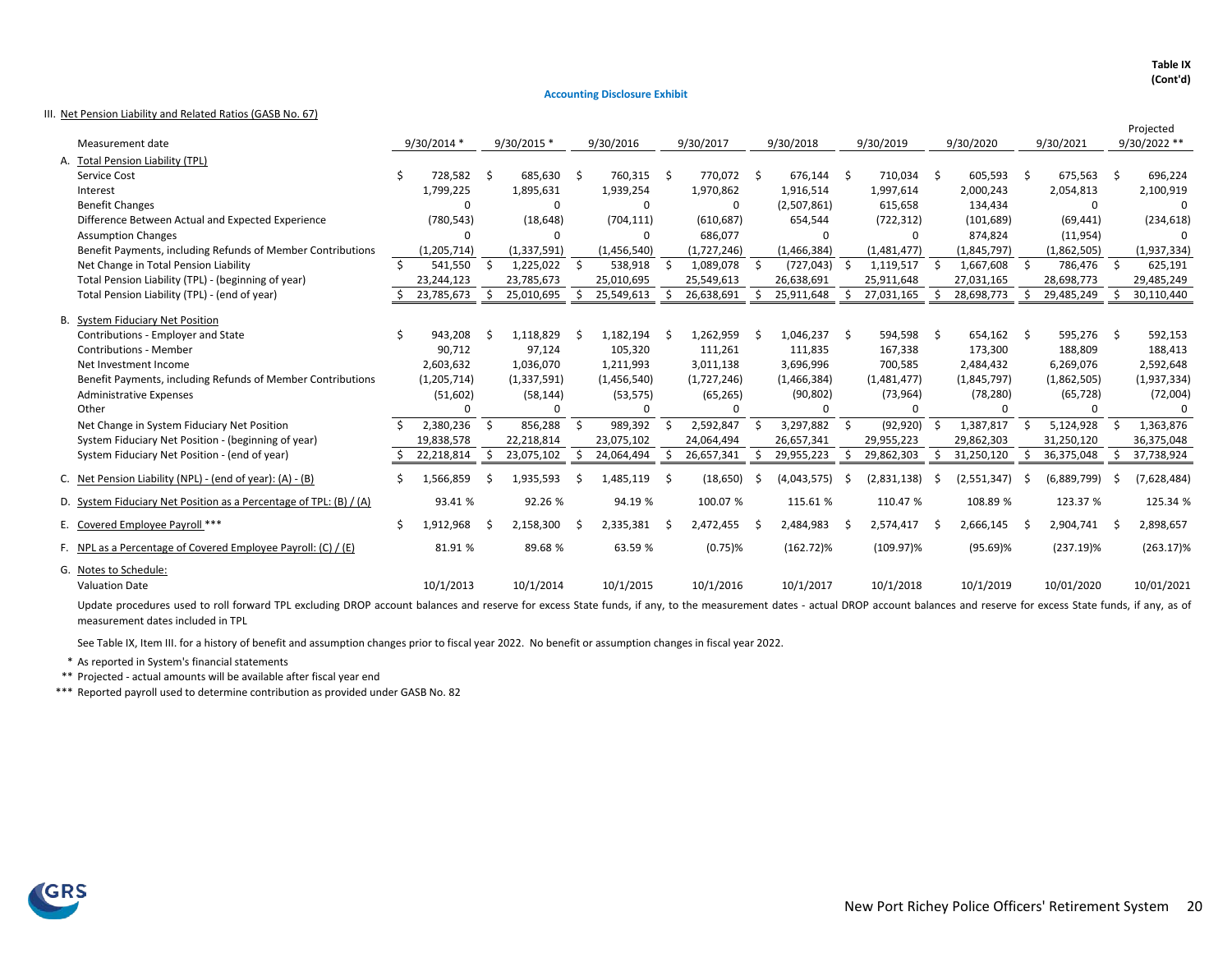|                    | Actuarially     |                           | Contribution     |                        | <b>Actual Contribution</b> |
|--------------------|-----------------|---------------------------|------------------|------------------------|----------------------------|
| <b>Fiscal Year</b> | Determined      | Actual                    | Deficiency       | Covered                | as a % of                  |
| Ended $9/30$       | Contribution    | Contribution <sup>1</sup> | (Excess)         | Payroll <sup>2,3</sup> | <b>Covered Payroll</b>     |
|                    |                 |                           |                  |                        |                            |
| 2012               | 1,109,699<br>\$ | \$<br>1,194,992           | \$<br>(85, 293)  | \$<br>2,101,073        | 56.88%                     |
| 2013               | 1,126,730       | 1,126,730                 | $\boldsymbol{0}$ | 2,144,794              | 52.53%                     |
| 2014               | 1,183,428       | 943,208                   | 240,220          | 1,912,968              | 49.31%                     |
| 2015               | 1,118,829       | 1,118,829                 | $\mathbf 0$      | 2,158,300              | 51.84%                     |
| 2016               | 1,162,424       | 1,182,194                 | (19, 770)        | 2,335,381              | 50.62%                     |
|                    |                 |                           |                  |                        |                            |
| 2017               | 1,075,632       | 1,262,959                 | (187, 327)       | 2,472,455              | 51.08%                     |
| 2018               | 992,658         | 1,046,237                 | (53, 579)        | 2,484,983              | 42.10%                     |
| 2019               | 587,634         | 594,598                   | (6,964)          | 2,574,417              | 23.10%                     |
| 2020               | 660,836         | 654,162                   | 6,674            | 2,666,145              | 24.54%                     |
| 2021               | 598,547         | 595,276                   | 3,271            | 2,904,741              | 20.49%                     |
|                    |                 |                           |                  |                        |                            |
| 2022 <sup>4</sup>  | 592,153         | 592,153                   | $\mathbf 0$      | 2,898,657              | 20.43%                     |

## IV. Schedule of Employer Contributions (GASB No. 67)

 $1$  Reflects contributions on a cash basis as provided under GASB No. 67

 $2$  Projected prior to fiscal year ended September 30, 2014

 $3$  Reported payroll used to determine contribution as provided under GASB No. 82

 $4$  Projected - actual amounts will be available after fiscal year end

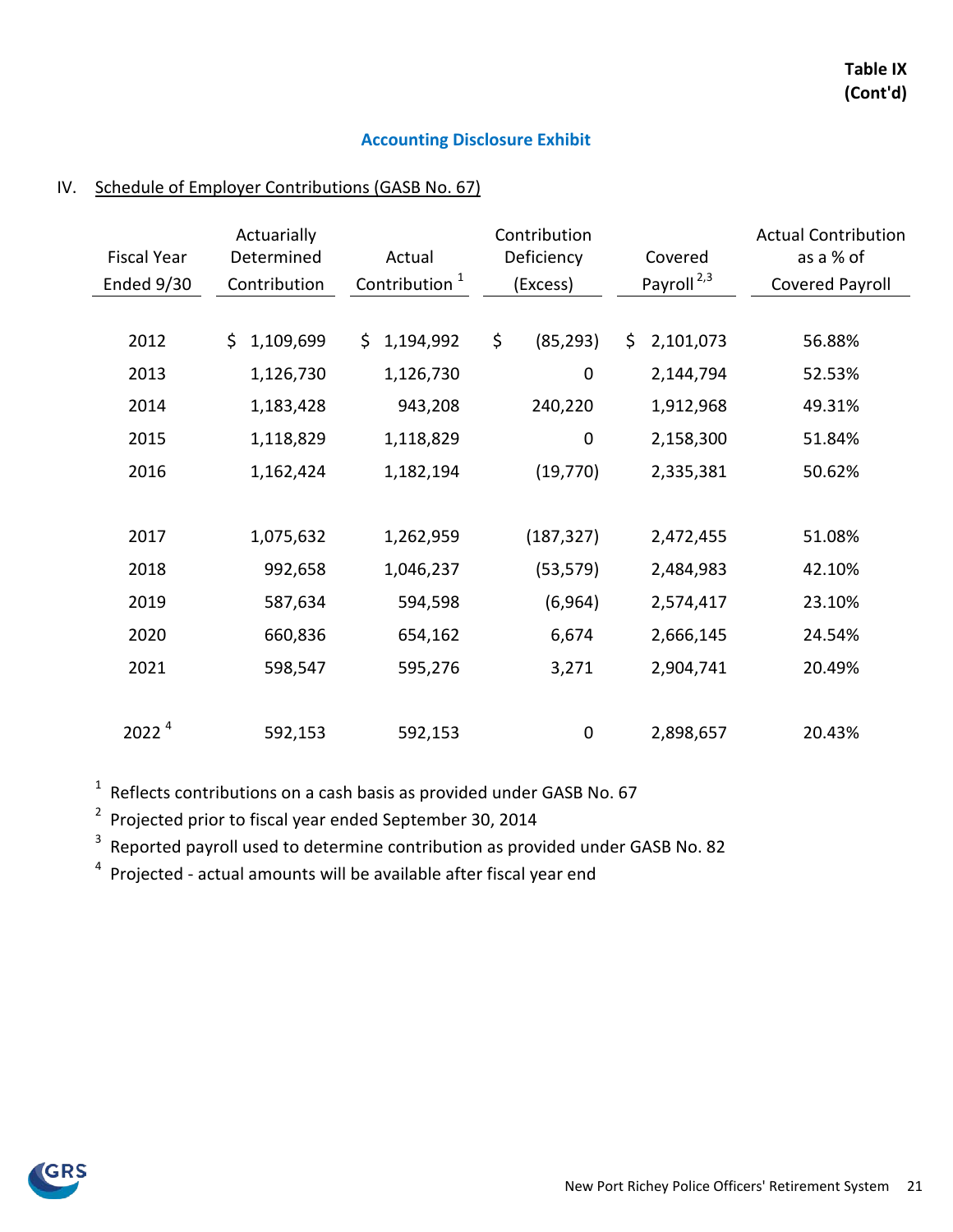#### V. Notes to Schedule of Contributions (GASB No. 67)

| <b>Valuation Date:</b>        | Actuarially determined contributions are calculated as of October 1st - two year(s)<br>prior the fiscal year end in which contributions are reported. |
|-------------------------------|-------------------------------------------------------------------------------------------------------------------------------------------------------|
|                               | Methods and Assumptions Used to Determine Contribution Rates for Fiscal Year Ended September 30, 2022:                                                |
| <b>Actuarial Cost Method</b>  | <b>Entry Age Normal</b>                                                                                                                               |
| <b>Amortization Method</b>    | Level Percentage of Payroll, Closed                                                                                                                   |
| <b>Amortization Period</b>    | 30 years                                                                                                                                              |
| <b>Asset Valuation Method</b> | 5-year smoothed                                                                                                                                       |
| Inflation                     | 2.50%                                                                                                                                                 |
| Salary Increases              | $3.5% - 7.0%$                                                                                                                                         |
| Investment Rate of Return     | 7.25%                                                                                                                                                 |
| <b>Retirement Age</b>         | Experience-based table of rates that are specific to the type of eligibility condition                                                                |
| Mortality                     | For healthy Police Officer participants during employment, PUB-2010 Headcount                                                                         |
|                               | Weighted Safety Employee Female Mortality Table and Safety Below Median                                                                               |
|                               | Employee Male Mortality Table, both set forward 1 year, with fully generational                                                                       |
|                               | mortality improvements projected to each future decrement date with Scale MP-                                                                         |
|                               | 2018.                                                                                                                                                 |
|                               | For healthy Police Officer participants post employment, PUB-2010 Headcount                                                                           |
|                               | Weighted Safety Healthy Retiree Female Mortality Table and Safety Below Median                                                                        |
|                               | Healthy Retiree Male Mortality Table, both set forward 1 year, with fully generational                                                                |
|                               | mortality improvements projected to each future decrement date with Scale MP-                                                                         |
|                               | 2018.                                                                                                                                                 |
|                               | For disabled participants, 80% PUB-2010 Headcount Weighted General Disabled                                                                           |
|                               | Retiree Mortality Table / 20% PUB-2010 Headcount Weighted Safety Disabled Retiree                                                                     |
|                               | Mortality Table, separate rates for males and females, without projected mortality                                                                    |
|                               | improvements.                                                                                                                                         |
| Cost-of-Living Increases      | None                                                                                                                                                  |

#### **Other Information:**

#### Benefit Changes

2019: one-time additional benefit payment payable on December 1, 2019, supplemental benefit reduced due to insufficiency of State payments effective following January 1st; 2018: early retirement eligibility changed to completion of twenty (20) years of credited service if ten (10) or more years of credited service as of November 7, 2017; early retirement reduction removed if ten (10) or more years of credited service as of November 7, 2017; supplemental benefit reduced due to insufficiency of State payments effective following January 1st. 2017: accrued benefits frozen November 7, 2017; member contributions increased to 6.5%; average final compensation changed to highest three (3) years of the last five (5) years; normal retirement eligibility changed to earlier of attainment of age fifty-two (52) (age fifty (50) if ten (10) or more years of credited service as of November 7, 2017) and the completion of ten (10) years of Credited Service, or the completion of twenty-three (23) years of credited service; early retirement eligibility changed to attainment of age fifty (50) and completion of ten (10) years of credited service; 3.25% accrual rate (future accruals); 3% early retirement reduction factor added; DROP interest crediting rate updated to Fund return (minimum 0%) or fixed return of 1.5% as elected by the Member; supplemental benefit reduced due to insufficiency of State payments effective following January 1st. 2014-2016: supplemental benefit reduced due to insufficiency of State payments effective following January 1st. 2013: participation by Police Chief made optional; supplemental benefit reduced due to insufficiency of State payments effective following January 1st. 2011 - 2012: supplemental benefit reduced due to insufficiency of State payments effective following January 1st.

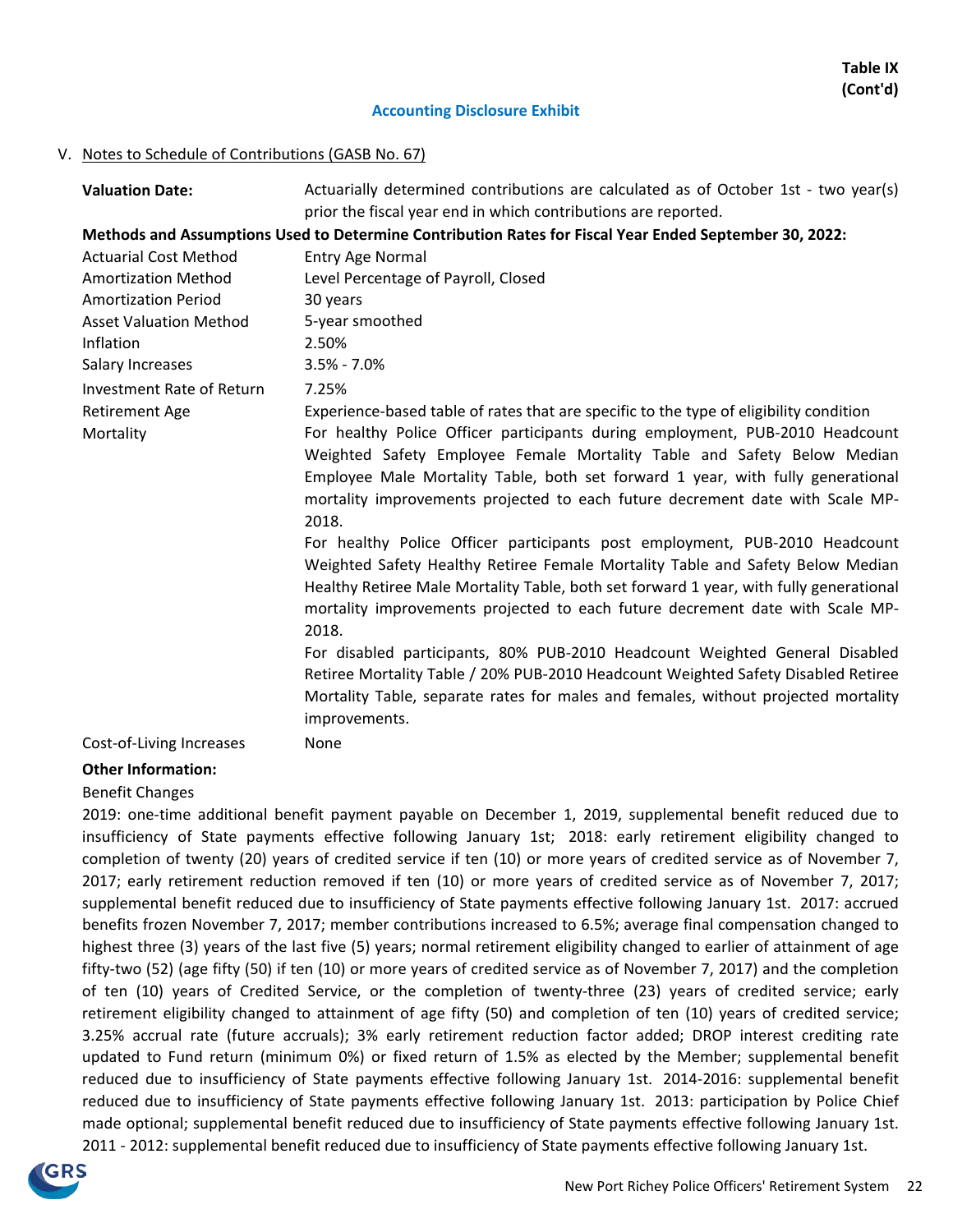#### V. Notes to Schedule of Contributions (GASB No. 67) (cont'd)

#### Assumption Changes

2020: mortality assumption for disabled participants updated. 2019: investment return, mortality assumptions, employee withdrawal rates, salary increase factors and assumed retirement age updated. 2018: assumed retirement age updated due to benefit changes. 2017: salary increase factors and assumed retirement age updated due to benefit changes. 2016: investment return decreased to 7.75%; mortality assumptions, salary increase factors, employee withdrawal rates and assumed retirement age updated. 2012: mortality assumptions for healthy lives updated to RP-2000 Combined Mortality Table with Blue Collar Adjustment with separate rates for males and females and fully generational mortality improvements projected by Scale AA to each future decrement date; mortality assumption for disabled lives updated to the RP-2000 Disabled Mortality Table with separate rates for males and females and fully generational mortality improvements projected by Scale AA to each future decrement date.

#### VI. Discount Rate (GASB No. 67)

A discount rate of 7.25% was used to measure the TPL as of September 30, 2021 and September 30, 2022, respectively. This discount rate was based on the expected rate of return on System investments of 7.25%. The projection of cash flows used to determine this discount rate assumed member contributions will be made at the current contribution rate and employer contributions will be made at rates equal to the difference between actuarially determined contribution rates and the member contribution rate. Based on these assumptions, the System's fiduciary net position was projected to be available to make all projected future expected benefit payments of current System members. Therefore, the long-term expected rate of return on System investments was applied to all periods of projected benefit payments to determine the TPL.

## VII. Sensitivity of the NPL to the Discount Rate Assumption (GASB No. 67)

|               | Measurement date: September 30, 2021 |                                                       |  |                                        |             |  |  |  |  |  |
|---------------|--------------------------------------|-------------------------------------------------------|--|----------------------------------------|-------------|--|--|--|--|--|
|               |                                      | Current                                               |  |                                        |             |  |  |  |  |  |
|               |                                      | 1% Decrease                                           |  | Discount Rate                          | 1% Increase |  |  |  |  |  |
| Discount Rate |                                      | 6.25%                                                 |  | 7.25%                                  | 8.25%       |  |  |  |  |  |
| <b>NPL</b>    |                                      | $(3,532,884)$ \$ $(6,889,799)$ \$ $(9,685,745)$<br>S. |  |                                        |             |  |  |  |  |  |
|               |                                      |                                                       |  | Measurement date: September 30, 2022 * |             |  |  |  |  |  |

|               | 1% Decrease<br>Discount Rate |                                                              |  |       |  | 1% Increase |  |  |
|---------------|------------------------------|--------------------------------------------------------------|--|-------|--|-------------|--|--|
| Discount Rate | 6.25%                        |                                                              |  | 7.25% |  | 8.25%       |  |  |
| <b>NPL</b>    |                              | $\zeta$ (4,160,745) $\zeta$ (7,628,484) $\zeta$ (10,515,177) |  |       |  |             |  |  |

\* Projected - actual amounts will be available after fiscal year end

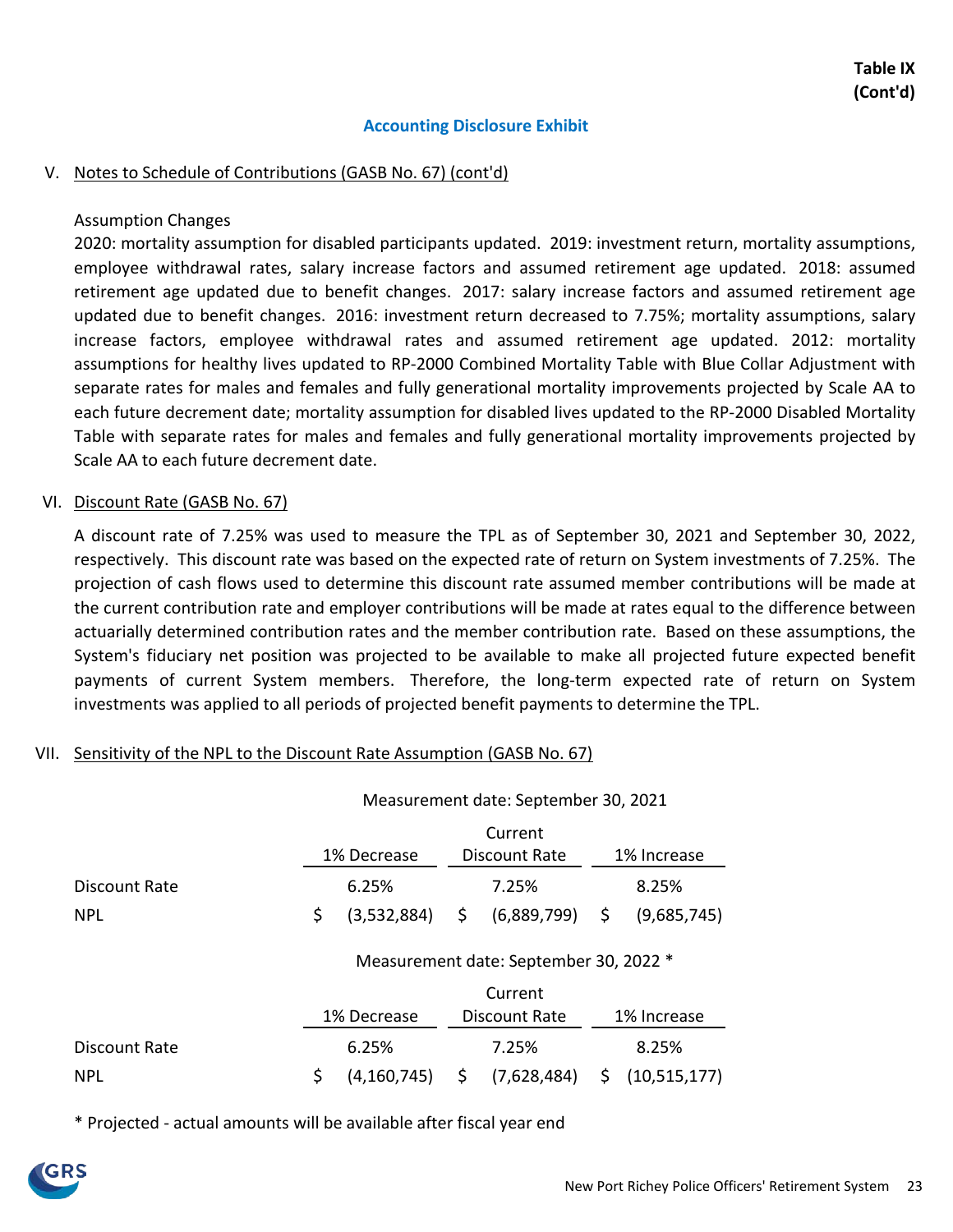#### A. Effective Date:

May 1, 1977 (last amended October 15, 2019 - Ordinance No. 2019-2158).

#### B. Eligibility Requirements:

An actively employed Police Officer who fulfills the prescribed participation requirements. A new employee who is hired as the Police Chief may elect not to participate in the System.

#### C. Frozen Benefit:

The benefit structure in effect on November 7, 2017 is frozen at midnight on that date. All Members will be vested in benefits accrued as of November 7, 2017 and payable under the terms and conditions of the benefit structure then in effect.

Additional benefits will accrue in accordance with the new benefit structure as described below.

#### D. Contributions:

State of Florida: Any monies received or receivable by reason of laws of the State of Florida, for funding and paying for retirement benefits for Police Officers of the City.

Members: 6.5% of Earnings, reduced to equal the City Contribution in any year in which the most recent Actuarial Valuation states that the required City Contribution is less than 6.5% of covered payroll.

 $City:$  Remaining amount necessary for payment of the total cost for the year as determined in the most recent Actuarial Valuation. However, in any year in which the results of the most recent Actuarial Valuation requires City Contributions of less than 6.5% of covered payroll, then the City Contribution and Member contribution shall be shared equally.

#### E. Credited Service:

Total number of years and fractional parts of years of service as a Police Officer with Member contributions to the System, omitting intervening years or fractional parts of years when such Member was not employed by the City as a Police Officer. A Member who terminates employment and leaves his contributions in the Fund and is reemployed within five years will receive credit for service prior to his date of termination. A Member may receive credit for military service and prior police service under certain circumstances.

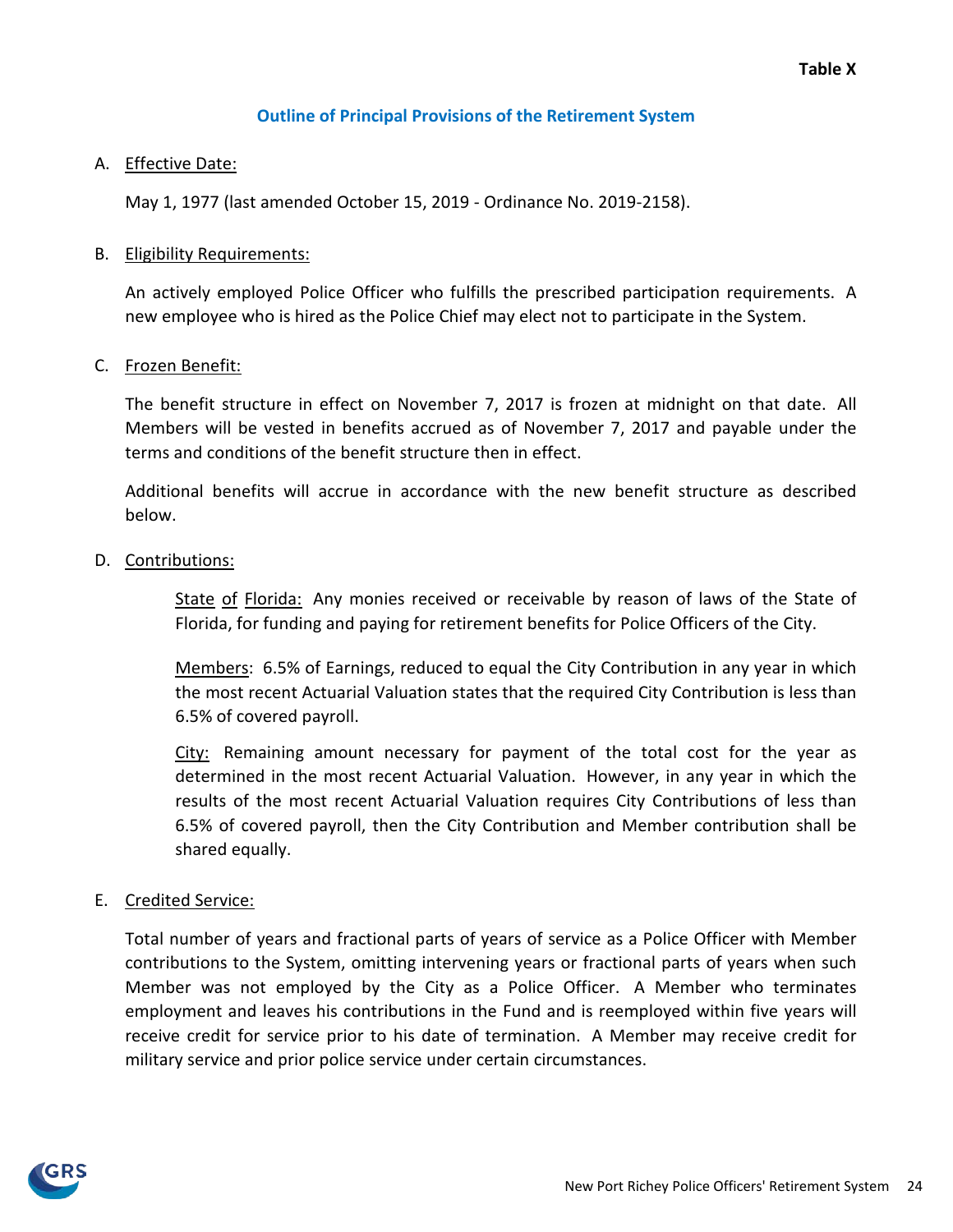## F. Average Final Compensation (AFC):

## *For years of Credited Service earned prior to November 8, 2017:*

One-twelfth of W-2 compensation plus any tax deferral elective deductions or salary reductions paid during the highest year of the final three (3) years of Credited Service (not less than the average over the five (5) best years of the last ten (10) years) immediately preceding November 8, 2017. In the final year of service prior to November 8, 2017 a Member may be paid 100% of accrued vacation and 50% of accrued sick leave up to 96 hours.

#### *For years of Credited Service earned on or after November 8, 2017:*

One-twelfth of total cash remuneration paid by the City for services rendered paid during the highest three (3) years of the last five (5) years of Credited Service immediately preceding the retirement, termination or death of a Member. Salary excludes overtime in excess of 300 hours per year and accrued unused sick or annual leave.

#### G. Regular Base Salary (RBS):

The Member's hourly rate times two thousand-eighty (2,080) hours.

#### H. Normal Retirement:

1. Eligibility:

## *For Members with ten (10) or more years of credited service as of November 7, 2017:*

Attainment of age fifty (50) and completion of ten (10) years of Credited Service.

#### *For Members with less than ten (10) years of credited service as of November 7, 2017:*

Earlier of (a) attainment of age fifty-two (52) and completion of ten (10) years of Credited Service or (b) completion of twenty-three (23) years of Credited Service.

Frozen benefit as of November 7, 2017 may be paid upon attainment of age fifty (50) and completion of ten (10) years of Credited Service.

#### 2. Benefit:

3.5% of AFC times years of Credited Service through November 7, 2017; 3.25% of AFC times years of Credited Service on or after November 8, 2017 (maximum benefit - 75% of AFC; minimum benefit - 2% of AFC times years of Credited Service) payable for ten (10) years certain and life thereafter. An optional form of benefit may be elected by a Member.

In addition to the benefit above, Members will receive an additional supplemental benefit.

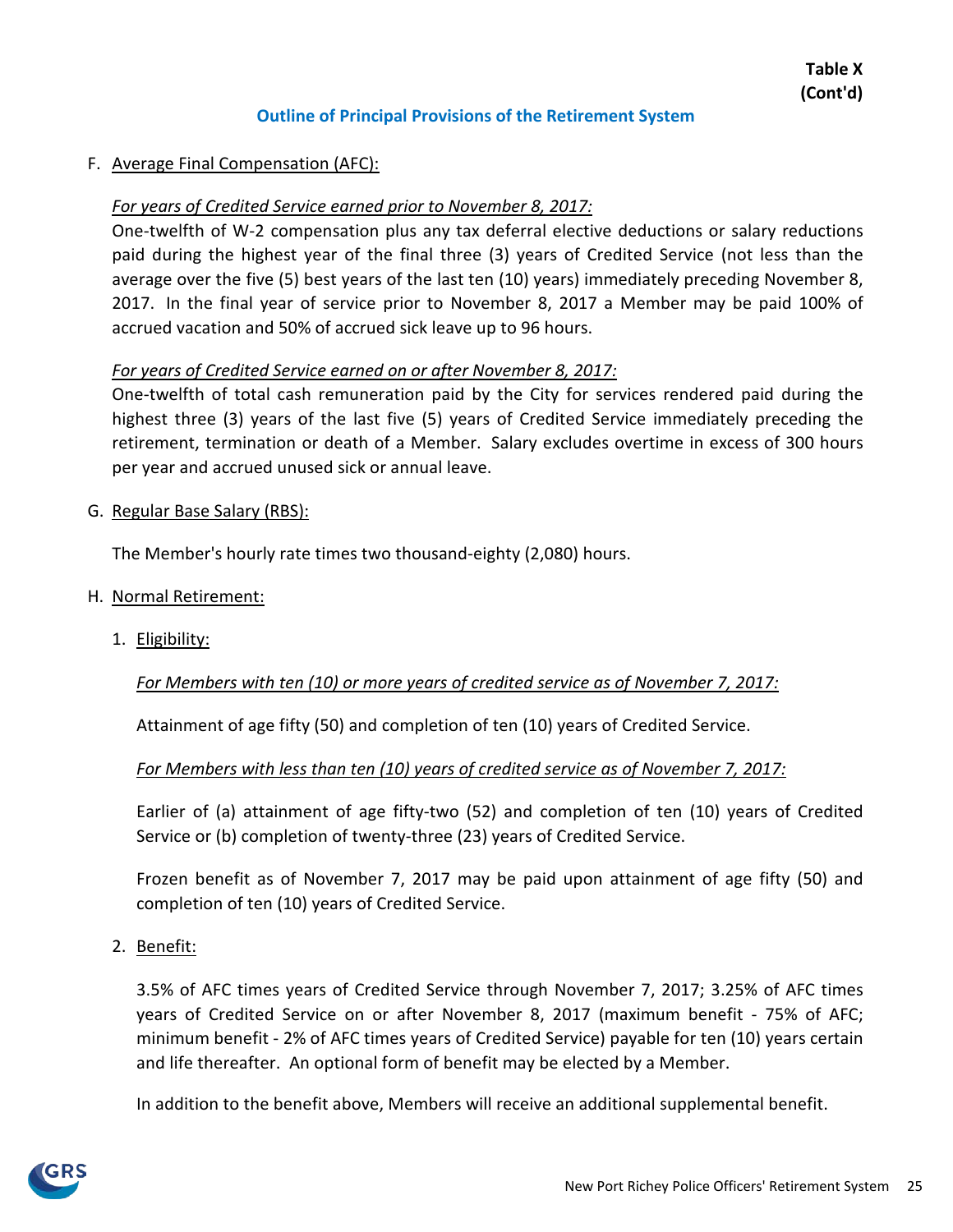- I. Early Retirement:
	- 1. Eligibility:

*For Members with ten (10) or more years of credited service as of November 7, 2017:*

Completion of twenty (20) years of Credited Service.

*For Members with less than ten (10) years of credited service as of November 7, 2017:*

Attainment of age fifty (50) and completion of ten (10) years of Credited Service.

Frozen benefit as of November 7, 2017 may be paid upon completion of twenty (20) years of Credited Service.

## 2. Benefit:

The accrued benefit based upon AFC and Credited Service determined as of the Early Retirement Date payable immediately. For participants with less than ten (10) years of credited service as of November 7, 2017, the portion of the accrued benefit for years of Credited Service on or after November 8, 2017 is actuarially reduced, but not more than 3% reduction for each year early retirement date precedes normal retirement date.

## J. Service Connected Disability Benefit:

1. Eligibility:

Service connected injury, disease or disability which permanently incapacitates a Member from performing Police Officers' duties. Eligible for benefits from date of employment.

2. Benefit:

60% of RBS payable monthly for life or prior recovery. In addition, Members will receive an additional supplemental benefit. Minimum disability benefit is the greatest of 42% of AFC, 2% of AFC times years of Credited Service and 3.5% of RBS times years of Credited Service through November 7, 2017 plus 3.25% of RBS times years of Credited Service on or after November 8, 2017, not to exceed 75% of RBS. Upon death, the benefit will be continued in the same manner provided for under Service Incurred Preretirement Death Benefit, but provided further that the benefit, except for the additional supplemental benefit, shall be payable for a minimum of 120 monthly payments.

Benefits may be reduced for Workers' Compensation benefits, Social Security disability benefits and disability benefits from another employer for the same disability. In no event shall the benefit be reduced below the greater of 42% of AFC and 2% of AFC times years of Credited Service.

## K. Non-Service Connected Disability Benefit:

1. Eligibility:

Non-service connected injury, disease or disability which permanently incapacitates a Member from performing Police Officers' duties after completing one year of Credited Service.

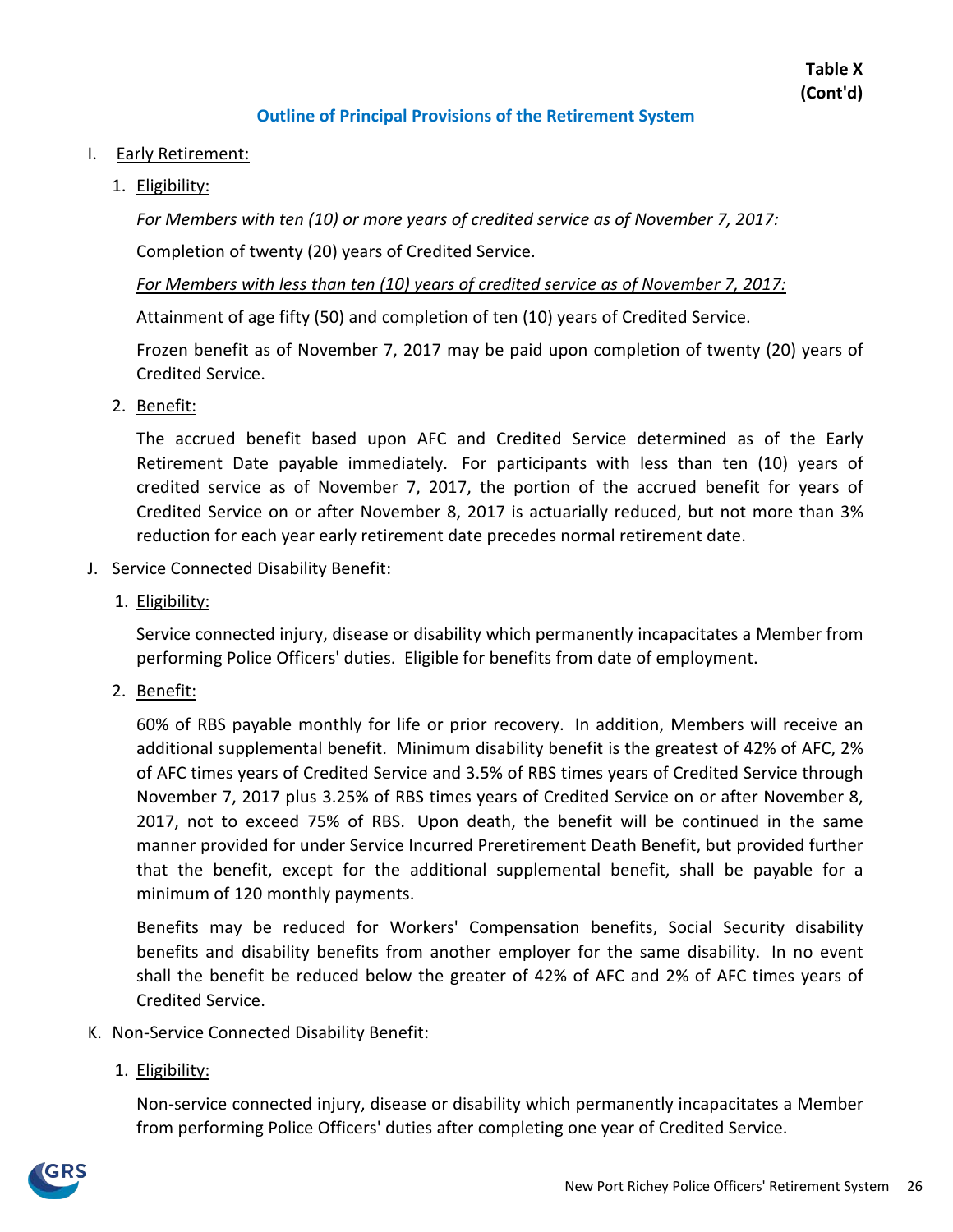## K. Non-Service Connected Disability Benefit (cont'd):

## 2. Benefit:

ľ Members prior to October 20, 1994 (including those who received Credited Service for periods prior to October 20, 1994), 30% of RBS payable monthly for life or prior recovery plus an additional monthly supplemental benefit. Minimum disability benefit after ten (10) years of Credited Service is the greatest of 25% of AFC, 2% AFC times years of Credited Service, and 3.5% of RBS times years of Credited Service through November 7, 2017 plus 3.25% of RBS times years of Credited Service on or after November 8, 2017, not to exceed 75% of RBS.

Members eligible on or after October 20, 1994 receive a benefit equal to 5% of RBS times years of Credited Service not to exceed 30% of RBS payable monthly for life or prior recovery plus an additional monthly supplemental benefit. Minimum disability benefit for a Member after ten (10) years of Credited Service is the greatest of 25% of AFC, 2% of AFC times years of Credited Service and 3.5% of RBS times years of Credited Service through November 7, 2017 plus 3.25% of RBS times years of Credited Service on or after November 8, 2017, not to exceed 75% of RBS. The benefit, except for the supplemental benefit, shall be payable for a minimum of 120 payments or prior recovery.

Benefits may be reduced for Workers' Compensation benefits, Social Security disability benefits and disability benefits from another employer for the same disability. In no event shall the benefit after ten (10) years of Credited Service be reduced below 25% of AFC or 2% of AFC times years of Credited Service.

## L. Service Incurred Preretirement Death Benefit:

## 1. Eligibility:

Eligible for benefits from date of employment.

2. Benefit:

60% of RBS in effect on date of death plus an additional monthly supplemental benefit payable to the spouse until death. If no spouse, or upon death of the spouse, 15% of RBS payable to each unmarried child until age 18 (or to age 22, if enrolled in school); total maximum for all such children is 60% of RBS. Eligible children shall also share equally in the applicable additional monthly supplemental benefit. If no surviving spouse or eligible children, the designated beneficiary will receive 100% of the Member's accumulated contributions.

## M. Non-Service Incurred Preretirement Death Benefit:

1. Eligibility:

Five (5) years of Credited Service.

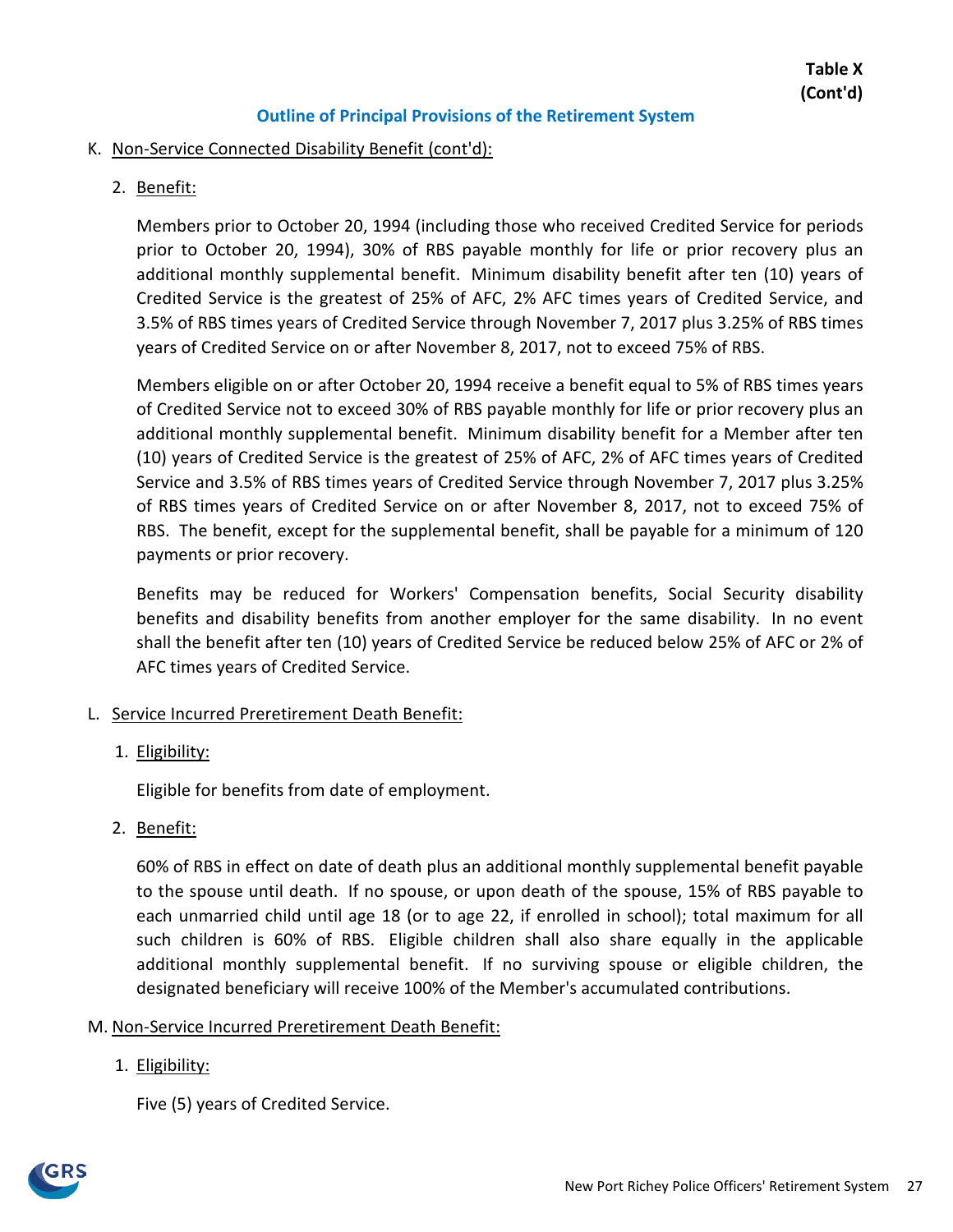#### M. Non-Service Incurred Preretirement Death Benefit (cont'd):

#### 2. Benefit:

30% of RBS in effect on date of death plus an additional monthly supplemental benefit payable to the spouse until remarriage or death. If no spouse, or upon remarriage or death, 7.5% of RBS payable to each unmarried child until age 18 (or to age 22, if enrolled in school); total maximum for all such children of 30% of RBS. Eligible children shall also share equally in the applicable additional monthly supplemental benefit. If no surviving spouse or eligible children, the designated beneficiary will receive 100% of the Member's accumulated contributions.

With less than five (5) years of Credited Service, refund of 100% of the Member's accumulated contributions.

#### N. Minimum Preretirement Death Benefit:

If the Member was vested, but not eligible for Early or Normal Retirement, the beneficiary is entitled to the benefits otherwise payable at Early or Normal Retirement, and shall receive the benefit payable monthly for ten (10) years certain.

#### O. Termination Benefits:

A Member who has completed less than ten (10) years of Credited Service will receive a refund of his accumulated contributions. A Member who has completed ten (10) years of Credited Service who does not withdraw his accumulated contributions will receive his accrued benefit based upon his AFC and years of Credited Service as of his date of termination payable at his Normal Retirement Date. Upon death prior to Normal Retirement Date, his beneficiary will be entitled to benefits as provided under Non-service Incurred Preretirement Death Benefits.

A Member of the plan with a frozen accrued benefit as of November 7, 2017 who does not withdraw his accumulated contributions is 100% vested in the frozen accrued benefit payable under the provisions of the prior Plan.

## P. Deferred Retirement Option Plan (DROP):

- 1. Eligibility: Eligible for normal retirement.
- 2. The maximum period of participation in the DROP is sixty (60) months.
- 3. For Members entering the DROP prior to November 8, 2017, the Member's account in the DROP program shall be credited with interest based upon a fixed return of 6.5%. For Members entering the DROP on or after November 8, 2017, the Member's account in the DROP program shall be credited with interest based upon a fixed return of 1.5%. In lieu of the fixed return, a Member may elect for their account in the DROP program to be credited with interest based upon the actual net return of the Fund, but not less than 0%.

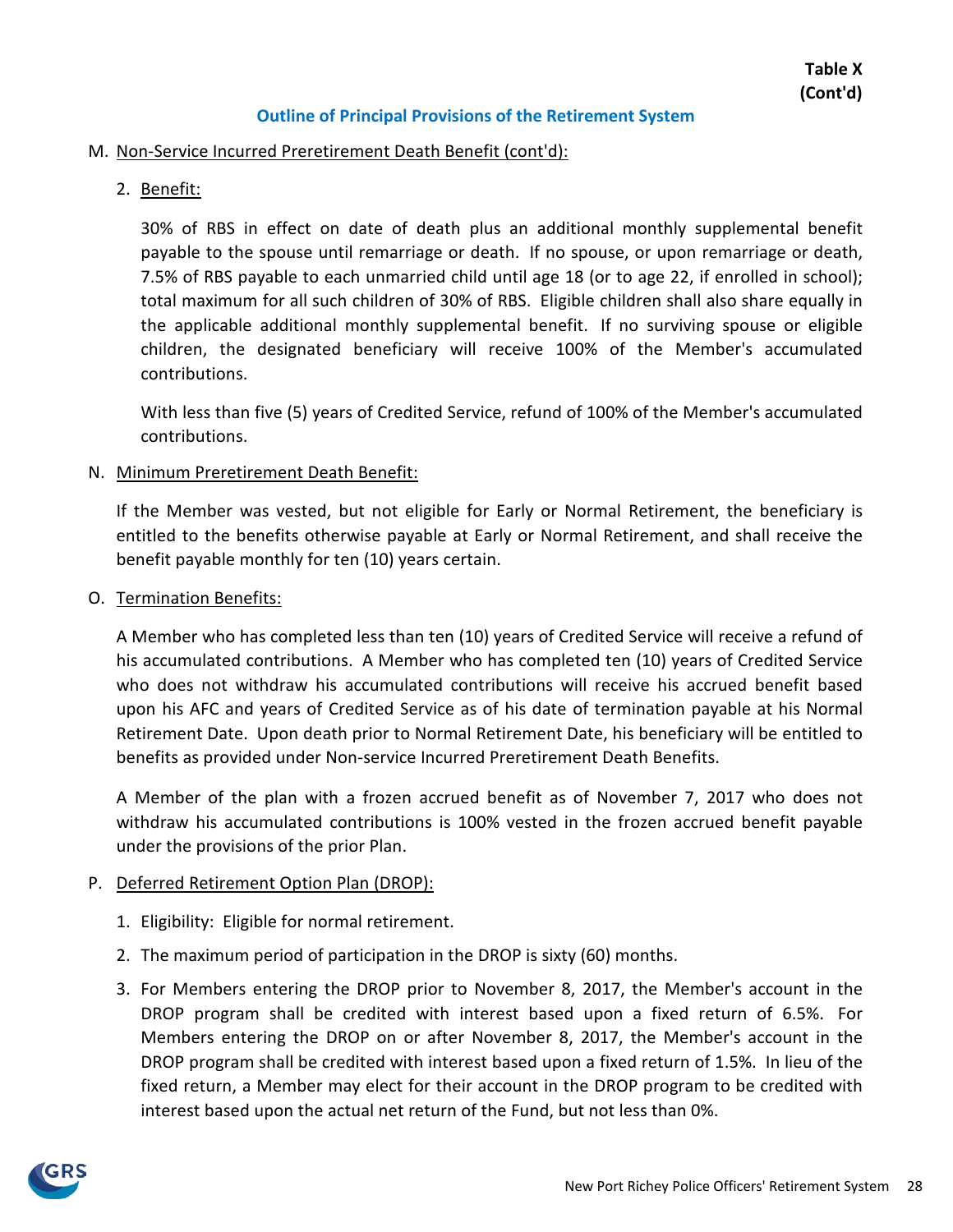## P. Deferred Retirement Option Plan (DROP) (cont'd):

- 4. For Members entering the DROP prior to November 8, 2017, the Member may elect to change the interest crediting option twice during his DROP participation. For Members entering the DROP on or after November 8, 2017, the Member's interest crediting election upon DROP entry is irrevocable.
- 5. No payment may be made from DROP until the employee actually separates from service with the City.
- Q. Supplemental Benefit:

Members prior to October 20, 1994 (including those who received Credited Service for periods prior to October 20, 1994) - an additional monthly supplemental benefit of \$400 is payable.

Members eligible on or after October 20, 1994 - the additional monthly supplemental benefit is \$200.

For Members who retire on or after October 1, 2004 - the additional monthly supplemental benefit is increased to \$500. This increase in the supplemental benefit shall be funded from the annual state monies received by the Plan in excess of \$248,077. The maximum additional state monies that can be used in each year for this benefit enhancement is \$37,082. To the extent that actual state monies received in any year are less than \$285,159, the prospective supplemental benefit on the following January 1st shall be reduced to a level that the annual state monies can fully fund. This adjusted supplemental benefit cannot be reduced below the current monthly supplemental benefit of \$400 for Members hired prior to October 20, 1994 and \$200 for Members hired on or after October 20, 1994. Any reductions in supplemental benefits will not affect the supplemental benefits prior to that date.

The additional supplemental benefit is payable for the life of the Member, except that if the Member elects a joint and survivor option and the surviving spouse of the Member or the Member's child is the joint pensioner, the entire additional supplemental benefit shall be paid for the life of the surviving spouse or until the child reaches the age of 18 (or 22, if enrolled in school).

For members who were receiving retirement benefits on October 1, 2018, including DROP participants, a one-time additional benefit payment (*13th check* ) equal to the sum of current regular monthly benefit payment and the supplemental benefit payment is payable on December 1, 2019.

R. Changes From Previous Valuation:

None.

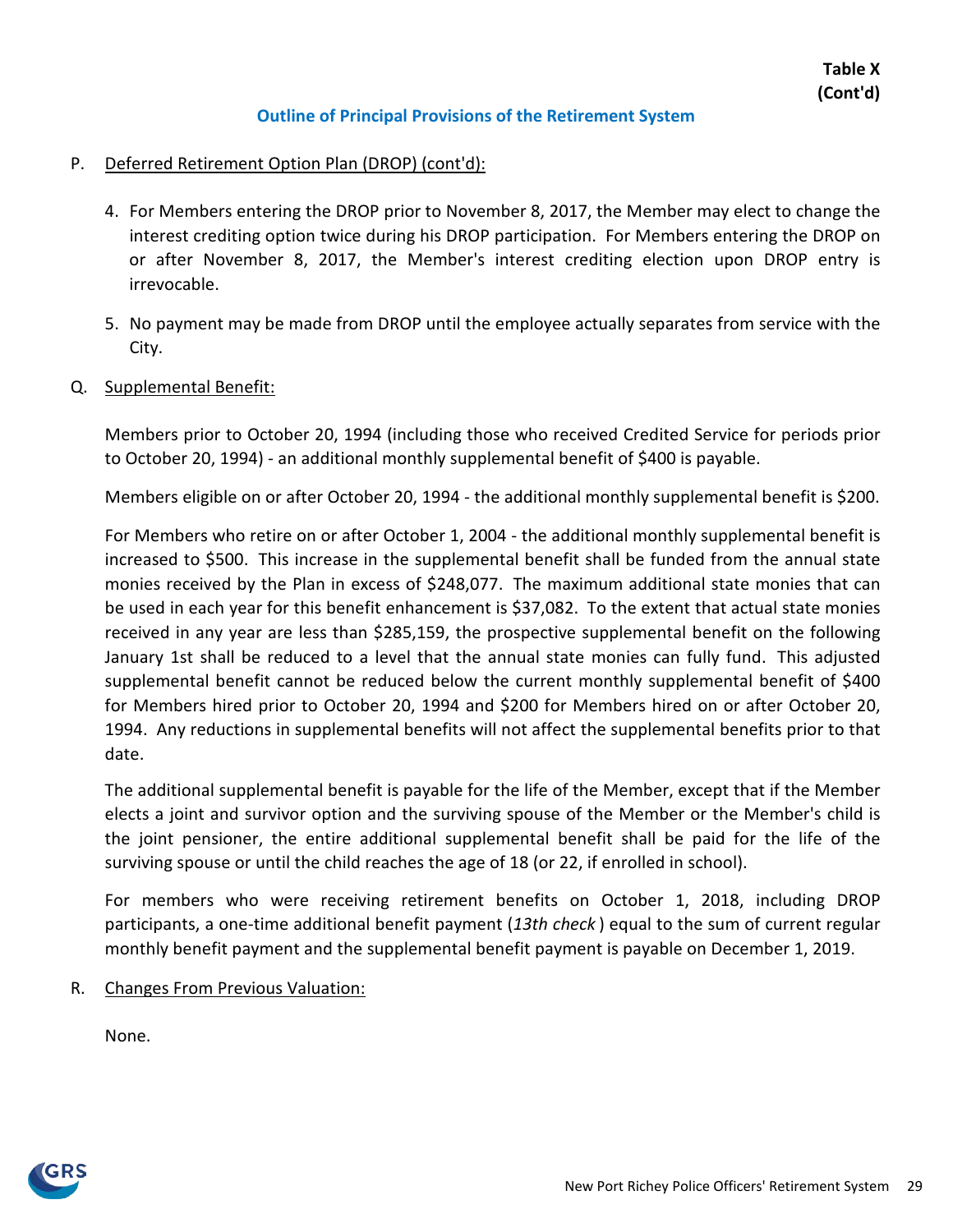## A. Mortality

For healthy Police Officer participants during employment, PUB-2010 Headcount Weighted Safety Employee Female Mortality Table and Safety Below Median Employee Male Mortality Table, both set forward 1 year, with fully generational mortality improvements projected to each future decrement date with Scale MP-2018.

For healthy Police Officer participants post employment, PUB-2010 Headcount Weighted Safety Healthy Retiree Female Mortality Table and Safety Below Median Healthy Retiree Male Mortality Table, both set forward 1 year, with fully generational mortality improvements projected to each future decrement date with Scale MP-2018.

For disabled participants, 80% PUB-2010 Headcount Weighted General Disabled Retiree Mortality Table / 20% PUB-2010 Headcount Weighted Safety Disabled Retiree Mortality Table, separate rates for males and females, without projected mortality improvements.

|               |                           | <b>Pre-retirement</b>     |       | <b>Post-retirement</b>    |
|---------------|---------------------------|---------------------------|-------|---------------------------|
| Sample        |                           | <b>Future Life</b>        |       | <b>Future Life</b>        |
| <b>Ages</b>   | <b>Expectancy (Years)</b> |                           |       | <b>Expectancy (Years)</b> |
| (2021)        | Men                       | Women                     | Men   | Women                     |
|               |                           |                           |       |                           |
| 55            | 30.53                     | 34.39                     | 27.68 | 31.26                     |
| 60            | 25.58                     | 29.33                     | 23.10 | 26.47                     |
| 62            | 23.66                     | 27.32                     | 21.36 | 24.63                     |
|               | <b>Pre-retirement</b>     |                           |       |                           |
|               |                           |                           |       | <b>Post-retirement</b>    |
| <b>Sample</b> |                           | <b>Future Life</b>        |       | <b>Future Life</b>        |
| <b>Ages</b>   |                           | <b>Expectancy (Years)</b> |       | <b>Expectancy (Years)</b> |
| (2041)        | Men                       | Women                     | Men   | Women                     |
|               |                           |                           |       |                           |
| 55            | 32.17                     | 35.88                     | 29.58 | 33.09                     |
| 60            | 27.15                     | 30.77                     | 24.88 | 28.22                     |

## B. Interest to be Earned by Fund

7.25%, compounded annually, net of investment expense - includes inflation at 2.50%.

## C. Allowances for Expenses or Contingencies

Average of two previous years' actual administrative expense.

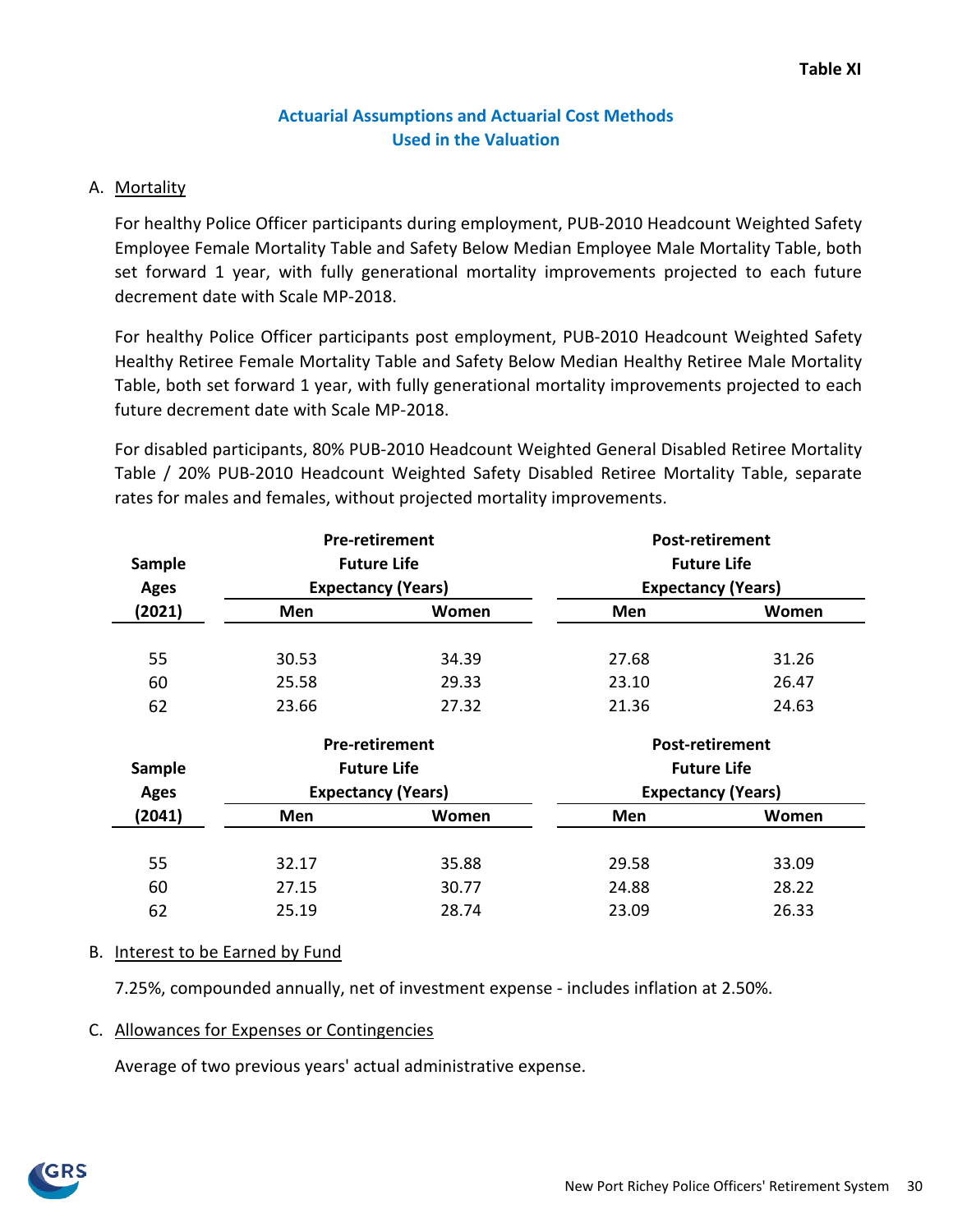## D. Employee Withdrawal Rates

Withdrawal rates for males and for females were used in accordance with the following illustrative example:

| Service   | <b>Withdrawal Rates</b> |
|-----------|-------------------------|
| $\Omega$  | 15.0%                   |
| $1 - 10$  | 9.0%                    |
| 10 & Over | 1.0%                    |

#### E. Disability Rates

Disability rates for males and for females were used in accordance with the following illustrative example:

| <u>Age</u> | <b>Disability Rates</b><br>Per 100 Members | <u>Age</u>           | <b>Disability Rates</b><br>Per 100 Members |
|------------|--------------------------------------------|----------------------|--------------------------------------------|
| 20         | 0.14                                       | 45                   | 0.51                                       |
| 25         | 0.15                                       | 50                   | 1.00                                       |
| 30         | 0.18                                       | 55                   | 1.55                                       |
| 35         | 0.23                                       | <b>60 &amp; Over</b> | 0.00                                       |
| 40         | 0.30                                       |                      |                                            |

## F. Salary Increase Factors

Current salary was assumed to increase at a rate based on the table below per year until retirement - includes wage inflation of 3.00%.

| <u>Age</u> | Salary Increase |
|------------|-----------------|
| $<$ 30     | 7.0%            |
| $30 - 39$  | 4.5%            |
| 40 & Over  | 3.5%            |

Extra-ordinary pay, such as for overtime, in the final averaging period is assumed to add 5% to the average final compensation.

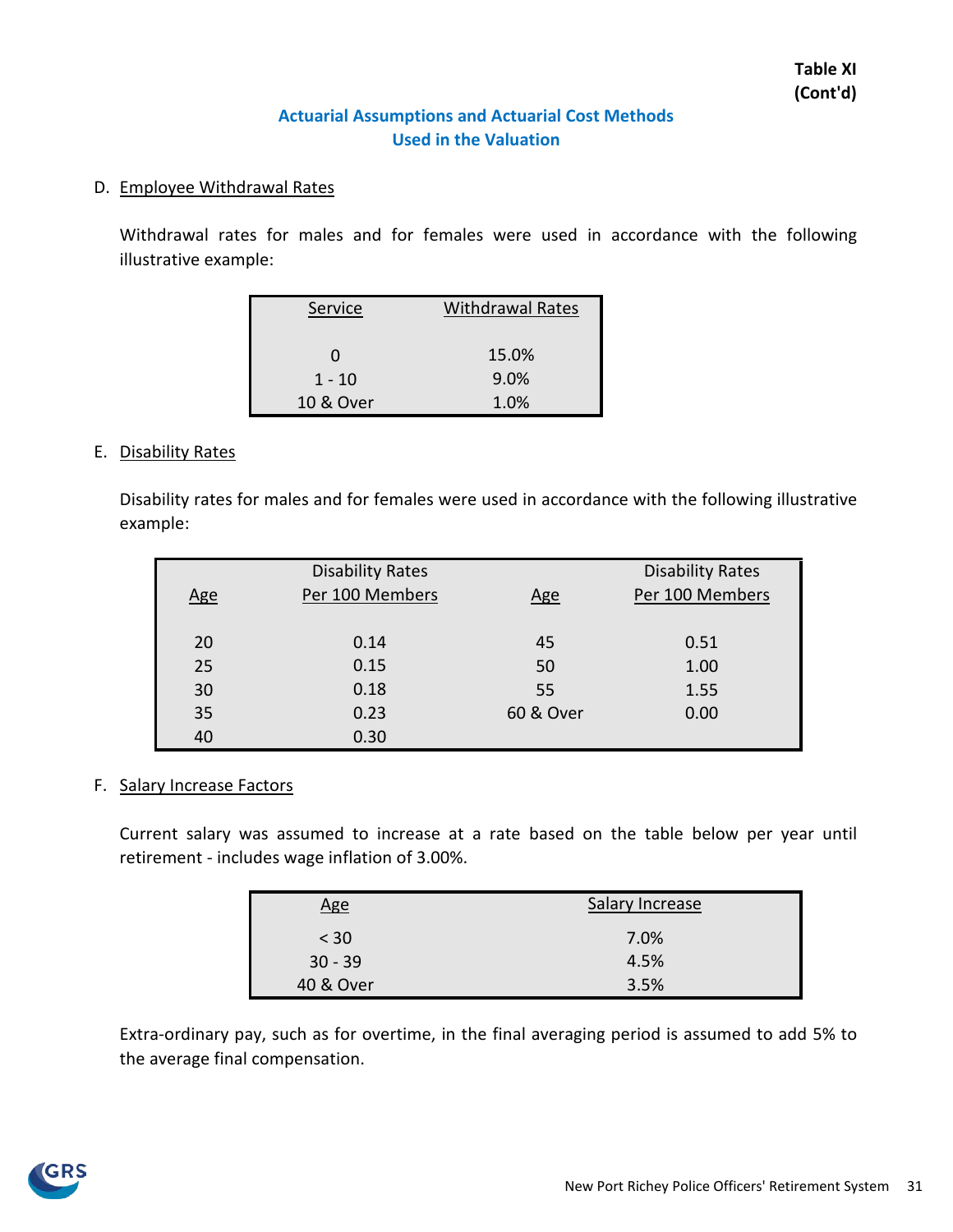## G. Assumed Retirement Age

For Members with ten (10) or more years of Credited Service as of November 7, 2017, 100% of Members are assumed to retire upon earlier of completion of twenty (20) years of Credited Service or age fifty (50) and completion of ten (10) years of Credited Service.

For Members with less than ten (10) years of Credited Service as of November 7, 2017, 100% of Members are assumed to retire upon earlier of completion of twenty-three (23) years of Credited Service or age fifty-two (52) and completion of ten (10) years of Credited Service.

For Members with less than ten (10) years of Credited Service as of November 7, 2017, 20% of Members are assumed to retire between the ages of fifty (50) and fifty-two (52) and completion of ten (10) years of Credited Service.

However, all active Members on the valuation date are assumed to have a minimum of one year of future service.

#### H. Disability Benefits

No offset was assumed for potential Workers' Compensation benefits, Social Security disability benefits or other disability benefits attributable to employment with another employer for the same disability.

#### I. Form of Payment

For purposes of the supplemental benefit, the joint and survivor form is assumed to be elected.

## J. Valuation of Assets

The actuarial value of assets is determined by smoothing earnings in excess of or less than the assumed return over five years.

#### K. Cost Methods

## Normal Retirement, Termination, Disability, and Death Benefits: Entry-Age-Normal Cost Method.

Under this method the normal cost for each active employee is the amount which is calculated to be a level percentage of pay that would be required annually from his entry age to his assumed retirement age to fund his estimated benefits, assuming the System had always been in effect. The normal cost for the System is the sum of such amounts for all employees. The actuarial accrued liability as of any valuation date for each active employee or inactive employee who is eligible to receive benefits under the System is the excess of the actuarial present value of estimated future benefits over the actuarial present value of current and future normal costs. The unfunded actuarial accrued liability as of any valuation date is the excess of the actuarial accrued liability over the actuarial value of assets of the System.

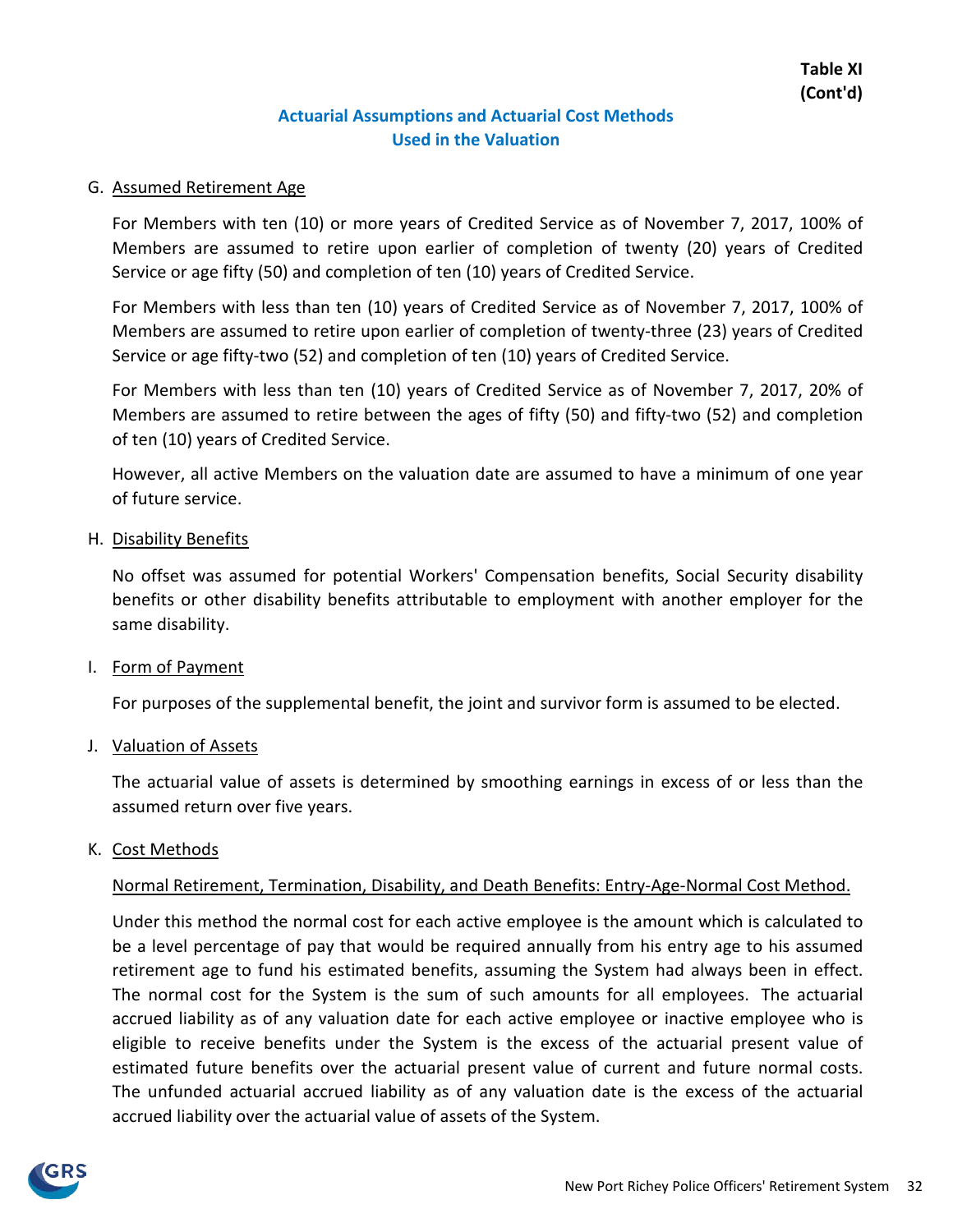## K. Cost Methods (cont'd)

## Vested Normal Retirement, Termination, Disability, and Death Benefits: Unit Credit Cost Method

Under this method, the actuarial present value of vested accrued benefits is an amount calculated to be the sum of the present values of each invdividual's vested accrued or earned benefit under the System as of the valuation date. Each individual's calculation is based on pay and service as of the valuation date.

## L. Marital Assumption

Females are assumed to be three (3) years younger than their male spouses. Eighty percent (80%) of active Members are assumed to be married at benefit commencement.

## M. Disclosure of Assumptions

The investment return, salary increases, withdrawal and retirement rates were updated based on the most recent experience study performed for the five years ending September 30, 2018. The mortality rates are based upon the July 1, 2021 FRS Actuarial Valuation, as required under F.S., Chapter 2015 -157.

## N. Changes From Previous Valuation

None.

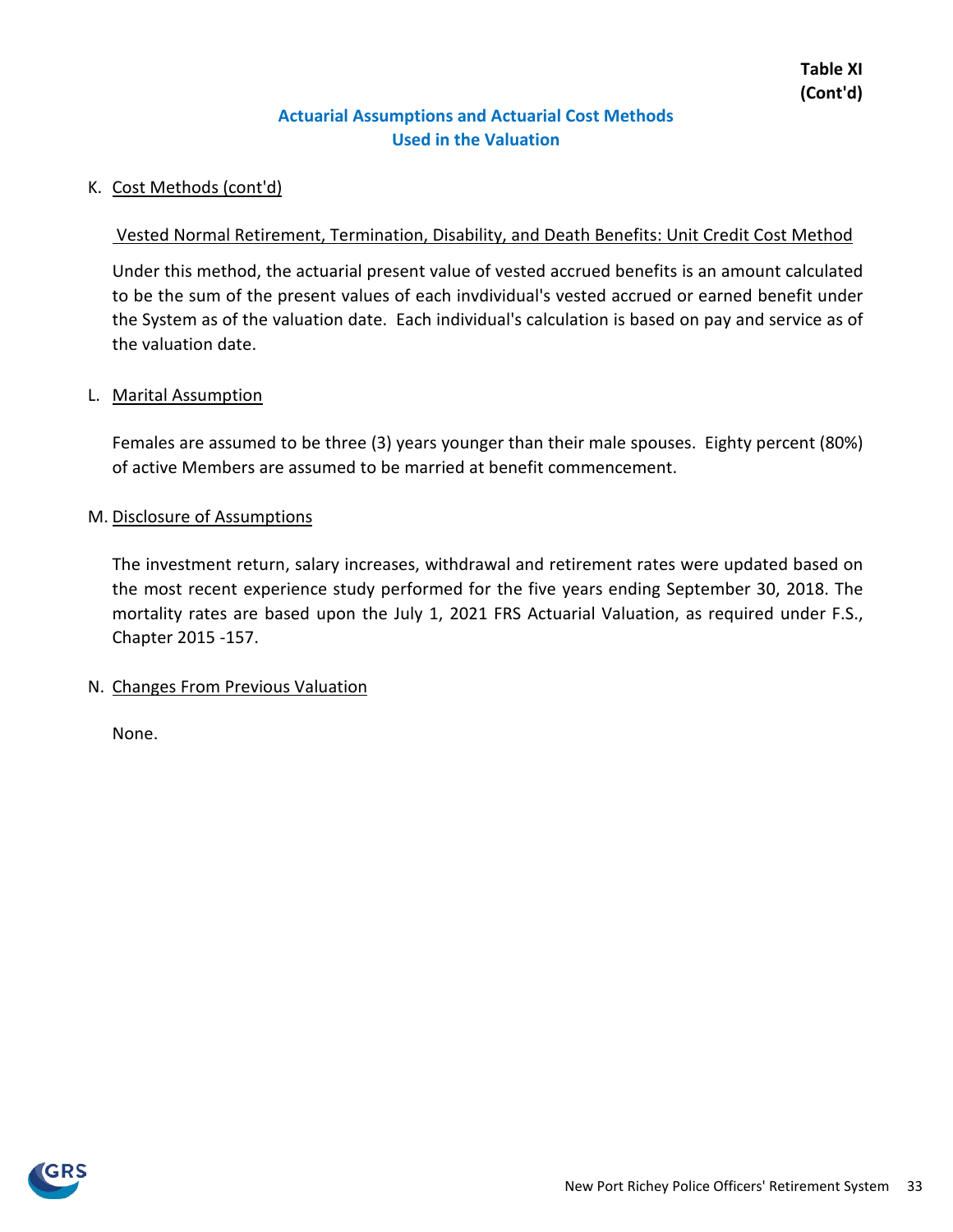## **and Service Groups as of October 1, 2021 Distribution by Attained Age Groups**

| <b>Attained</b> |                      |                |                | -COMPLETED YEARS OF SERVICE- |             |             |           |                  |
|-----------------|----------------------|----------------|----------------|------------------------------|-------------|-------------|-----------|------------------|
| Age Group       | $0 - 4$              | $5 - 9$        | $10 - 14$      | $15 - 19$                    | $20 - 24$   | $25 - 29$   | 30 & Over | Total            |
| Under 25        | $\mathbf{1}$         | -              |                |                              |             |             |           | $\mathbf{1}$     |
| 25-29           | $\overline{7}$       | $\overline{2}$ |                |                              |             |             |           | 9                |
| 30-34           | 7                    | $\mathbf 1$    |                |                              |             |             |           | $\,8\,$          |
| 35-39           | 5                    | $\mathbf{1}$   | $\overline{2}$ | $\mathbf 1$                  |             |             |           | $\boldsymbol{9}$ |
| 40-44           | $\overline{2}$       | $\overline{3}$ | $\mathbf{1}$   | $\overline{2}$               |             |             |           | $\bf 8$          |
| 45-49           |                      | $\overline{2}$ |                | $\overline{2}$               |             |             |           | $\overline{4}$   |
| 50-54           |                      |                | $\mathbf{1}$   | $\mathbf 1$                  |             |             |           | $\overline{2}$   |
| 55-59           |                      |                |                |                              |             |             |           | $\pmb{0}$        |
| 60-64           |                      |                |                |                              |             |             |           | $\pmb{0}$        |
| 65 & Over       |                      |                |                |                              |             |             |           | $\mathbf 0$      |
| <b>TOTAL</b>    | 22                   | 9              | $\overline{4}$ | 6                            | $\mathbf 0$ | $\mathbf 0$ | $\pmb{0}$ | 41               |
|                 |                      |                |                | 10/01/2020                   |             | 10/01/2021  |           |                  |
|                 | Average Pay          |                |                | \$<br>66,936                 |             | \$70,699    |           |                  |
|                 | Average Attained Age |                |                | 36.1 years                   |             | 36.1 years  |           |                  |
|                 | Average Service      |                |                | 6.0 years                    |             | 6.6 years   |           |                  |
|                 | Percent Female       |                |                | 9.8%                         |             | 7.3%        |           |                  |

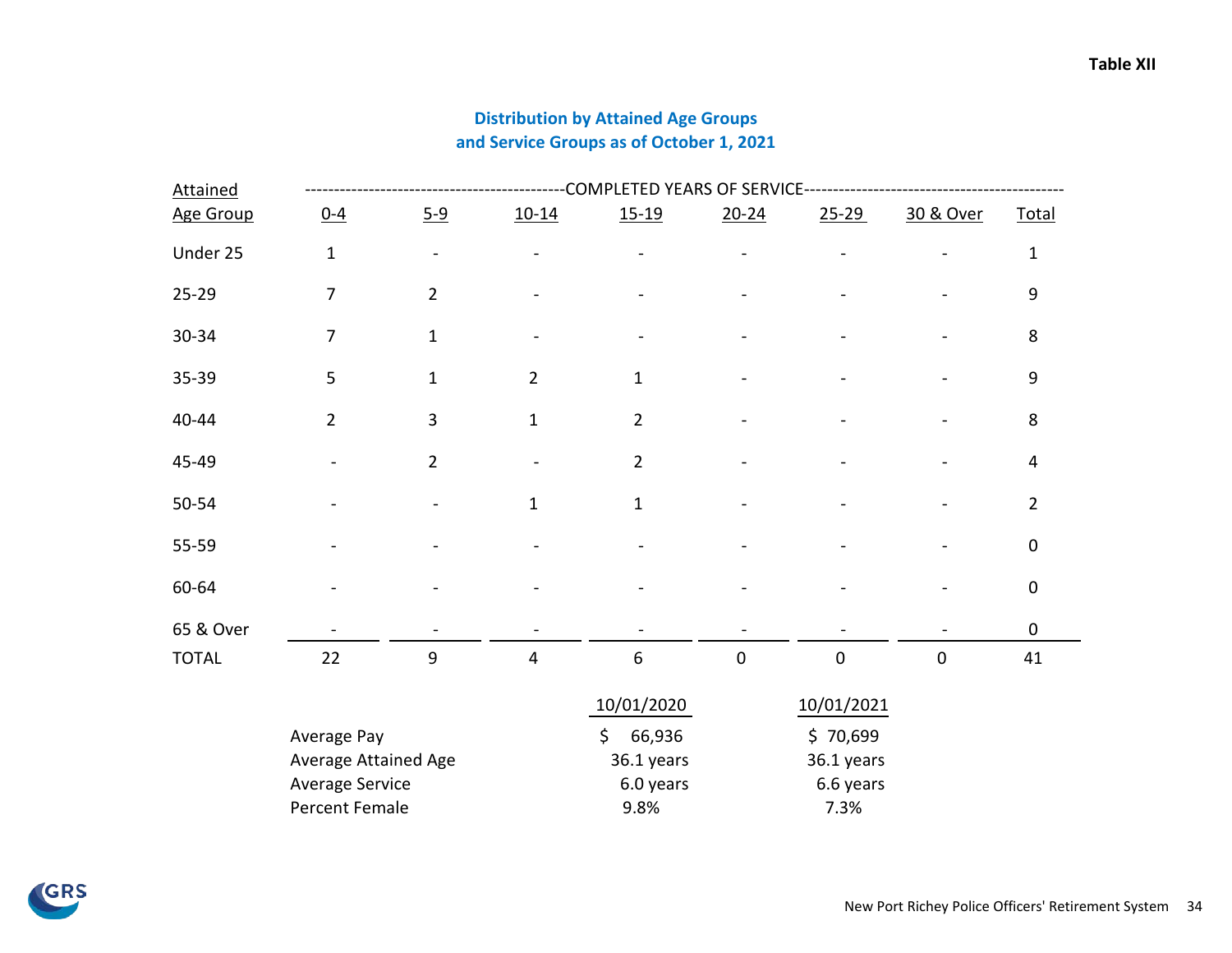## **Statistics for Participants Entitled to Deferred Benefits and Participants Receiving Benefits**

## A. Entitled to Deferred Benefits

|       | Total          | Average        | Average Age at               |
|-------|----------------|----------------|------------------------------|
|       | Annual         | Annual         | Date Benefits                |
| Count | <b>Benefit</b> | <b>Benefit</b> | Commence                     |
|       |                |                | $\qquad \qquad \blacksquare$ |
| 1     | 26,767         | 26,767         | 50.0                         |
| 1     | 48,778         | 48,778         | 50.0                         |
|       |                |                |                              |
| 3     | 117,460        | 39,153         | 50.0                         |
|       |                |                |                              |
| 5     | 193,005        | 38,601         | 50.0                         |
|       |                |                |                              |

## B. Receiving Benefits (including DROPs)

|       | Total          | Average           | Average Age at   |
|-------|----------------|-------------------|------------------|
|       | Annual         | Annual            | Date Benefits    |
| Count | <b>Benefit</b> | <b>Benefit</b>    | Commenced        |
|       |                |                   | 37.6             |
|       |                |                   |                  |
|       |                |                   | 49.2             |
| 8     | 392,427        | 49,053            | 48.6             |
| 7     | 291,689        | 41,670            | 47.6             |
| 5     | 203,130        | 40,626            | 48.9             |
| 10    | 236,826        | 23,683            | 47.0             |
| 4     | 111,822        | 27,956            | 53.0             |
| 3     | 77,281         | 25,760            | 50.7             |
| 1     | 13,894         | 13,894            | 50.7             |
| 46    | 1,682,772      | 36,582            | 48.3             |
|       | 2<br>6         | 98,672<br>257,031 | 49,336<br>42,839 |

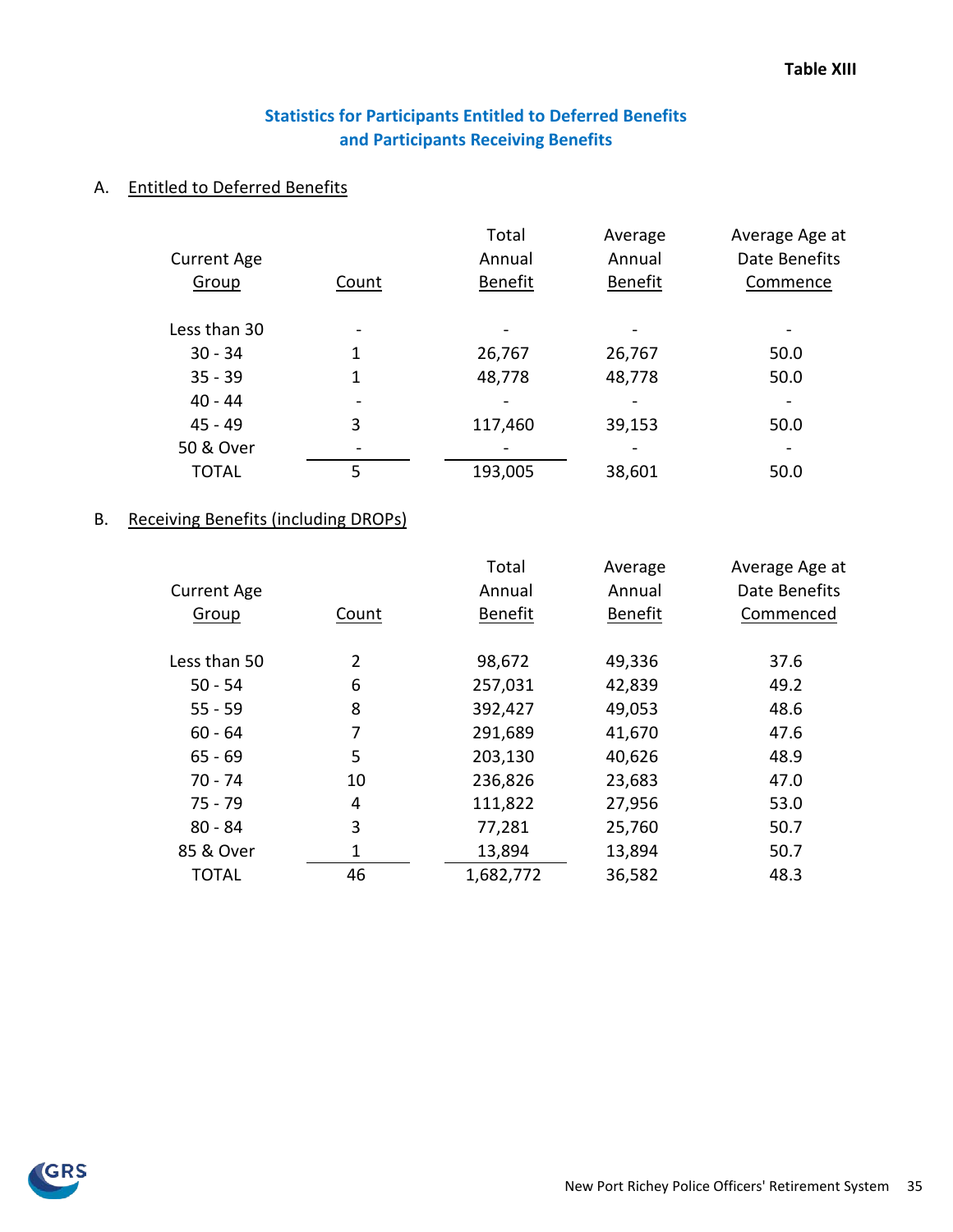## **Reconciliation of Employee Data**

| <b>Active Participants</b><br>А. |                                                                    |              |  |  |
|----------------------------------|--------------------------------------------------------------------|--------------|--|--|
|                                  | Active participants previous year<br>1.                            | 41           |  |  |
|                                  | 2.<br>Retired during year                                          | 0            |  |  |
|                                  | Entered DROP during year<br>3.                                     | 0            |  |  |
|                                  | Died during year<br>4.                                             | 0            |  |  |
|                                  | Disabled during year<br>5.                                         | 0            |  |  |
|                                  | 6. Terminated during year                                          | (4)          |  |  |
|                                  | 7. New active participants                                         | 4            |  |  |
|                                  | 8.<br>Active participants current year                             | 41           |  |  |
| В.                               | <b>Participants Receiving Benefits</b>                             |              |  |  |
|                                  | Participants receiving benefits previous year<br>1.                | 43           |  |  |
|                                  | New retired participants<br>2.                                     | 0            |  |  |
|                                  | New terminated vested receiving benefits<br>3.                     | 2            |  |  |
|                                  | New disabled receiving benefits<br>4.                              | 0            |  |  |
|                                  | New beneficiaries receiving benefits<br>5.                         | 3            |  |  |
|                                  | Former DROP now receiving benefits<br>6.                           | $\mathbf 1$  |  |  |
|                                  | Died or ceased payment during year<br>7.                           | (4)          |  |  |
|                                  | 8.<br>Retired or terminated vested receiving benefits current year | 45           |  |  |
| C.                               | <b>DROP Participants</b>                                           |              |  |  |
|                                  | DROP participants previous year<br>1.                              | 2            |  |  |
|                                  | Died during year<br>2.                                             | 0            |  |  |
|                                  | Became disabled during year<br>3.                                  | 0            |  |  |
|                                  | Employment terminated and retired during year<br>4.                | (1)          |  |  |
|                                  | Entered DROP during year<br>5.                                     | 0            |  |  |
|                                  | 6.<br>DROP participants current year                               | $\mathbf{1}$ |  |  |
| D.                               | Terminated Vested Participants Entitled to Future Benefits         |              |  |  |
|                                  | Terminated vested entitled previous year<br>1.                     | 7            |  |  |
|                                  | Died during year<br>2.                                             | 0            |  |  |
|                                  | Commenced receiving benefits during year<br>3.                     | (2)          |  |  |
|                                  | New terminated vested<br>4.                                        | O            |  |  |
|                                  | Terminated vested paid lump sum<br>5.                              | 0            |  |  |
|                                  | Terminated vested entitled current year<br>6.                      | 5            |  |  |

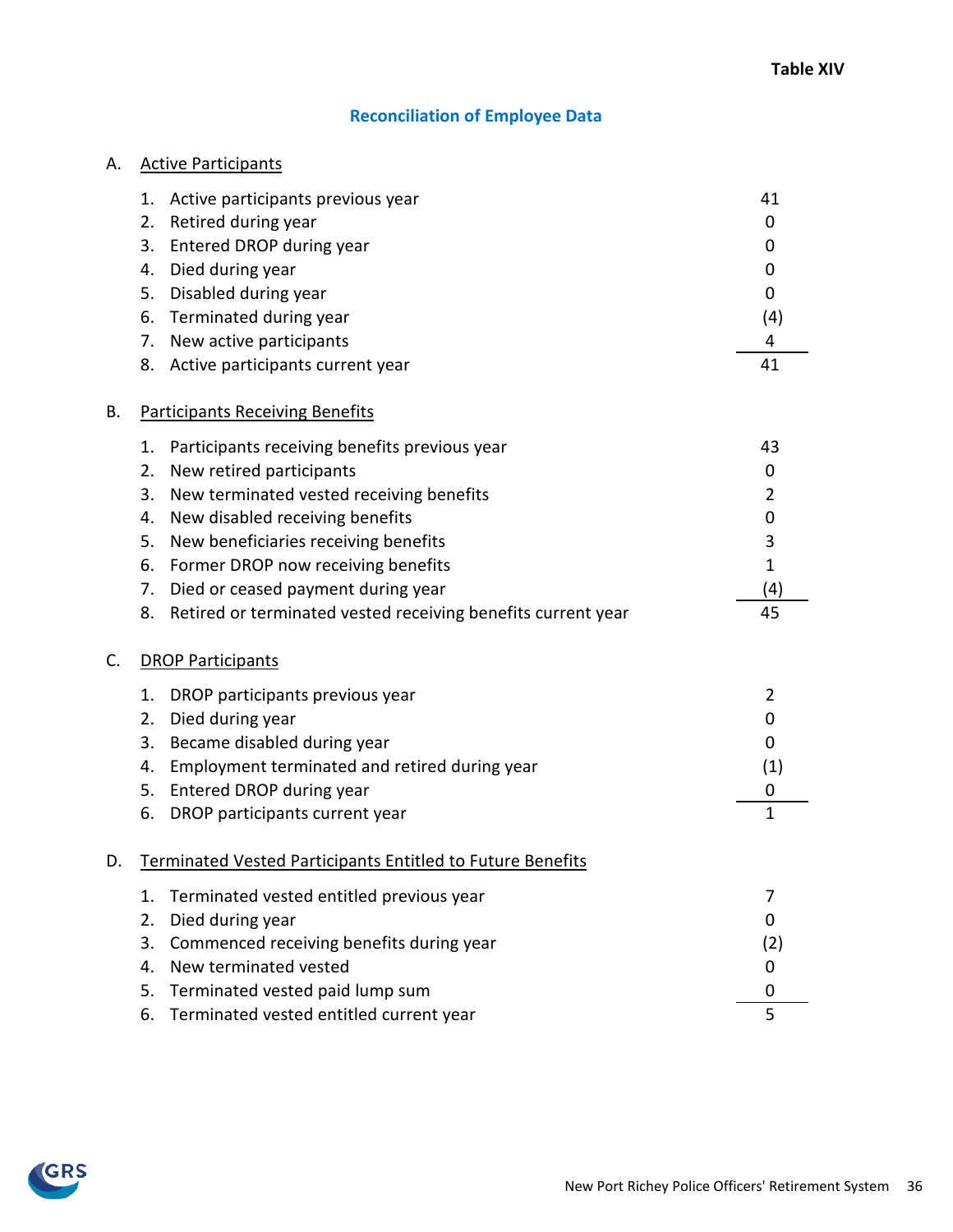#### **Projected Retirement Benefits**

|                    | <b>Projected Total</b> |
|--------------------|------------------------|
| <b>Fiscal Year</b> | <b>Annual Payout</b>   |
| 2022               | 1,937,334              |
| 2023               | 1,963,166              |
| 2024               | 1,991,294              |
| 2025               | 2,116,432              |
| 2026               | 2,327,936              |
| 2027               | 2,376,396              |
| 2028               | 2,390,060              |
| 2029               | 2,379,420              |
| 2030               | 2,375,749              |
| 2031               | 2,407,684              |

The above projected payout of system benefits during the next ten years is based on assumptions involving all decrements. The actual payouts may differ from the above estimates depending upon the death, salary and retirement experience of the system. However, since the projected payment is recomputed each valuation date, there is an automatic correction to the extent that actual experience varies from expected experience.

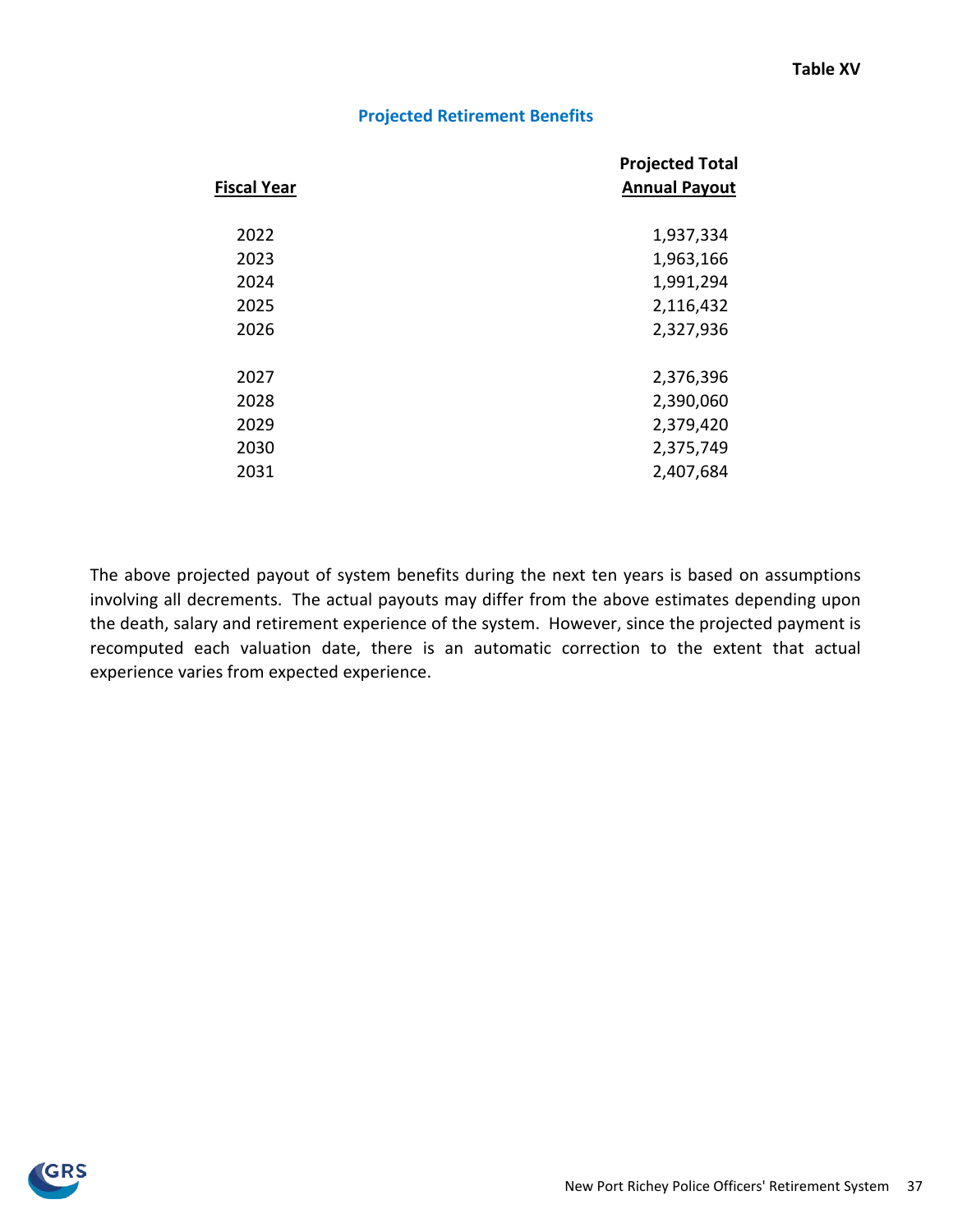## **Review of Salary and Termination Experience**

| Year Ended    | % Increase | <b>Assumed Increase</b> |
|---------------|------------|-------------------------|
| 09/30/2021    | 6.9%       | 4.6%                    |
| 09/30/2020    | 9.8%       | 4.7%                    |
| 09/30/2019    | 11.4%      | 6.1%                    |
| 09/30/2018    | 0.9%       | 6.0%                    |
| 09/30/2017    | 6.5%       | 6.1%                    |
| 09/30/2016    | 4.5%       | 6.5%                    |
| 09/30/2015    | 5.0%       | 6.5%                    |
| 09/30/2014    | 2.7%       | 6.5%                    |
| 09/30/2013    | 5.5%       | 6.5%                    |
| 09/30/2012    | 4.4%       | 6.5%                    |
| Last 3 Years  | 9.4%       | 5.1%                    |
| Last 5 Years  | 7.0%       | 5.5%                    |
| Last 10 Years | 5.7%       | 6.0%                    |

## A. Recent Salary Experience \*

\* Participants who have full years of pay for both years considered.

## B. Recent Termination Experience

|               | Number of Employees       | Expected *   | Actual       | Ratio of Actual |
|---------------|---------------------------|--------------|--------------|-----------------|
| Year Ended    | <b>Previous Valuation</b> | Terminations | Terminations | To Expected     |
| 09/30/2021    | 41                        | 3.6          | 4            | 1.1             |
| 09/30/2020    | 37                        | 3.2          | 3            | 0.9             |
| 09/30/2019    | 40                        | 1.6          | 4            | 2.5             |
| 09/30/2018    | 41                        | 1.7          | 6            | 3.5             |
| 09/30/2017    | 38                        | 1.5          | 5            | 3.3             |
| 09/30/2016    | 38                        | 1.4          | 4            | 2.9             |
| 09/30/2015    | 33                        | 1.2          | 3            | 2.5             |
| 09/30/2014    | 35                        | 1.2          | 3            | 2.5             |
| 09/30/2013    | 36                        | 1.2          | 6            | 5.0             |
| 09/30/2012    | 35                        | 1.1          | 3            | 2.7             |
| Last 3 Years  | 118                       | 8.4          | 11           | 1.3             |
| Last 5 Years  | 197                       | 11.6         | 22           | 1.9             |
| Last 10 Years | 374                       | 17.7         | 41           | 2.3             |

\* Based upon expected rates of termination used in completing the previous valuation.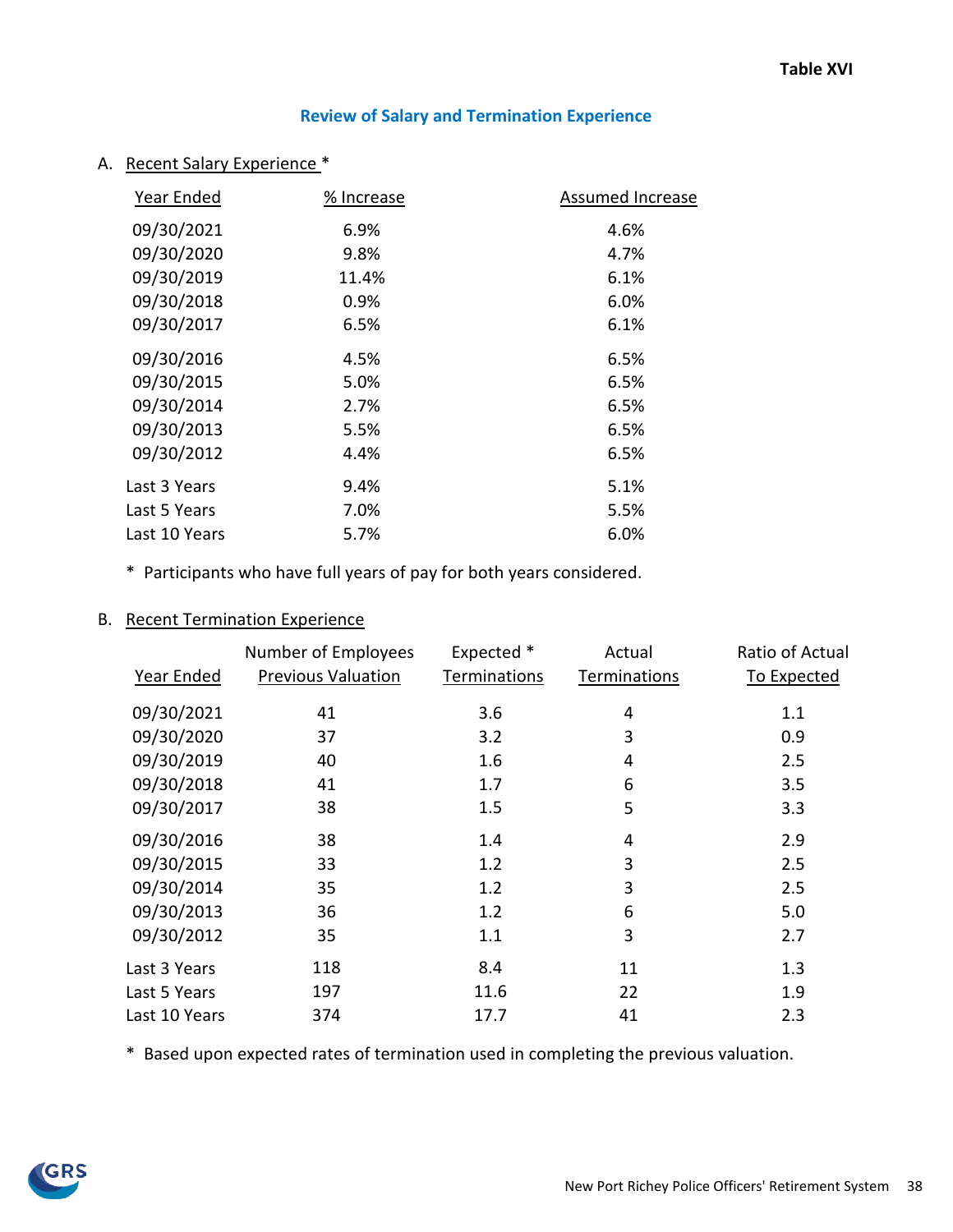## **Analysis of Investment Yield as of October 1, 2021**

This Table sets forth the results of an analysis made of investment yields on the assets held under the New Port Richey Police Officers' Retirement System.

The basic sources for this analysis were the Statements produced by the System Auditors.

The basic data was initially checked for internal consistency. Since no difficulties were encountered with the data, yield rates were calculated directly from the transaction information submitted. A summary of the transaction information is set forth on the following page.

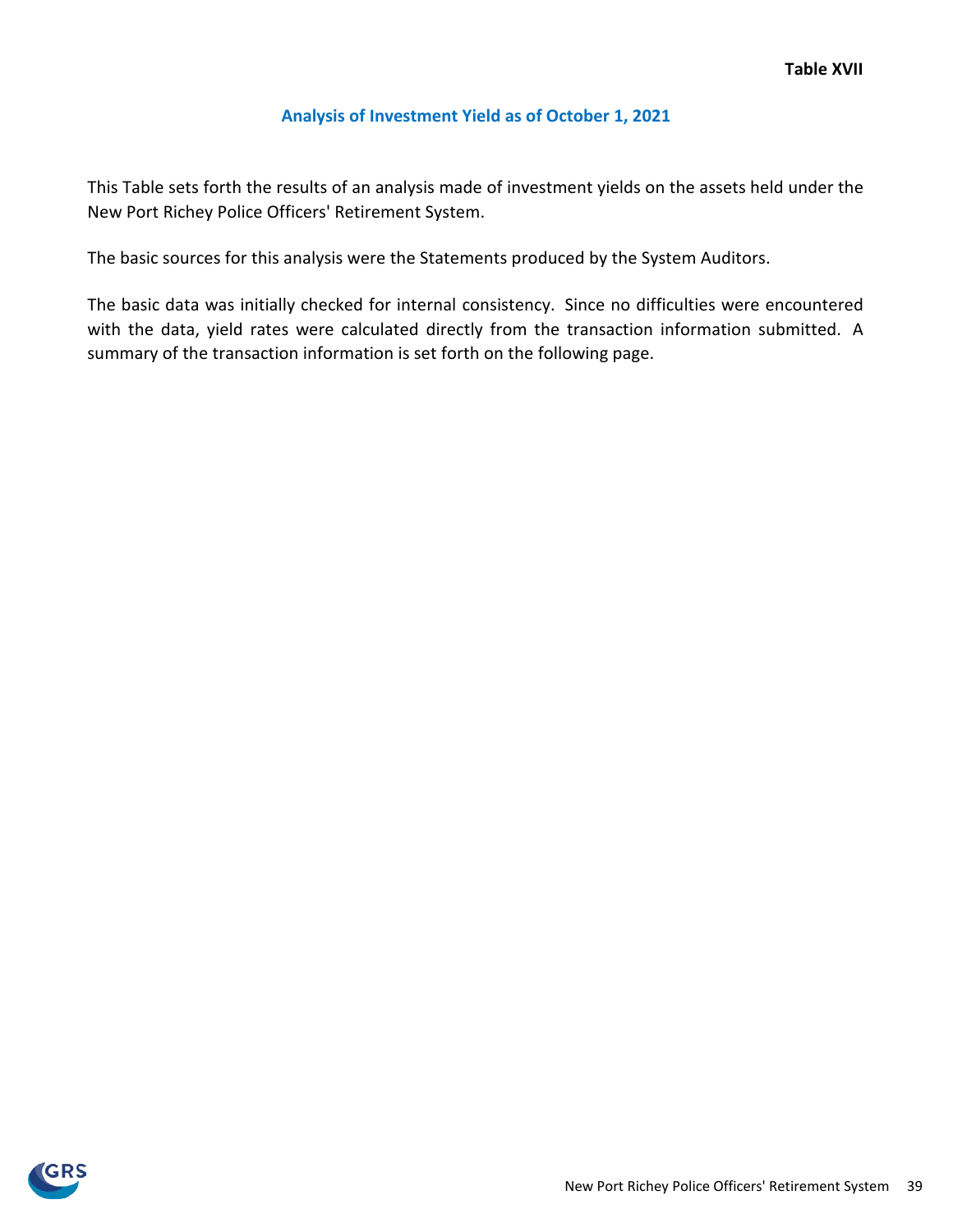## **Summary of Transaction Information**

| <b>Fiscal Year</b> | <b>Benefits</b> |               | Employee      | City          | <b>Total State</b> | Market           |
|--------------------|-----------------|---------------|---------------|---------------|--------------------|------------------|
| Ended              | Paid $1$        | Expenses      | Contributions | Contributions | Contributions      | Value $2,3$      |
| 9/30/2021          | \$<br>1,862,505 | \$<br>192,606 | \$<br>188,809 | \$<br>377,681 | \$<br>217,595      | \$<br>36,117,353 |
| 9/30/2020          | 1,845,797       | 236,171       | 173,300       | 424,341       | 229,821            | 30,989,154       |
| 9/30/2019          | 1,481,477       | 245,009       | 167,338       | 373,667       | 220,931            | 29,594,663       |
| 9/30/2018          | 1,466,384       | 254,468       | 111,835       | 809,318       | 236,919            | 29,694,547       |
| 9/30/2017          | 1,727,246       | 206,796       | 111,261       | 1,038,318     | 224,641            | 26,450,244       |
| 9/30/2016          | 1,456,540       | 181,647       | 105,320       | 984,731       | 197,463            | 24,044,724       |
| 9/30/2015          | 1,337,591       | 192,834       | 97,124        | 930,808       | 188,021            | 23,074,302       |
| 9/30/2014          | 1,205,714       | 185,348       | 90,712        | 765,515       | 177,693            | 22,218,814       |
| 9/30/2013          | 1,259,927       | 136,765       | 90,622        | 931,689       | 195,041            | 19,600,297       |
| 9/30/2012          | 1,172,101       | 143,776       | 95,846        | 994,249       | 200,743            | 17,138,671       |
| 9/30/2011          | 1,147,374       | 144,421       | 92,998        | 907,497       | 223,096            | 14,268,174       |
| 9/30/2010          | 1,132,758       | 146,396       | 90,286        | 775,498       | 215,346            | 14,303,251       |
| 9/30/2009          | 1,080,775       | 118,151       | 84,868        | 682,396       | 244,456            | 12,761,231       |
| 9/30/2008          | 1,081,555       | 140,497       | 81,446        | 667,855       | 299,352            | 12,273,672       |
| 9/30/2007          | 1,023,967       | 148,320       | 75,177        | 577,387       | 299,490            | 15,065,417       |
| 9/30/2006          | 889,360         | 123,709       | 73,019        | 402,579       | 305,875            | 13,484,181       |
| 9/30/2005          | 810,834         | 130,767       | 70,581        | 226,682       | 299,352            | 12,501,079       |
| 9/30/2004          | 674,947         | 116,280       | 151,412       | 246,249       | 311,552            | 11,856,796       |
| 9/30/2003          | 558,393         | 96,156        | 124,451       | 288,037       | 281,193            | 11,092,704       |
| 9/30/2002          | 559,044         | 93,589        | 65,521        | 109,194       | 255,457            | 9,530,611        |
| 9/30/2001          | 494,098         | 102,424       | 58,621        | 71,361        | 223,110            | 10,552,703       |
| 9/30/2000          | 493,442         | 101,996       | 32,611        | 48,379        | 226,843            | 11,678,350       |
| 9/30/1999          | 454,265         | 72,160        | 33,968        | 23,805        | 237,446            | 10,880,461       |

 $1$  Effective with fiscal year ended September 30, 2013, includes DROP distributions (previously included DROP benefit credits)

 $2$  Effective with fiscal year ended September 30, 2013, includes reserve for excess State funds, if any

 $3$  Net of credit balance, if any

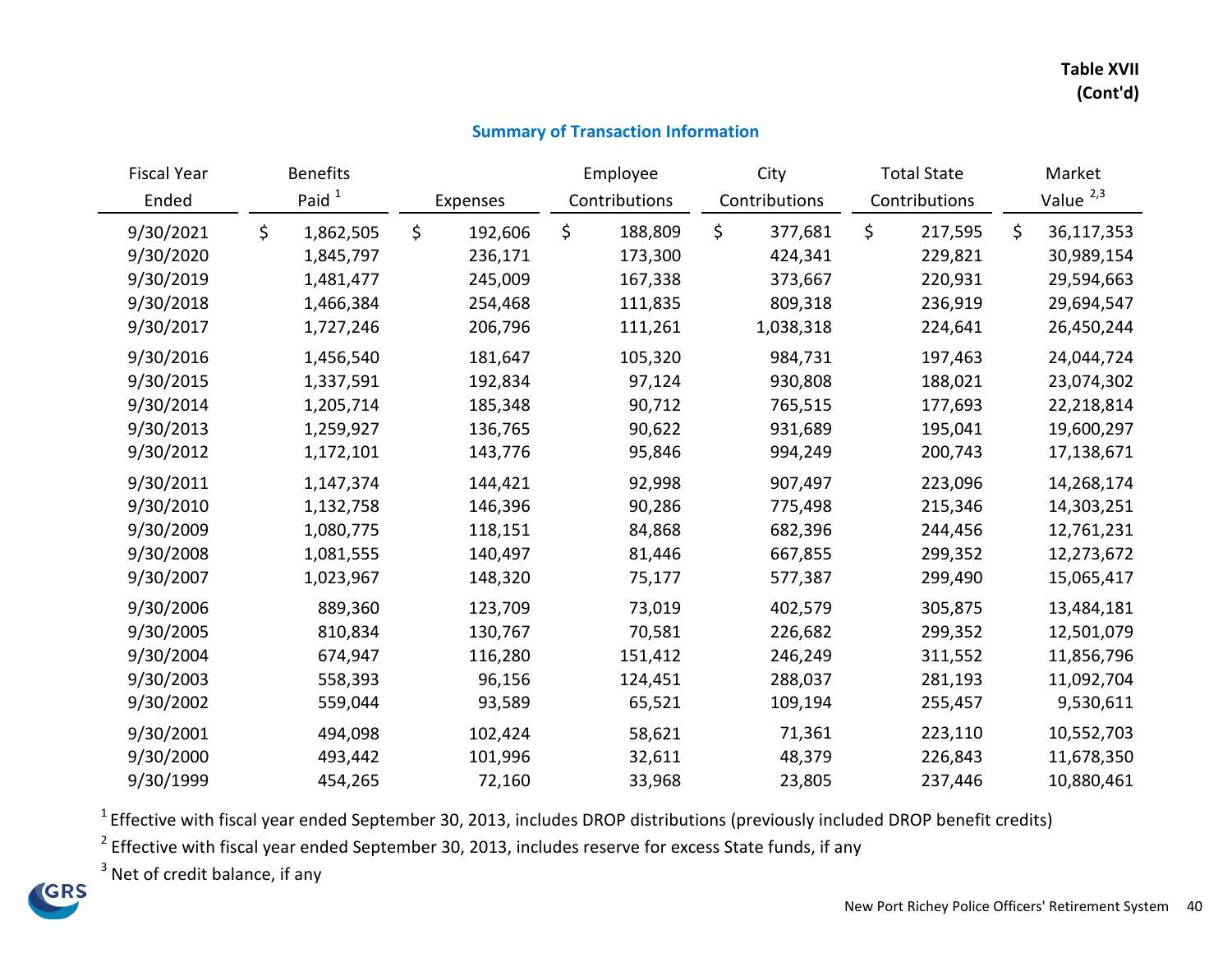## **Recent Plan Experience**

| Valuation<br>Date | <b>Actuarial Assumed</b><br><b>Investment Return</b> | Market<br>Value Return | Smoothed<br>Actuarial<br>Value Return |
|-------------------|------------------------------------------------------|------------------------|---------------------------------------|
|                   |                                                      |                        |                                       |
| October 1, 2021   | 7.25%                                                | 20.44%                 | 11.00%                                |
| October 1, 2020   | 7.25%                                                | 8.48%                  | 7.92%                                 |
| October 1, 2019   | 7.75%                                                | 2.37%                  | 8.10%                                 |
| October 1, 2018   | 7.75%                                                | 13.97%                 | 9.79%                                 |
| October 1, 2017   | 7.75%                                                | 12.62%                 | 9.19%                                 |
|                   |                                                      |                        |                                       |
| October 1, 2016   | 8.0%                                                 | 5.3%                   | 10.5%                                 |
| October 1, 2015   | 8.0%                                                 | 4.7%                   | 10.6%                                 |
| October 1, 2014   | 8.0%                                                 | 13.2%                  | 12.2%                                 |
| October 1, 2013   | 8.0%                                                 | 14.0%                  | 10.5%                                 |
| October 1, 2012   | 8.0%                                                 | 19.7%                  | 3.3%                                  |
|                   |                                                      |                        |                                       |
| Last 3 Years      | 7.42%                                                | 10.18%                 | 9.00%                                 |
| Last 5 Years      | 7.55%                                                | 11.41%                 | 9.19%                                 |
| Last 10 Years     | 7.8%                                                 | 11.3%                  | 9.3%                                  |

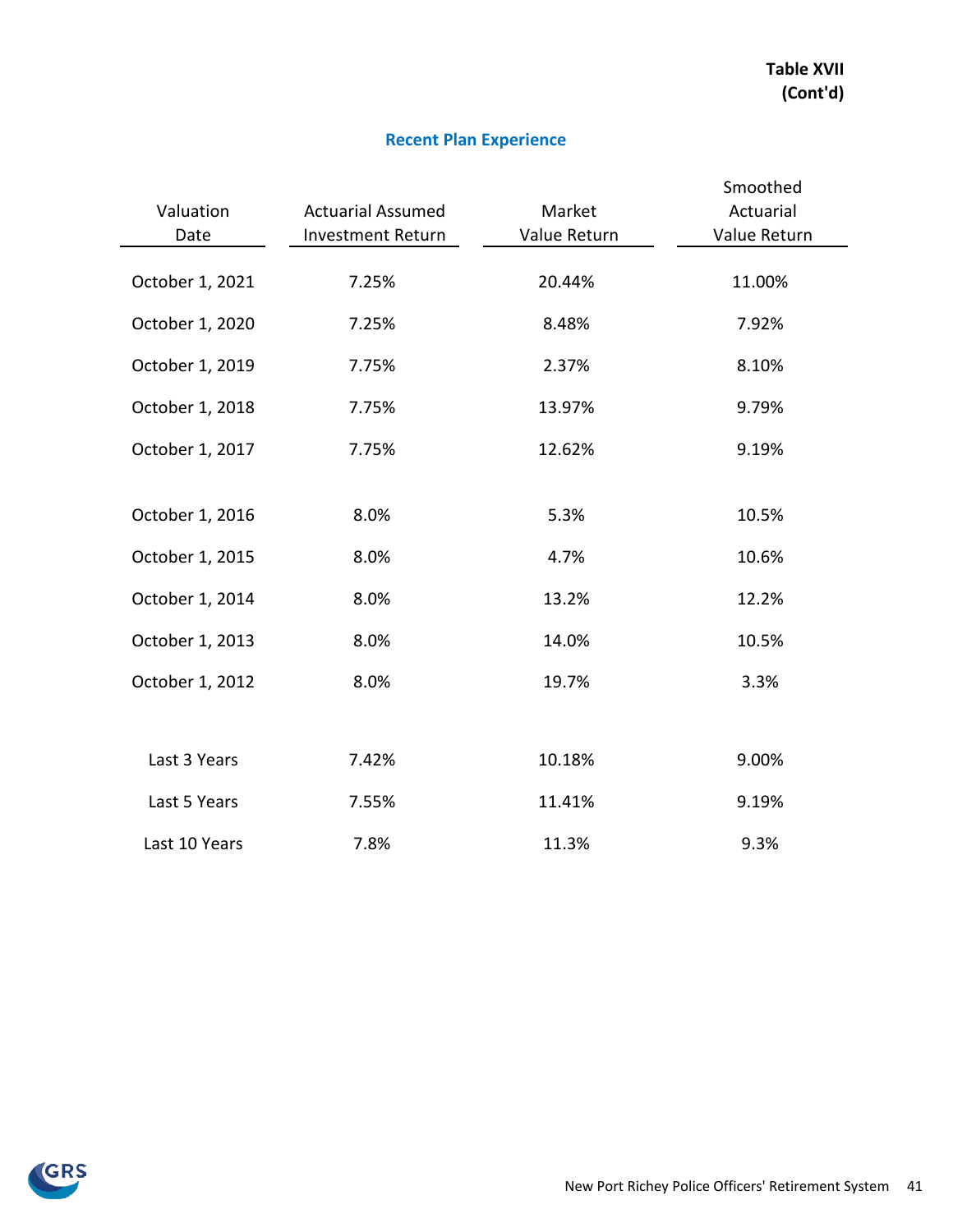| Contribution     |            | Minimum Required |           | <b>Actual Employer</b> |               |     |  |  |
|------------------|------------|------------------|-----------|------------------------|---------------|-----|--|--|
| Valuation        | Fiscal     | Employer         |           |                        | Contributions |     |  |  |
| Year End<br>Date |            | Contributions    |           | Made                   |               |     |  |  |
| 10/01/2021       | 09/30/2023 | \$               | 579,815   |                        | N/A           |     |  |  |
| 10/01/2020       | 09/30/2022 | \$               | 592,153   |                        | N/A           |     |  |  |
| 10/01/2019       | 09/30/2021 | \$               | 598,547   | \$                     | 595,276       | ∗   |  |  |
| 10/01/2018       | 09/30/2020 | \$               | 660,836   | \$                     | 654,162       | **  |  |  |
| 10/01/2017       | 09/30/2019 | \$               | 587,634   | \$                     | 594,598       |     |  |  |
| 10/01/2016       | 09/30/2018 | \$               | 992,658   | \$                     | 1,046,237     |     |  |  |
| 10/01/2015       | 09/30/2017 | \$               | 1,075,632 | \$                     | 1,262,959     |     |  |  |
| 10/01/2014       | 09/30/2016 | \$               | 1,162,424 | \$                     | 1,182,194     |     |  |  |
| 10/01/2013       | 09/30/2015 | \$               | 1,118,829 | \$                     | 1,118,829     |     |  |  |
| 10/01/2012       | 09/30/2014 | \$               | 1,183,428 | \$                     | 943,208       | *** |  |  |
| 10/01/2011       | 09/30/2013 | \$               | 1,126,730 | \$                     | 1,126,730     |     |  |  |
| 10/01/2010       | 09/30/2012 | \$               | 1,109,699 | \$                     | 1,194,992     |     |  |  |
| 10/01/2009       | 09/30/2011 | \$               | 1,095,042 | \$                     | 1,130,593     |     |  |  |
| 10/01/2008       | 09/30/2010 | \$               | 980,834   | \$                     | 990,844       |     |  |  |
| 10/01/2007       | 09/30/2009 | \$               | 892,182   | \$                     | 926,852       |     |  |  |
| 10/01/2006       | 09/30/2008 | \$               | 918,628   | \$                     | 953,014       |     |  |  |
| 10/01/2005       | 09/30/2007 | \$               | 822,236   | \$                     | 862,546       |     |  |  |
| 10/01/2004       | 09/30/2006 | \$               | 650,656   | \$                     | 687,738       |     |  |  |
| 10/01/2003       | 09/30/2005 | \$               | 474,759   | \$                     | 474,759       |     |  |  |
| 10/01/2003       | 09/30/2004 | \$               | 474,759   | \$                     | 494,326       |     |  |  |

## **Employer Contribution Information**

\* Excludes use of credit balance (\$3,271)

\*\* Excludes use of credit balance (\$6,674)

\*\*\* Excludes use of credit balance (\$240,220)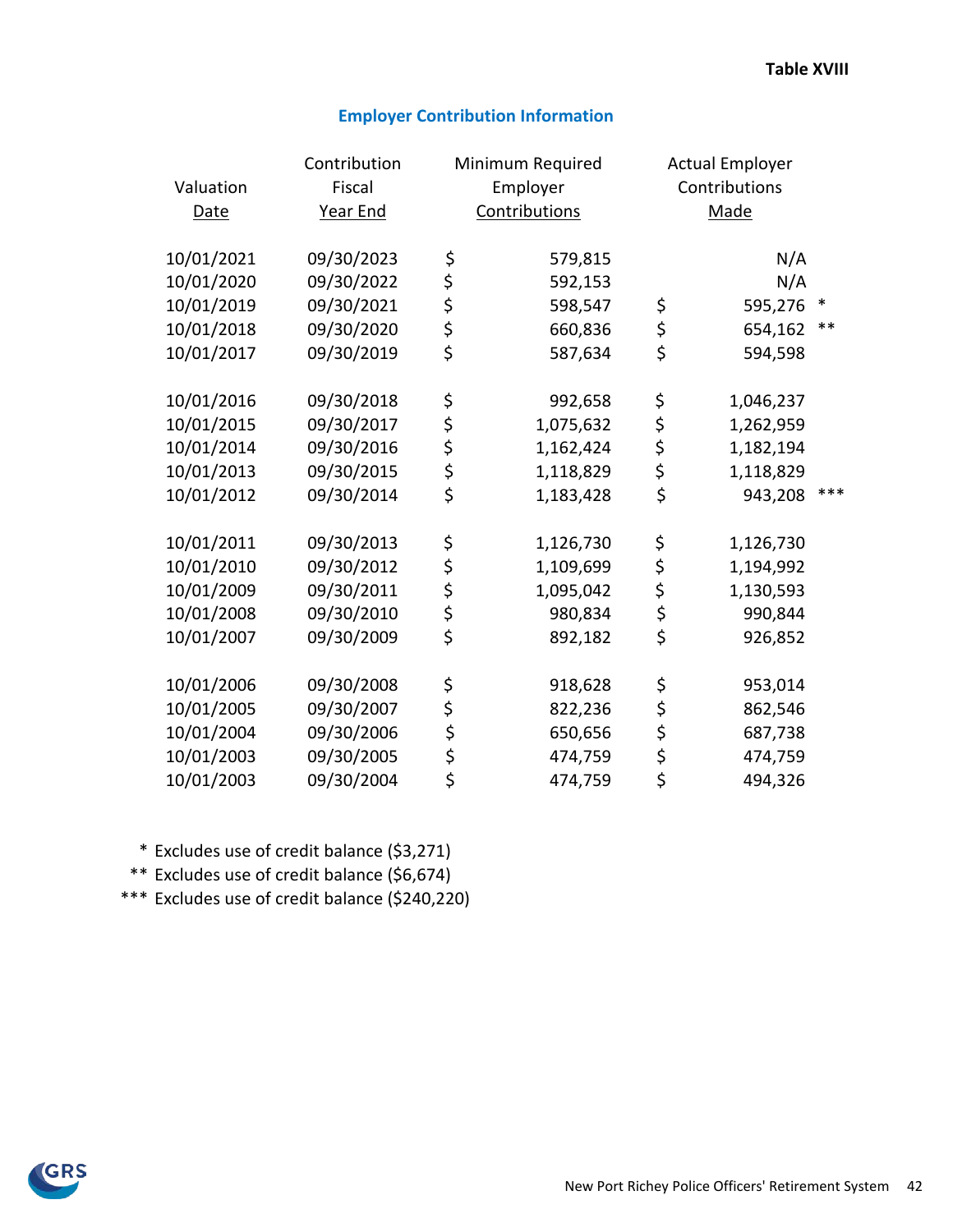## **Actuarial Valuation as of October 1, 2021**

## **State Required Exhibit**

|                                                       | 10/01/2020       | 10/01/2021 |            |  |
|-------------------------------------------------------|------------------|------------|------------|--|
| A. Participant Data                                   |                  |            |            |  |
| 1. Active participants                                | 41               |            | 41         |  |
| 2. Retired participants and beneficiaries             |                  |            |            |  |
| receiving benefits                                    | 40               |            | 42         |  |
| 3. DROP participants                                  | $\overline{2}$   |            | 1          |  |
| 4. Disabled participants receiving benefits           | 3                |            | 3          |  |
| 5. Terminated vested participants                     | 7                |            | 5          |  |
| 6. Annual payroll of active participants              | \$<br>2,744,378  | \$         | 2,898,657  |  |
| 7. Annual benefits payable to those currently         |                  |            |            |  |
| receiving benefits                                    | \$<br>1,519,353  | \$         | 1,617,039  |  |
| 8. Annual benefits payable to DROP participants       | \$<br>124,089    | \$         | 65,733     |  |
| B. Value of Assets                                    |                  |            |            |  |
| 1. Smoothed actuarial value of assets                 | \$<br>30,764,864 | \$         | 32,972,695 |  |
| 2. Net market value of assets                         | \$<br>30,989,154 | $\zeta$    | 36,117,353 |  |
| C. Liabilities                                        |                  |            |            |  |
| 1. Actuarial present value of future expected         |                  |            |            |  |
| benefit payments for active members                   |                  |            |            |  |
| a. Retirement benefits                                | \$<br>10,127,724 | \$         | 11,308,918 |  |
| b. Vesting benefits                                   | 591,326          |            | 619,553    |  |
| c. Death benefits                                     | 121,984          |            | 130,419    |  |
| d. Disability benefits                                | 594,750          |            | 622,009    |  |
| e. Total                                              | \$<br>11,435,784 | \$         | 12,680,899 |  |
| 2. Actuarial present value of future expected benefit |                  |            |            |  |
| payments for terminated vested members                | \$<br>2,205,782  | \$         | 1,518,760  |  |
| 3. Actuarial present value of future expected benefit |                  |            |            |  |
| payments for members currently receiving benefits     |                  |            |            |  |
| a. Service retired                                    | \$<br>15,750,244 | \$         | 16,379,348 |  |
| b. DROP participants                                  | 2,066,615        |            | 1,100,613  |  |
| c. Disability retired                                 | 897,839          |            | 888,901    |  |
| d. Beneficiaries                                      | 591,767          |            | 1,218,580  |  |
| e. Miscellaneous (Refunds in process)                 | 14,782           |            | 30,437     |  |
| f. Total                                              | \$<br>19,321,247 | \$         | 19,617,879 |  |

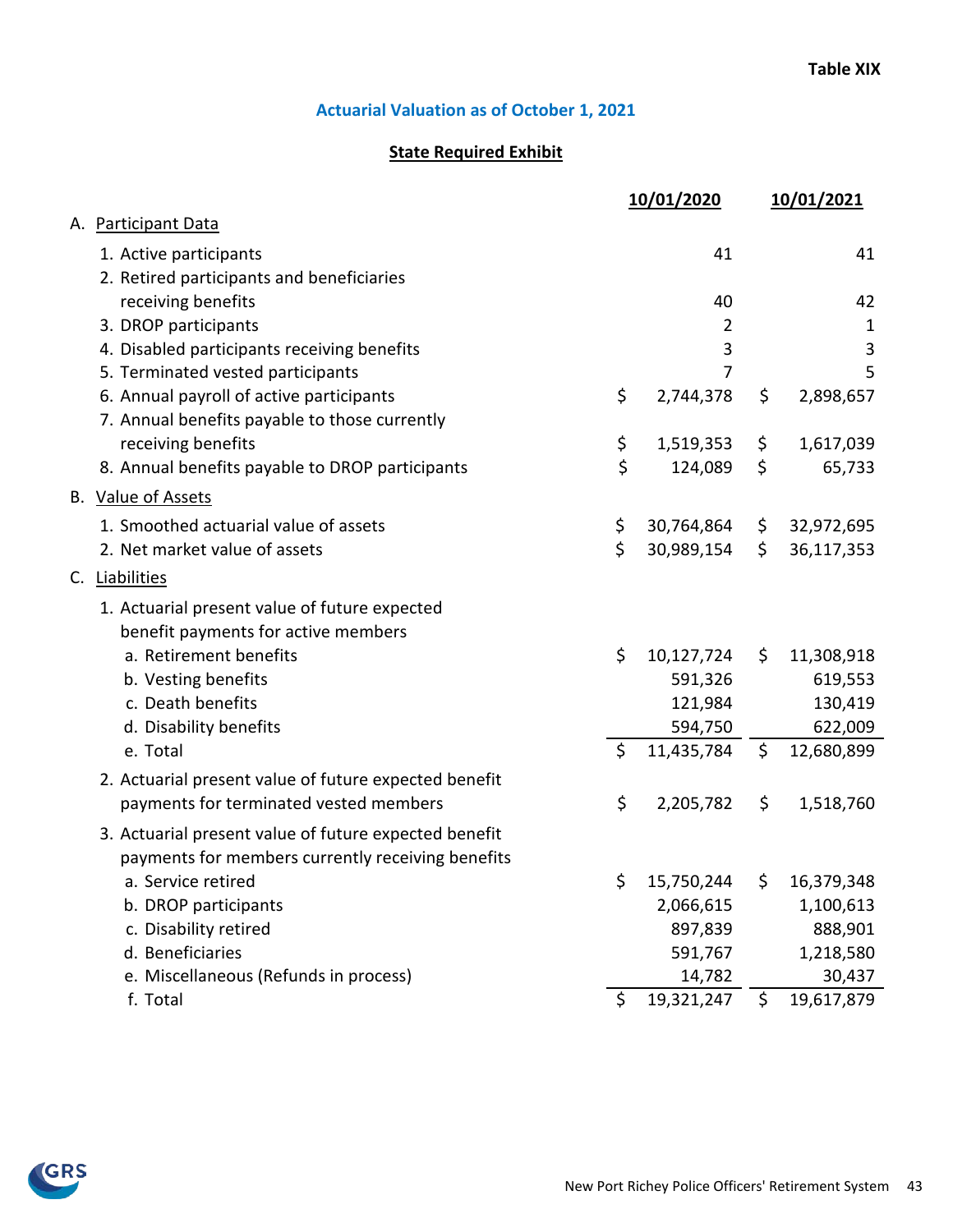## **Actuarial Valuation as of October 1, 2021**

## **State Required Exhibit**

|    |                                                           |                    | 10/01/2020    | 10/01/2021         |             |
|----|-----------------------------------------------------------|--------------------|---------------|--------------------|-------------|
|    | 4. Total actuarial present value of future expected       |                    |               |                    |             |
|    | benefit payments                                          | \$                 | 32,962,813    | \$                 | 33,817,538  |
|    | 5. Actuarial accrued liabilities                          | \$                 | 28,597,927    | $\ddot{\varsigma}$ | 29,250,631  |
|    | 6. Unfunded actuarial accrued liabilities                 | \$                 | (2, 166, 937) | \$                 | (3,722,064) |
|    | D. Statement of Accumulated Plan Benefits                 |                    |               |                    |             |
|    | 1. Actuarial present value of accumulated vested benefits |                    |               |                    |             |
|    | a. Participants currently receiving benefits              | \$                 | 17,239,850    | \$                 | 18,486,829  |
|    | b. DROP participants                                      |                    | 2,066,615     |                    | 1,100,613   |
|    | c. Other participants                                     |                    | 8,085,898     |                    | 8,180,046   |
|    | d. Total                                                  | $\mathsf{\dot{S}}$ | 27,392,363    | $\zeta$            | 27,767,488  |
|    | 2. Actuarial present value of accumulated non-vested      |                    |               |                    |             |
|    | plan benefits                                             |                    | 810,827       |                    | 876,042     |
|    | 3. Total actuarial present value of accumulated plan      |                    |               |                    |             |
|    | benefits                                                  | \$                 | 28,203,190    | \$                 | 28,643,530  |
| Е. | <b>Statement of Change in Accumulated Plan Benefits</b>   |                    |               |                    |             |
|    | 1. Actuarial present value of accumulated plan benefits   |                    |               |                    |             |
|    | as of October 1, 2020                                     |                    |               | \$                 | 28,203,190  |
|    | 2. Increase (decrease) during year attributable to:       |                    |               |                    |             |
|    | a. Plan amendment                                         |                    |               | \$                 | 0           |
|    | b. Change in actuarial assumptions                        |                    |               |                    | 0           |
|    | c. Benefits paid including refunds & DROPs                |                    |               |                    | (1,862,505) |
|    | d. Other, including benefits accumulated and increase     |                    |               |                    |             |
|    | for interest due to decrease in the discount period       |                    |               |                    | 2,302,845   |
|    | e. Net increase                                           |                    |               | \$                 | 440,340     |
|    | 3. Actuarial present value of accumulated plan benefits   |                    |               |                    |             |
|    | as of October 1, 2021                                     |                    |               | \$                 | 28,643,530  |

GRS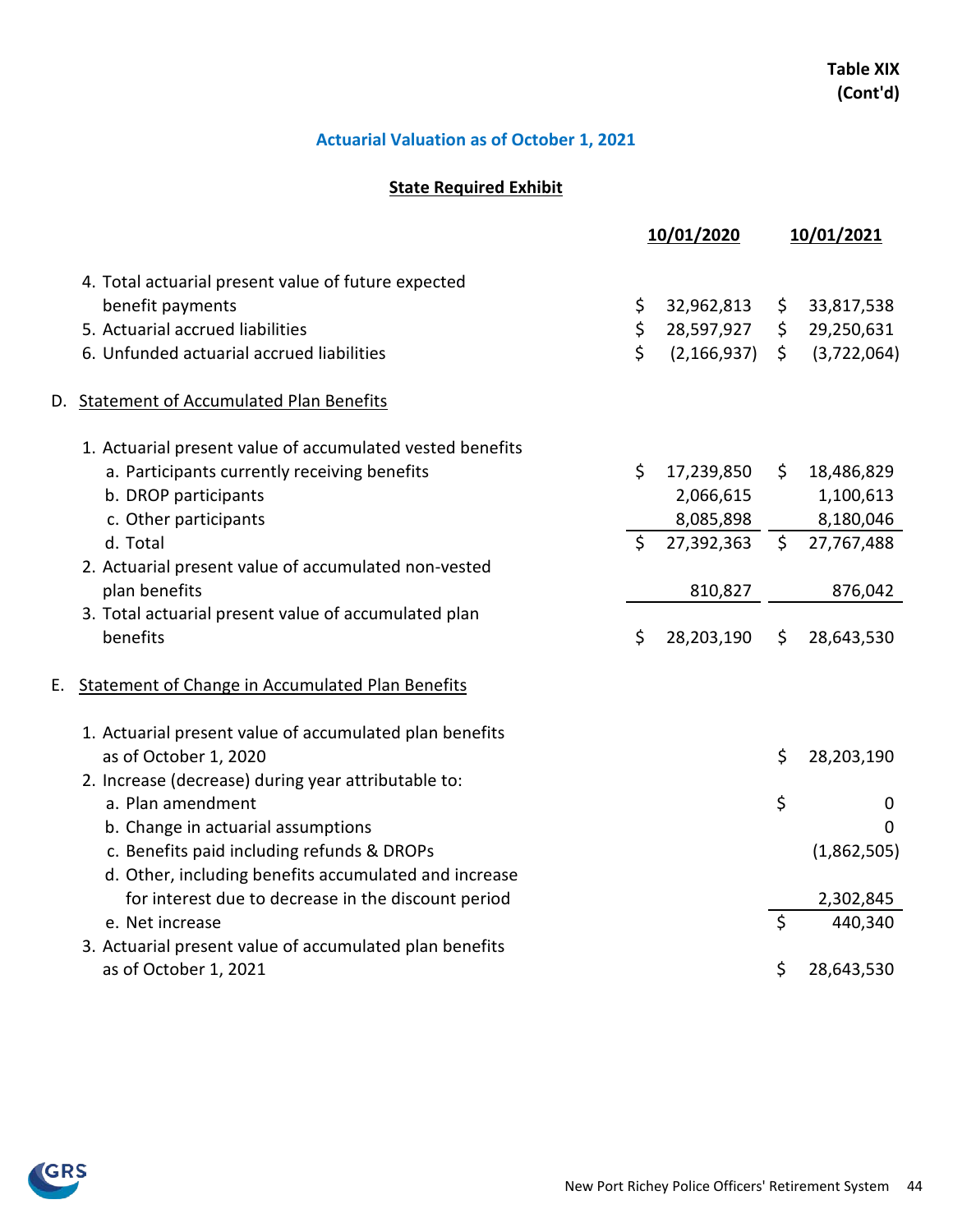## **Table XIX (Cont'd)**

## **Actuarial Valuation as of October 1, 2021**

## **State Required Exhibit**

|    |                                                        | 10/01/2020 |            | 10/01/2021      |  |
|----|--------------------------------------------------------|------------|------------|-----------------|--|
| F. | <b>Pension Cost</b>                                    |            |            |                 |  |
|    | 1. Total normal cost                                   | \$         | 751,685    | \$<br>768,228   |  |
|    | 2. Payment required to amortize unfunded liability     |            | (166, 634) | (287, 966)      |  |
|    | 3. Interest adjustment                                 |            | 24,486     | 20,606          |  |
|    | 4. Total preliminary required contribution             | \$         | 609,537    | \$<br>500,868   |  |
|    | 5. Total required contribution                         |            |            |                 |  |
|    | (Greater of F.1. and F.4.)                             | \$         | 751,685    | \$<br>768,228   |  |
|    | 6. Item 5 as a percentage of payroll                   |            | 27.4%      | 26.5%           |  |
|    | 7. Estimated Member contributions                      | \$         | 178,385    | \$<br>188,413   |  |
|    | 8. Item 7 as a percentage of payroll                   |            | 6.5%       | 6.5%            |  |
|    | 9. Estimated State contributions                       | \$         | 229,821    | \$<br>217,595   |  |
|    | 10. Item 9 as a percentage of payroll                  |            | 8.4%       | 7.5%            |  |
|    | 11. Net amount payable by City                         | \$         | 343,479    | \$<br>362,220   |  |
|    | 12. Item 11 as a percentage of payroll                 |            | 12.5%      | 12.5%           |  |
| G. | <b>Past Contributions</b>                              |            |            |                 |  |
|    | 1. Total contribution required (Prior Year Valuation)* | \$         | 787,356    | \$<br>780,566   |  |
|    | 2. Actual contributions made:                          |            |            |                 |  |
|    | a. Members                                             | \$         | 188,809    | N/A             |  |
|    | b. City                                                |            | 377,681    | N/A             |  |
|    | c. State                                               |            | 217,595    | N/A             |  |
|    | d. Total                                               | \$         | 784,085    | N/A             |  |
| Н. | Net Actuarial Gain / (Loss)                            | \$         | 247,473    | \$<br>1,397,738 |  |

\* Based on percent of actual / expected covered payroll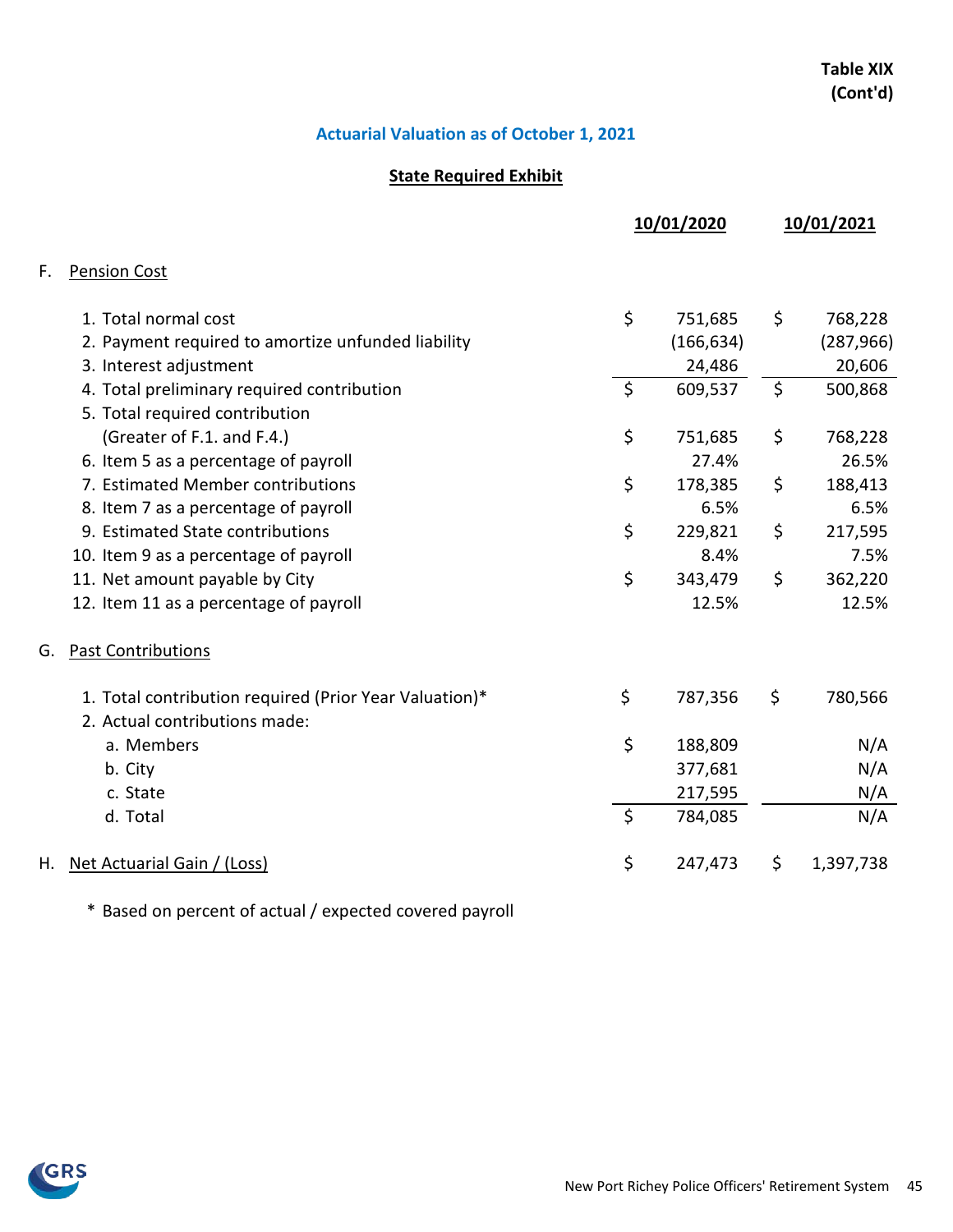## **Actuarial Valuation as of October 1, 2021**

## **State Required Exhibit**

|    |                                                    | 10/01/2020       | 10/01/2021       |
|----|----------------------------------------------------|------------------|------------------|
| I. | Disclosure of Following Items:                     |                  |                  |
|    | 1. Actuarial present value of future salaries -    |                  |                  |
|    | attained age                                       | \$<br>16,508,699 | \$<br>17,588,030 |
|    | 2. Actuarial present value of future employee      |                  |                  |
|    | contributions - attained age                       | \$<br>1,073,065  | \$<br>1,143,222  |
|    | 3. Actuarial present value of future contributions |                  |                  |
|    | from other sources                                 | N/A              | N/A              |
|    | 4. Amount of active members' accumulated           |                  |                  |
|    | contributions                                      | \$<br>763,429    | \$<br>904,264    |
|    | 5. Actuarial present value of future salaries and  |                  |                  |
|    | future benefits at entry age                       | N/A              | N/A              |
|    | 6. Actuarial present value of future employee      |                  |                  |
|    | contributions at entry age                         | N/A              | N/A              |
|    |                                                    |                  |                  |

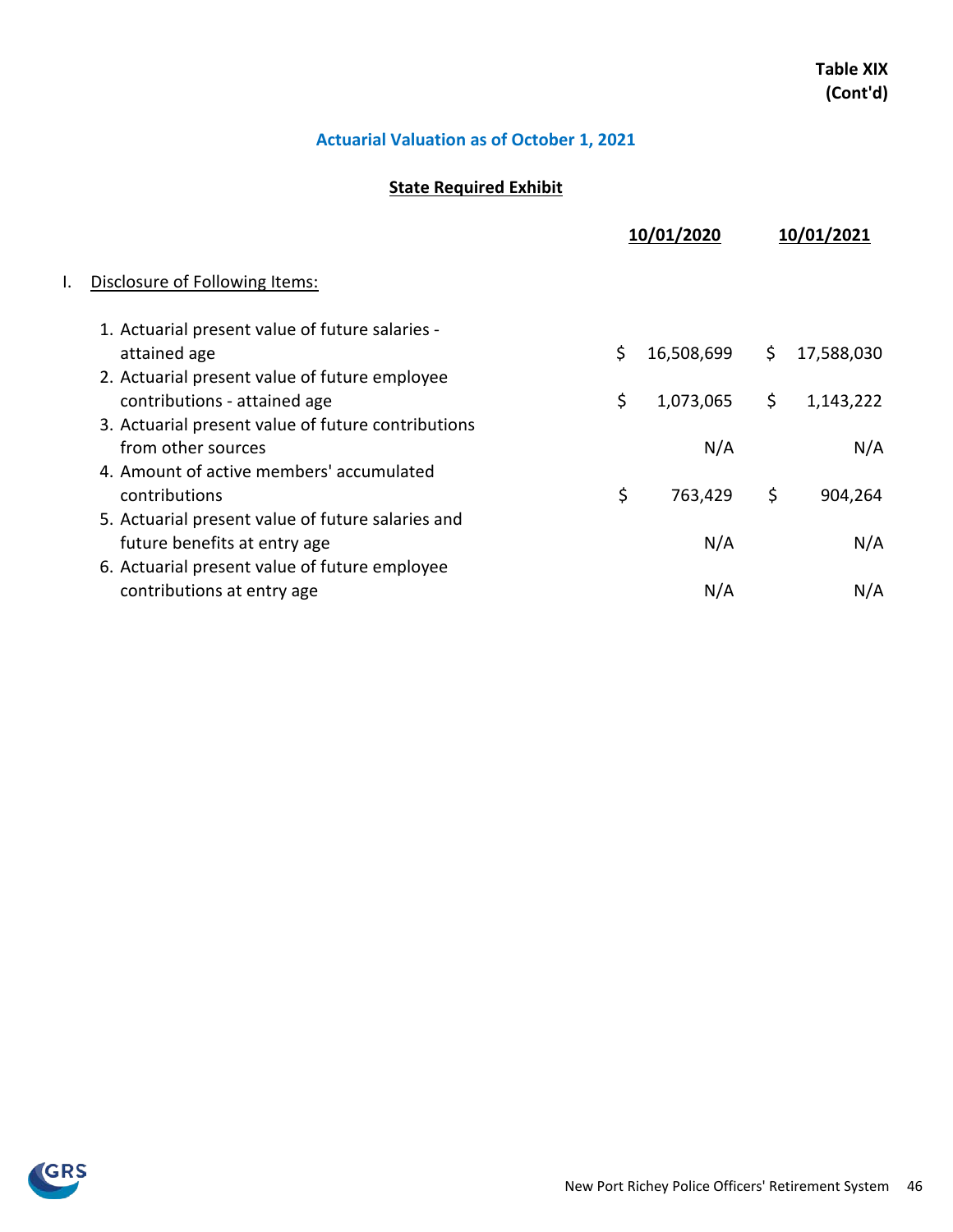#### **State Required Exhibit**

|            | Unfunded Actuarial Accrued Liabilities |    | Current<br>Unfunded<br>Liabilities |     | Amortization<br>Payment | Remaining<br><b>Funding</b><br>Period |  |
|------------|----------------------------------------|----|------------------------------------|-----|-------------------------|---------------------------------------|--|
| 10/01/2017 | Combined Bases *                       | Ś. | (2,542,607)                        | -\$ | (205, 119)              | 26 years                              |  |
| 10/01/2017 | System Amendment                       |    | 1,161,778                          |     | 93,724                  | 26 years                              |  |
| 10/01/2018 | Actuarial (Gain) / Loss including      |    |                                    |     |                         |                                       |  |
|            | Supplemental Benefit Adjustment        |    | (1,518,118)                        |     | (120,890)               | 27 years                              |  |
| 10/01/2018 | System Amendment                       |    | 161,230                            |     | 19,180                  | 12 years                              |  |
| 10/01/2019 | Actuarial (Gain) / Loss including      |    |                                    |     |                         |                                       |  |
|            | Supplemental Benefit Adjustment        |    | (325,439)                          |     | (25,607)                | 28 years                              |  |
| 10/01/2019 | <b>Assumption Changes</b>              |    | 1,069,301                          |     | 84,138                  | 28 years                              |  |
| 10/01/2020 | Actuarial (Gain) / Loss including      |    |                                    |     |                         |                                       |  |
|            | Supplemental Benefit Adjustment        |    | (317,648)                          |     | (24, 720)               | 29 years                              |  |
| 10/01/2020 | <b>Assumption Changes</b>              |    | (12, 823)                          |     | (998)                   | 29 years                              |  |
| 10/01/2021 | Actuarial (Gain) / Loss including      |    |                                    |     |                         |                                       |  |
|            | Supplemental Benefit Adjustment        |    | (1, 397, 738)                      |     | (107,674)               | 30 years                              |  |
|            | <b>TOTAL</b>                           | Ś  | (3,722,064)                        | \$  | (287,966)               |                                       |  |

\* Combined per Internal Revenue Code Regulation 1.412(b)-1 - 30-year for resulting combined credit base

This actuarial valuation and / or cost determination was prepared and completed by us or under our direct supervision, and we acknowledge responsibility for the results. To the best of our knowledge, the results are complete and accurate, and in our opinion, the techniques and assumptions used are reasonable and meet the requirements and intent of Part VII, Chapter 112, Florida Statutes. There is no benefit or expense to be provided by the plan and/or paid from the plan's assets for which liabilities or current costs have not been established or other wise provided for in the valuation. All known events or trends which may require material increase in plan costs or required contribution rates have been taken into account in the valuation.

Michelle Jones

Enrollment Number: 20-08646 Enrollment Number: 20-07624

Dated: February 16, 2022

Jennifer Borregard

Shelly L. Jones, A.S.A., E.A., M.A.A.A. Jennifer M. Borregard, E.A., M.A.A.A.

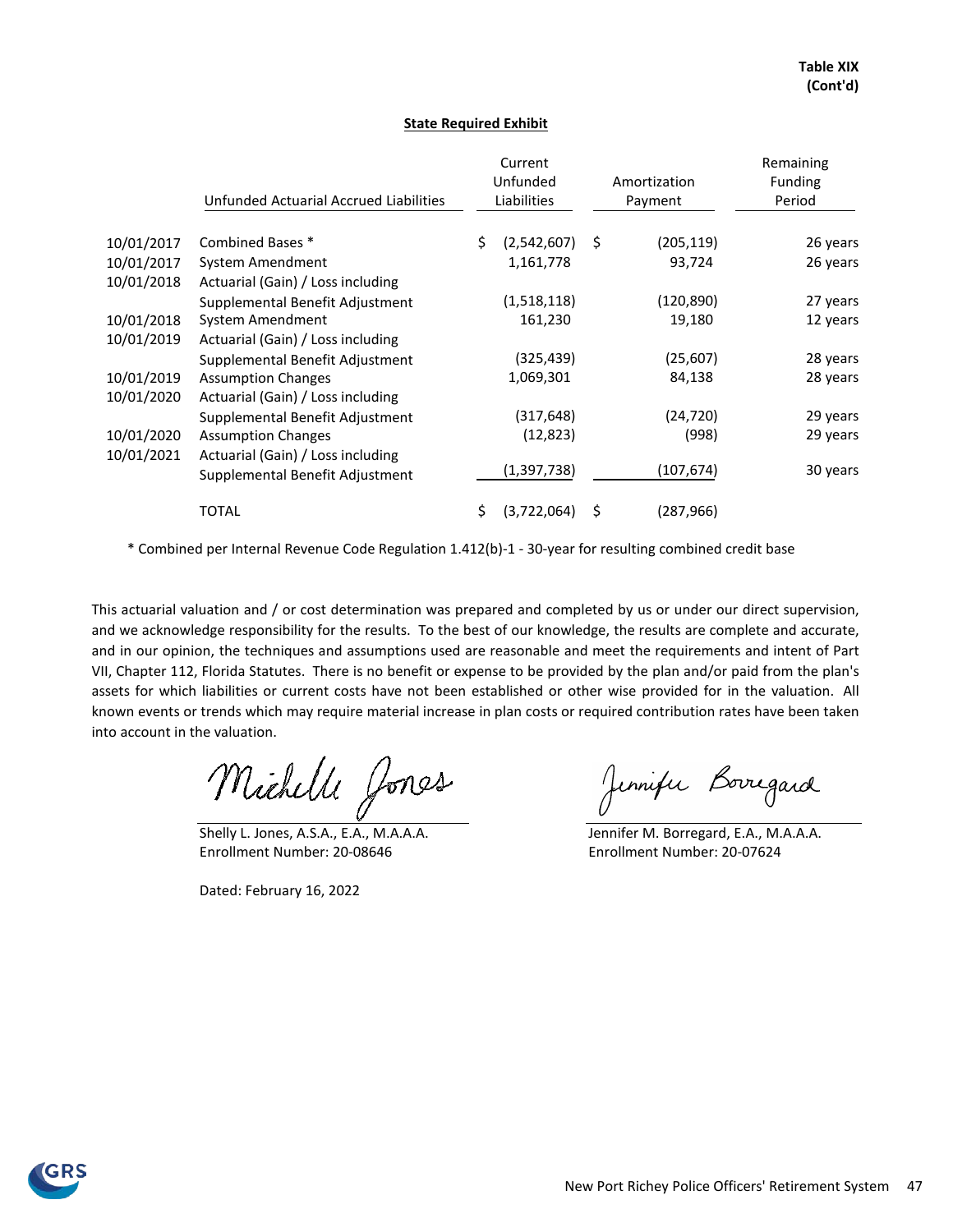## **Glossary**

**Actuarial Accrued Liability**. The difference between the Actuarial Present Value of Future Benefits, and the Actuarial Present Value of Future Normal Costs.

**Actuarial Assumptions.** Assumptions about future plan experience that affect costs or liabilities, such as: mortality, withdrawal, disablement, and retirement; future increases in salary; future rates of investment earnings; future investment and administrative expenses; characteristics of members not specified in the data, such as marital status; characteristics of future members; future elections made by members and other items.

**Actuarial Cost Method**. A procedure for allocating the Actuarial Present Value of Future Benefits between the Actuarial Present Value of Future Normal Costs and the Actuarial Accrued Liability.

**Actuarial Equivalent**. Of equal Actuarial Present Value, determined as of a given date and based on a given set of Actuarial Assumptions.

**Actuarial Present Value of Future Benefits**. The Actuarial Present Value of amounts which are expected to be paid at various future times to active members, retired members, beneficiaries receiving benefits and inactive, non-retired members entitled to either a refund or a future retirement benefit. Expressed another way, it is the value that would have to be invested on the valuation date so that the amount invested plus investment earnings would provide sufficient assets to pay all projected benefits and expenses when due.

**Actuarial Valuation**. The determination, as of a valuation date, of the Normal Cost, Actuarial Accrued Liability, Actuarial Value of Assets, and related Actuarial Present Values for a plan. An Actuarial Valuation for a governmental retirement system typically also includes calculations of items needed for compliance with GASB No. 67.

**Actuarial Value of Assets**. The value of the assets as of a given date, used by the actuary for valuation purposes. This may be the market or fair value of plan assets or a smoothed value in order to reduce the year-to-year volatility of calculated results, such as the funded ratio and the actuarially required contribution.

**Amortization Method**. A method for determining the Amortization Payment. The most common methods used are level dollar and level percentage of payroll. Under the Level Dollar method, the Amortization Payment is one of a stream of payments, all equal, whose Actuarial Present Value is equal to the UAAL. Under the Level Percentage of Pay method, the Amortization Payment is one of a stream of increasing payments, whose Actuarial Present Value is equal to the UAAL. Under the Level Percentage of Pay method, the stream of payments increases at the rate at which total covered payroll of all active members is assumed to increase.

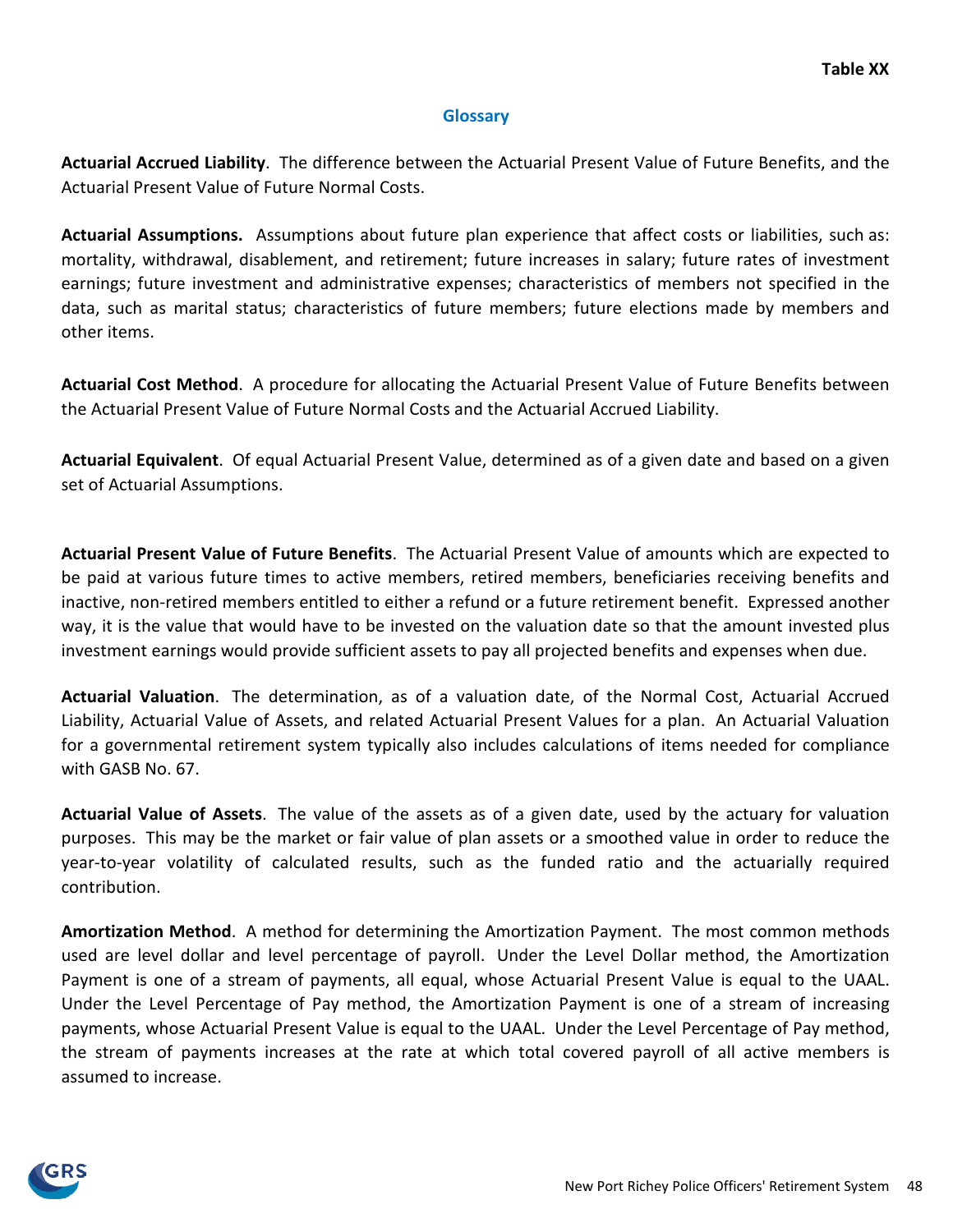## **Glossary**

**Amortization Payment**. That portion of the plan contribution which is designed to pay interest on and to amortize the Unfunded Actuarial Accrued Liability.

**Amortization Period.** The period used in calculating the Amortization Payment.

**Annual Required Contribution**. The employer's periodic required contributions, expressed as a dollar amount or a percentage of covered plan compensation. The annual required contribution consists of the Employer Normal Cost and Amortization Payment plus interest adjustment.

**Closed Amortization Period.** A specific number of years that is reduced by one each year, and declines to zero with the passage of time. For example if the amortization period is initially set at 30 years, it is 29 years at the end of one year, 28 years at the end of two years, etc.

**Employer Normal Cost.** The portion of the Normal Cost to be paid by the employer. This is equal to the Normal Cost less expected member contributions.

**Equivalent Single Amortization Period.** For plans that do not establish separate amortization bases (separate components of the UAAL), this is the same as the Amortization Period. For plans that do establish separate amortization bases, this is the period over which the UAAL would be amortized if all amortization bases were combined upon the current UAAL payment.

**Experience Gain/Loss.** A measure of the difference between actual experience and that expected based upon a set of Actuarial Assumptions, during the period between two actuarial valuations. To the extent that actual experience differs from that assumed, Unfunded Actuarial Accrued Liabilities emerge which may be larger or smaller than projected. Gains are due to favorable experience, e.g., the assets earn more than projected, salaries do not increase as fast as assumed, members retire later than assumed, etc. Favorable experience means actual results produce actuarial liabilities not as large as projected by the actuarial assumptions. Losses are the result of unfavorable experience, i.e., actual results that produce Unfunded Actuarial Accrued Liabilities which are larger than projected.

**GASB.** Governmental Accounting Standards Board.